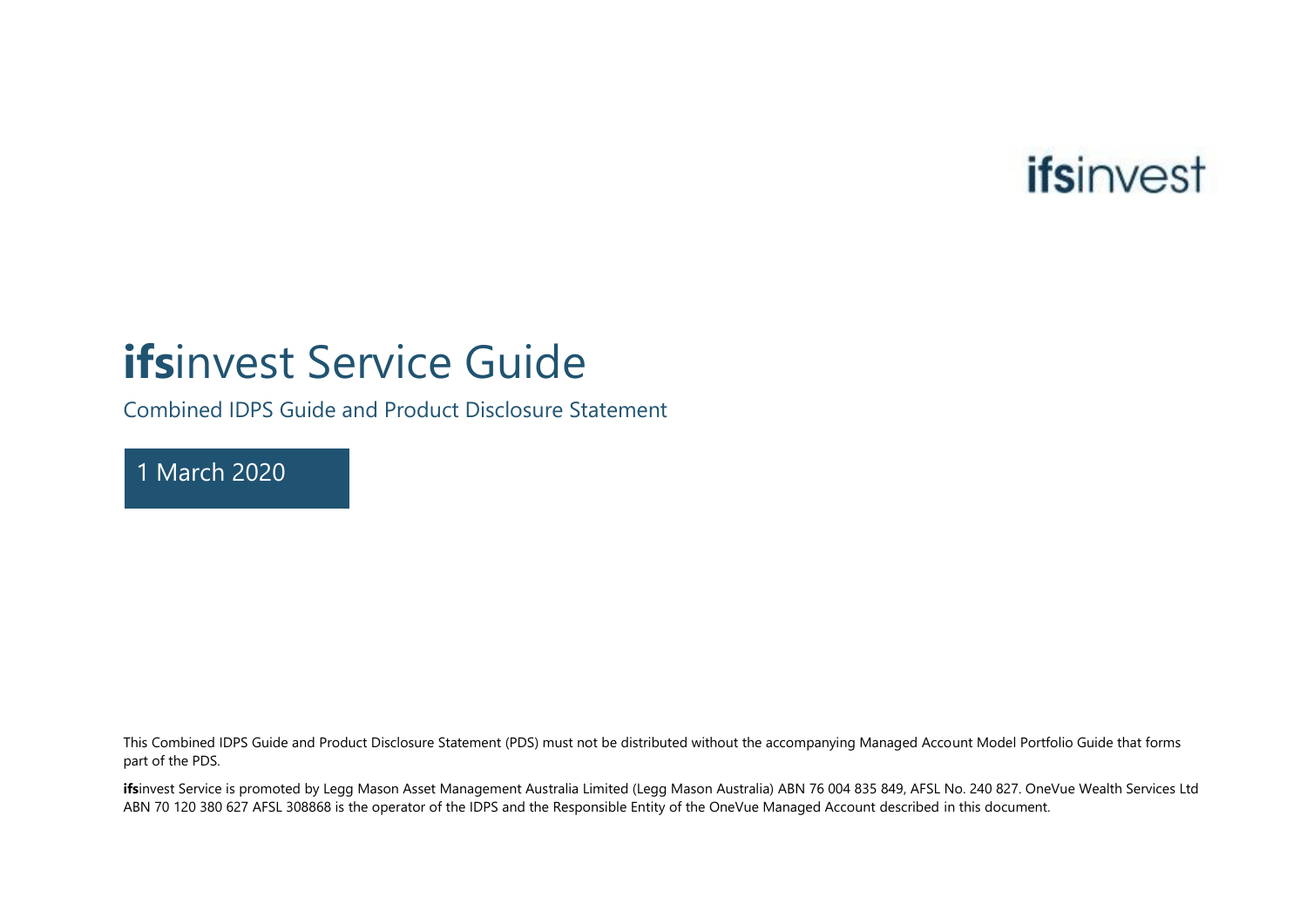## **About this Guide**

This Guide is a disclosure document issued by OneVue Wealth Services Ltd ABN 70 120 380 627, AFSL 308868. It comprises a combined service guide for an Investor Directed Portfolio Service (IDPS), a Product Disclosure Statement (PDS) for the Managed Account, and a service guide for the portfolio administration services for these, which are all available to you via a Secure Online Portal when you open your **ifs**invest Service Account.

A separate document, the Managed Account Model Portfolio Guide, provides details of the Model Portfolios available for investment through the Managed Account, and forms part of the PDS.

Together, this Guide and the Managed Account Model Portfolio Guide contain important information which you should read to understand the nature of the investments and services offered in the **ifs**invest Service, the terms and conditions, and the fees and charges which apply.

As much of the information in this Guide applies to both the IDPS and the Managed Account, to make it easier for you, the information is divided into 10 Parts or chapters, and the adjacent Contents table shows you which Parts comprise the IDPS Guide, which Parts and documents comprise the PDS and where you can find more information.

For more information, contact:

Phone: 1300 734 496

Write: **ifs**invest, PO Box 24194, Melbourne, VIC 3000

Visit: ifsinvest.com.au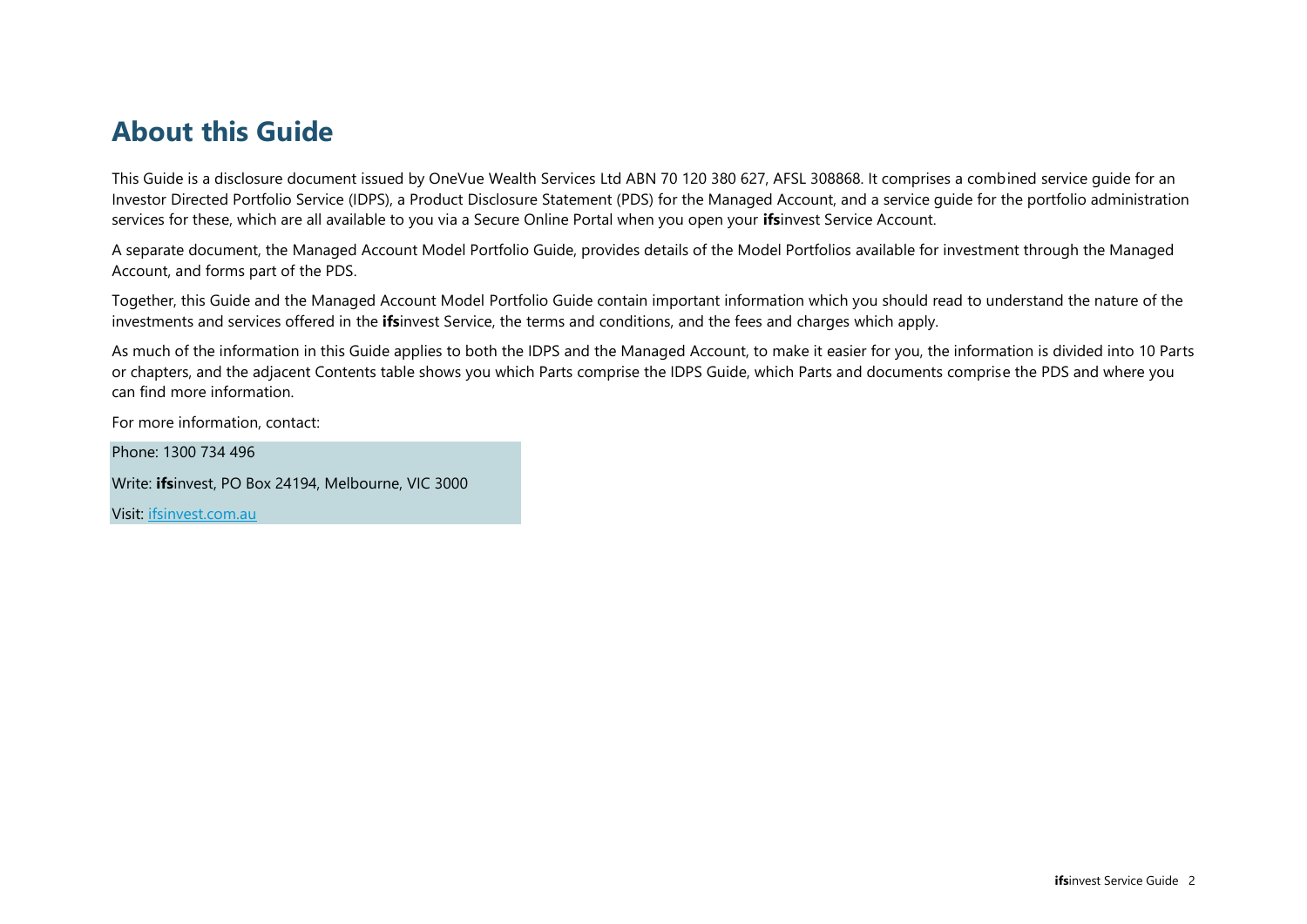# **Contents**

**IDPS Guide** – Parts 1, 2, and 4-10 inclusive

**Managed Account PDS** – Parts 1 and 3 and 4-10 inclusive of this Guide and the Managed Account Model Portfolio Guide

**Portfolio Administration Service** – Parts 1, 4, 6, 8, 9, and 10

| Part 4: The Portfolio Administration Service24 |  |
|------------------------------------------------|--|
|                                                |  |
|                                                |  |
|                                                |  |
|                                                |  |
|                                                |  |
|                                                |  |

#### **IMPORTANT - General Advice**

The information contained in this document is general information only and does not take account of your individual objectives, financial situation or needs. You should assess whether this information is appropriate for you. You should consult a licensed financial adviser before making a decision about whether to invest in the **ifs**invest Service.

# ifsinvest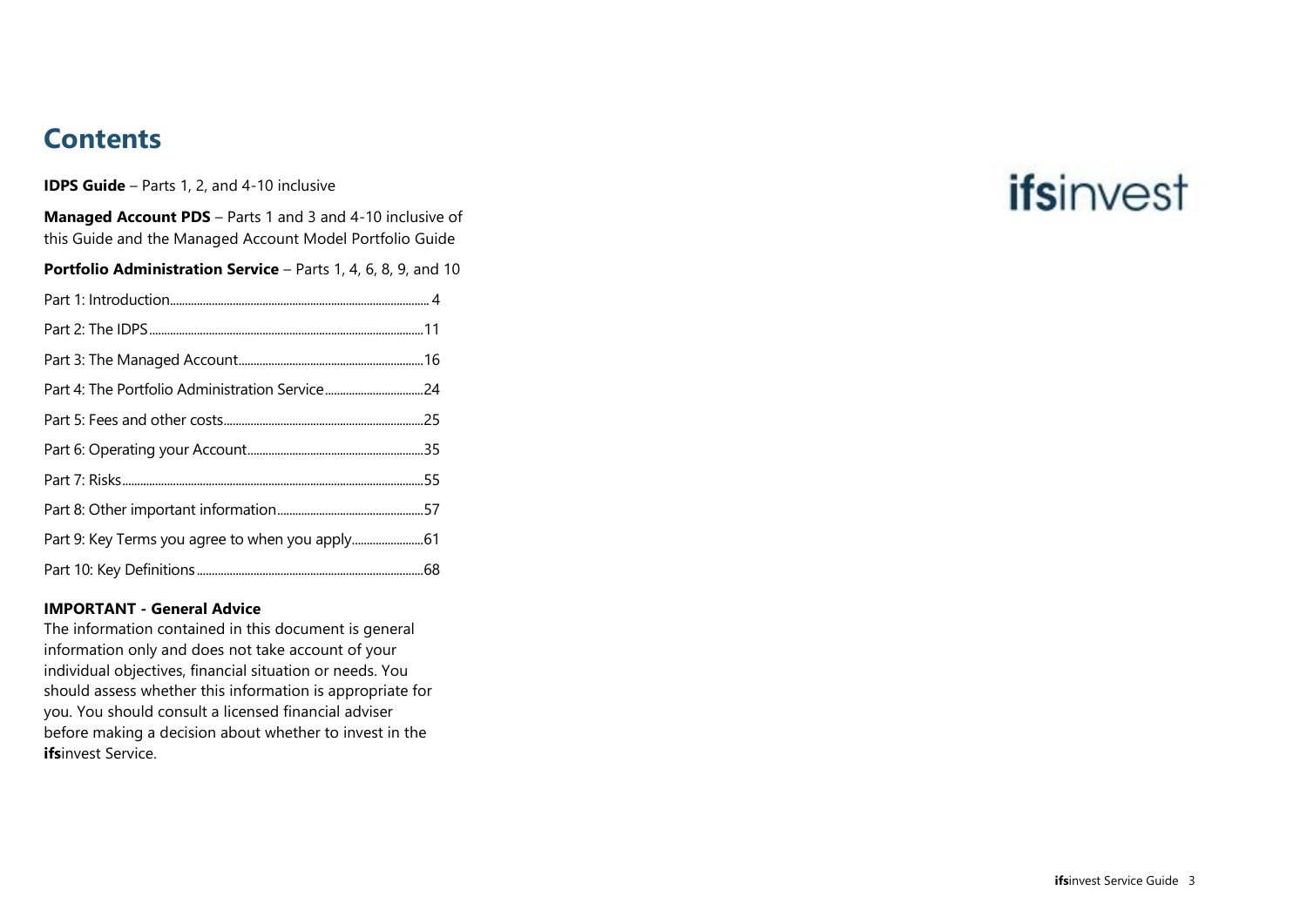| <b>Part 1: Introduction</b>                   |  |
|-----------------------------------------------|--|
| Part 2: The IDPS                              |  |
| Part 3: The Managed Account                   |  |
| Part 4: The Portfolio Administration Service  |  |
| Part 5: Fees and other costs                  |  |
| Part 6: Operating your Account                |  |
| Part 7: Risks                                 |  |
| Part 8: Other important information           |  |
| Part 9: Key Terms you agree to when you apply |  |
| Part 10: Key Definitions                      |  |

# **Part 1: Introduction**

## <span id="page-3-0"></span>Who is **ifs**invest?

**ifs**invest is a division of Legg Mason Australia is part of Legg Mason, Inc. (Legg Mason), one of the world's largest investment management groups.

Guided by our mission – Investing to Improve LivesTM – we help investors globally achieve better financial outcomes by expanding investment choices through our extensive network of investment experts.

This choice comes from the wide range of investment strategies and vehicles available from Legg Mason. The expertise comes from a rich heritage of financial experience dating back to 1899 and from the nine specialist, independent managers we own and represent.

Legg Mason has had an established presence in Australia since 1954, operating out of offices in Sydney and Melbourne. It's this combination of choice and investment expertise that has led us to be entrusted with over AUD \$1.1 trillion (31 December 2019) of client assets.

## What is the Investor Service?

The **ifs**invest Service (referred to in this document as the Investor Service) is a comprehensive investment solution that offers you investment, administration and reporting services. It can be used to manage all your investment needs, including managing your self-managed super fund. While we take care of the administration, you can keep in control with online access, research and consolidated reporting.

Collectively the products and services described below are referred to as the Investor Service.

The Investor Service is available to investors who are Australian residents.

You can open an Investor Service Account by signing an Application Form available from your adviser.

## Investor Directed Portfolio Service

The Investor Directed Portfolio Service (IDPS) offers the Cash Hub and Managed Funds. OneVue Wealth Services Ltd ABN 70 120 380 627, AFSL 308868 (OneVue Wealth) is the operator of the IDPS. More information on the IDPS can be found in Part 2 of this Guide.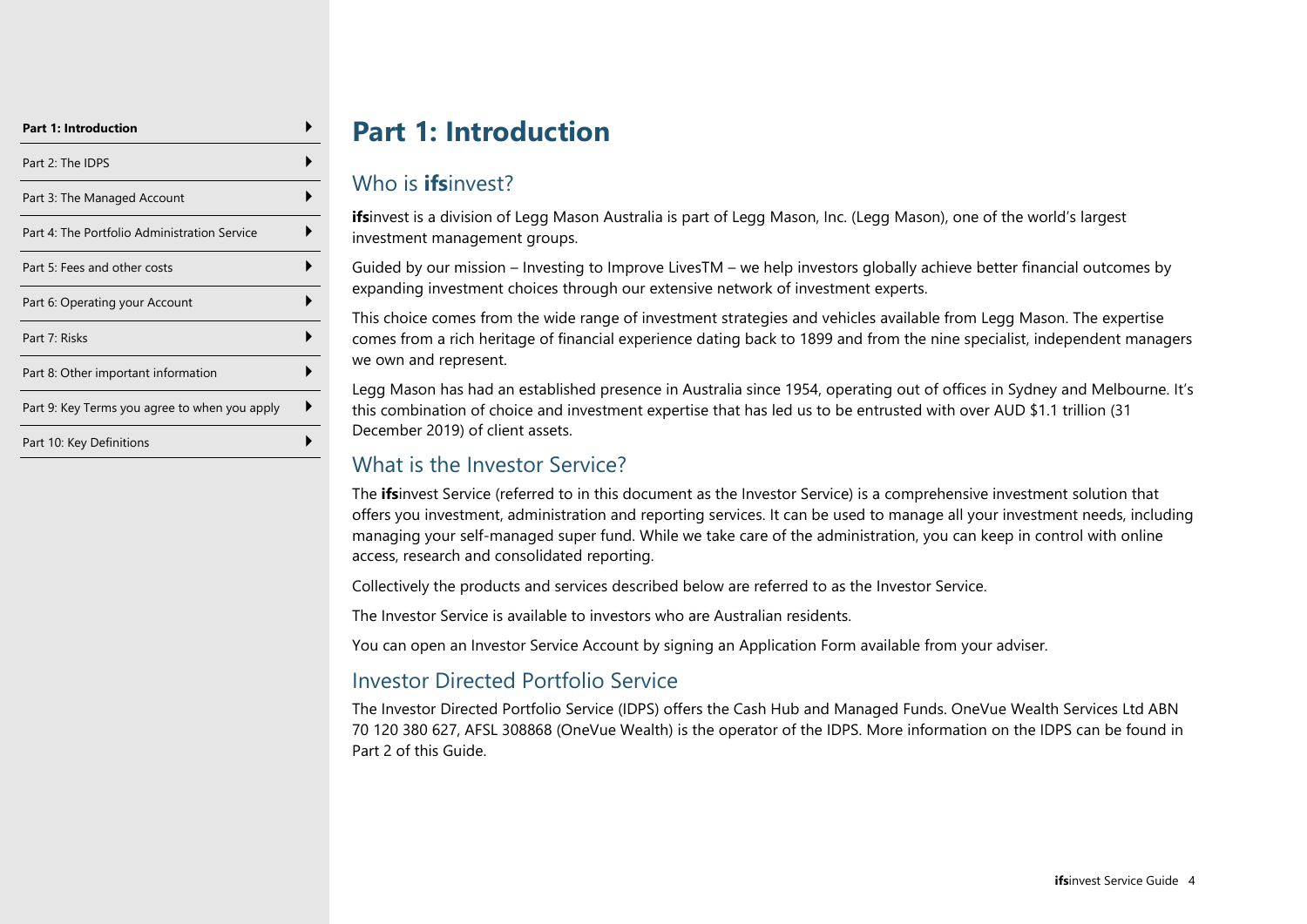| <b>Part 1: Introduction</b>                   |  |
|-----------------------------------------------|--|
| Part 2: The IDPS                              |  |
| Part 3: The Managed Account                   |  |
| Part 4: The Portfolio Administration Service  |  |
| Part 5: Fees and other costs                  |  |
| Part 6: Operating your Account                |  |
| Part 7: Risks                                 |  |
| Part 8: Other important information           |  |
| Part 9: Key Terms you agree to when you apply |  |
| Part 10: Key Definitions                      |  |

## Managed Account

The Managed Account is a registered managed investment scheme ARSN 112 517 656 through which you can invest in Managed Account Model Portfolios and ASX Listed Securities. OneVue Wealth is the Responsible Entity of the Managed Account. More information on the Managed Account can be found in Part 3 of this Guide and in the separate Managed Account Model Portfolio Guide which provides details of the Model Portfolios available to you for investment.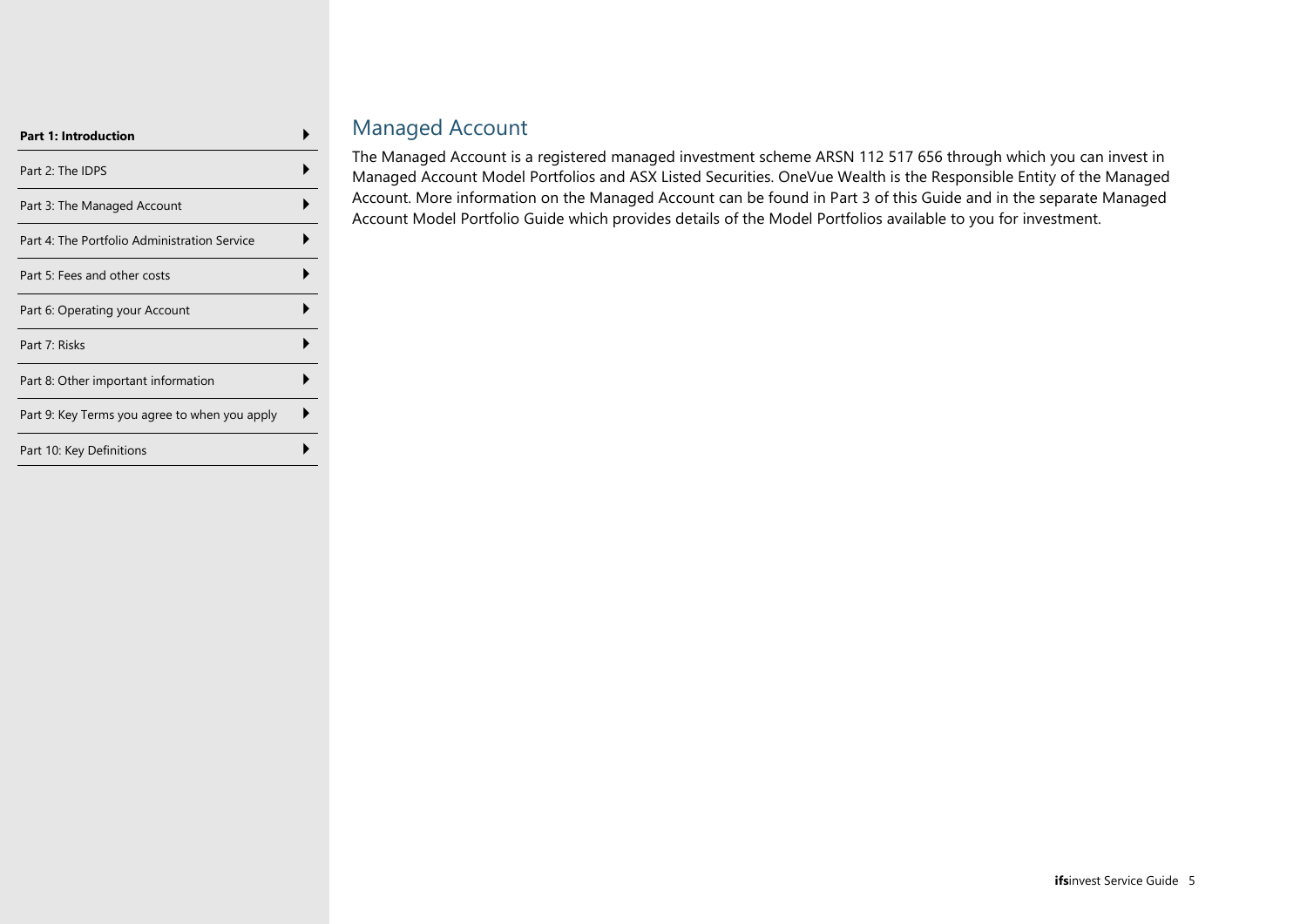| <b>Part 1: Introduction</b>                   |  |
|-----------------------------------------------|--|
| Part 2: The IDPS                              |  |
| Part 3: The Managed Account                   |  |
| Part 4: The Portfolio Administration Service  |  |
| Part 5: Fees and other costs                  |  |
| Part 6: Operating your Account                |  |
| Part 7: Risks                                 |  |
| Part 8: Other important information           |  |
| Part 9: Key Terms you agree to when you apply |  |
| Part 10: Key Definitions                      |  |

### The Portfolio Administration Service

This service facilitates your access to Term Deposits through the Term Deposit Hub and provides administration and reporting services for the IDPS and the Managed Account. More information on this service can be found in Part 4 of this Guide.

#### Promoter

The Investor Service is promoted by Legg Mason Asset Management Australia Limited ABN 76 004 835 849, Legg Mason Australia or Promoter), AFSL No. 240 827.

## More information

Details of the fees and costs of investing in the Investor Service are in Part 5 of this Guide.

More information on operating your Investor Service Account can be found in Part 6 and the terms and conditions in Part 9 of this Guide.

When we say 'OneVue', 'we', 'our' and 'us' in this Guide we are referring to OneVue Wealth.

## Requirements for using this Investor Service

You must have a financial adviser who is registered with us to use this Service. When you complete an Application Form to open your Investor Service Account, you must appoint your financial adviser as your Nominated Representative for the purposes of investing in the Investor Service. Unless otherwise stated, 'You' refers to you or your Nominated Representative. You may be adversely affected if you do not have a financial adviser who is registered to use the Investor Service.

More information on Nominated Representatives and what happens if you change financial advisers or if you cease to have a financial adviser can be found in Part 6 of this Guide.

## Risks of investing

Neither we, nor anyone else mentioned in this Guide, guarantees the performance of any investment available through the Investor Service, or the return of your capital or any particular rate of return. Investing involves risk. You can lose as well as make money. More information on the risks of investing in the Investor Service can be found in Part 7 of this Guide.

You should consider this Guide and the Managed Account Model Portfolio Guide (as applicable) before making a decision about the Investor Service. You should also read all disclosure documents for underlying investment products (which are available from your adviser via the Secure Online Portal), before making investment decisions.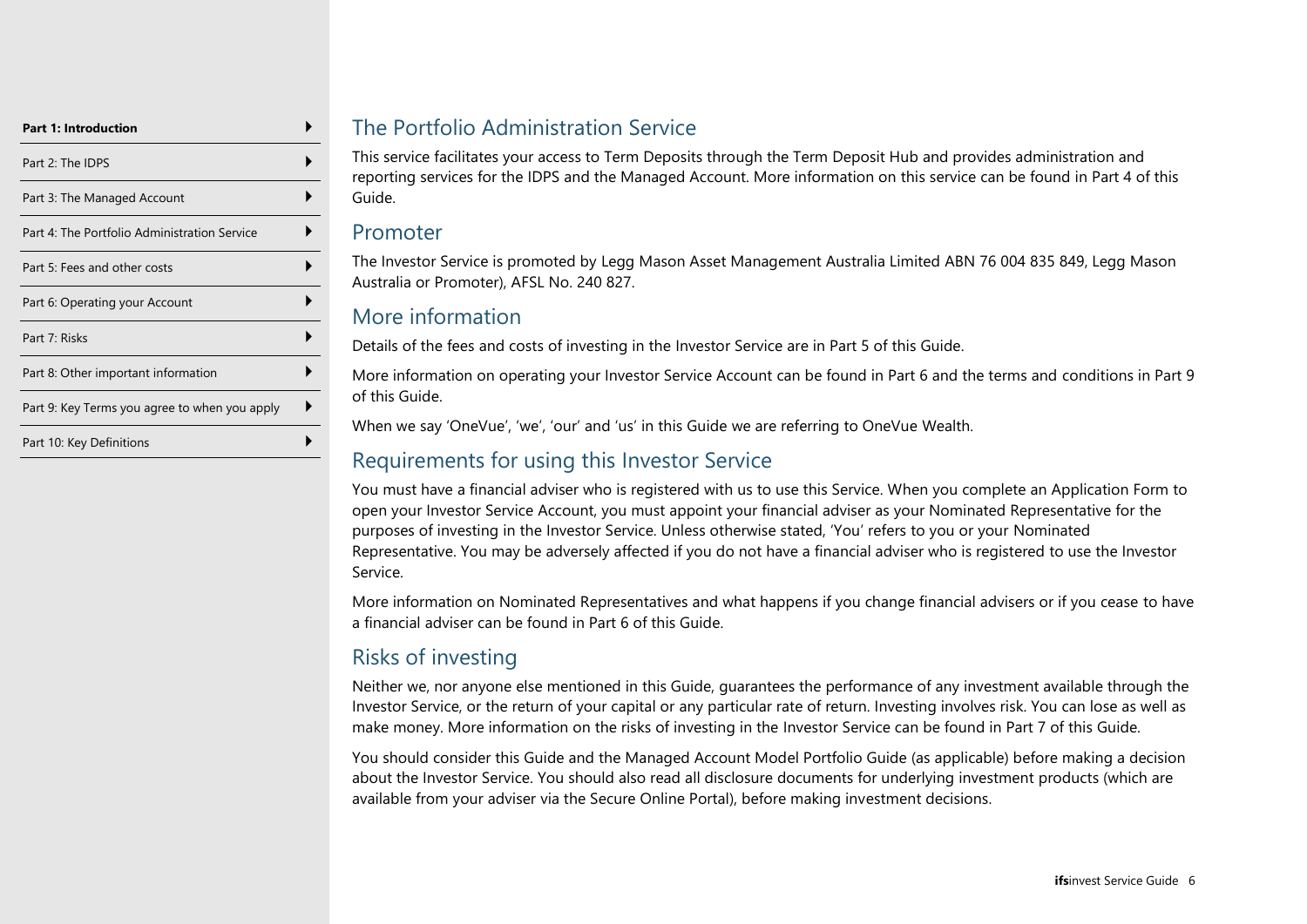| <b>Part 1: Introduction</b>                   |  |
|-----------------------------------------------|--|
| Part 2: The IDPS                              |  |
| Part 3: The Managed Account                   |  |
| Part 4: The Portfolio Administration Service  |  |
| Part 5: Fees and other costs                  |  |
| Part 6: Operating your Account                |  |
| Part 7: Risks                                 |  |
| Part 8: Other important information           |  |
| Part 9: Key Terms you agree to when you apply |  |
| Part 10: Key Definitions                      |  |

#### Our service providers

Various service providers are involved in different aspects of the Investor Service. These may include related parties of OneVue Wealth as well as third party service providers, and they may change from time to time.

All the assets invested in through the Investor Service are held in custody by our appointed custodians except for the assets you hold directly in your own name for which we provide administrative services for you through the Portfolio Administration Service.

When assets are held in custody in the Investor Service, the Custodian holds the legal title to the asset and we hold the beneficial interest on trust for you in our capacity as operator of the IDPS and/ or responsible entity for the Managed Account, as applicable. Our Custodians, listed below, are appointed by written agreements, which may contain certain limits on their liability.

- Ausmaq Limited ABN 53 062 527 575 Custodian for Managed Funds other than those available through FUND.eXchange in the IDPS and in the Managed Account Model Portfolios,
- BNP Paribas Securities Services ABN 87 149 440 291 Custodian for the Cash Hub in the IDPS and for International Securities invested in via the Managed Account,
- Citigroup Pty Limited ABN 88 004 325 080 Custodian for ASX Listed Securities, and
- Investment Gateway Pty Ltd ABN 91 090 411 537 Custodian for Australian Managed Funds available via the IDPS and Managed Account Model Portfolios.

A sub-custodian or other Custodians may be appointed from time to time and the Custodian may transfer all assets to another custodian without your consent.

## Updated information

We may update information about the Investor Service that is not materially adverse to you online in the Secure Online Portal to which you and your Nominated Representative have access. When you sign the Application Form, you agree that your Nominated Representative is your agent for the purposes of receiving updated information and disclosure documents on your behalf: you should read all documents which we give you in this way.

You can obtain a printed copy of this Guide, the Managed Account Model Portfolio Guide and any updated information from us free of charge on request.

Phone: 1300 734 496

Write: **ifs**invest, PO Box 24194, Melbourne, VIC 3000

Visit: ifsinvest.com.au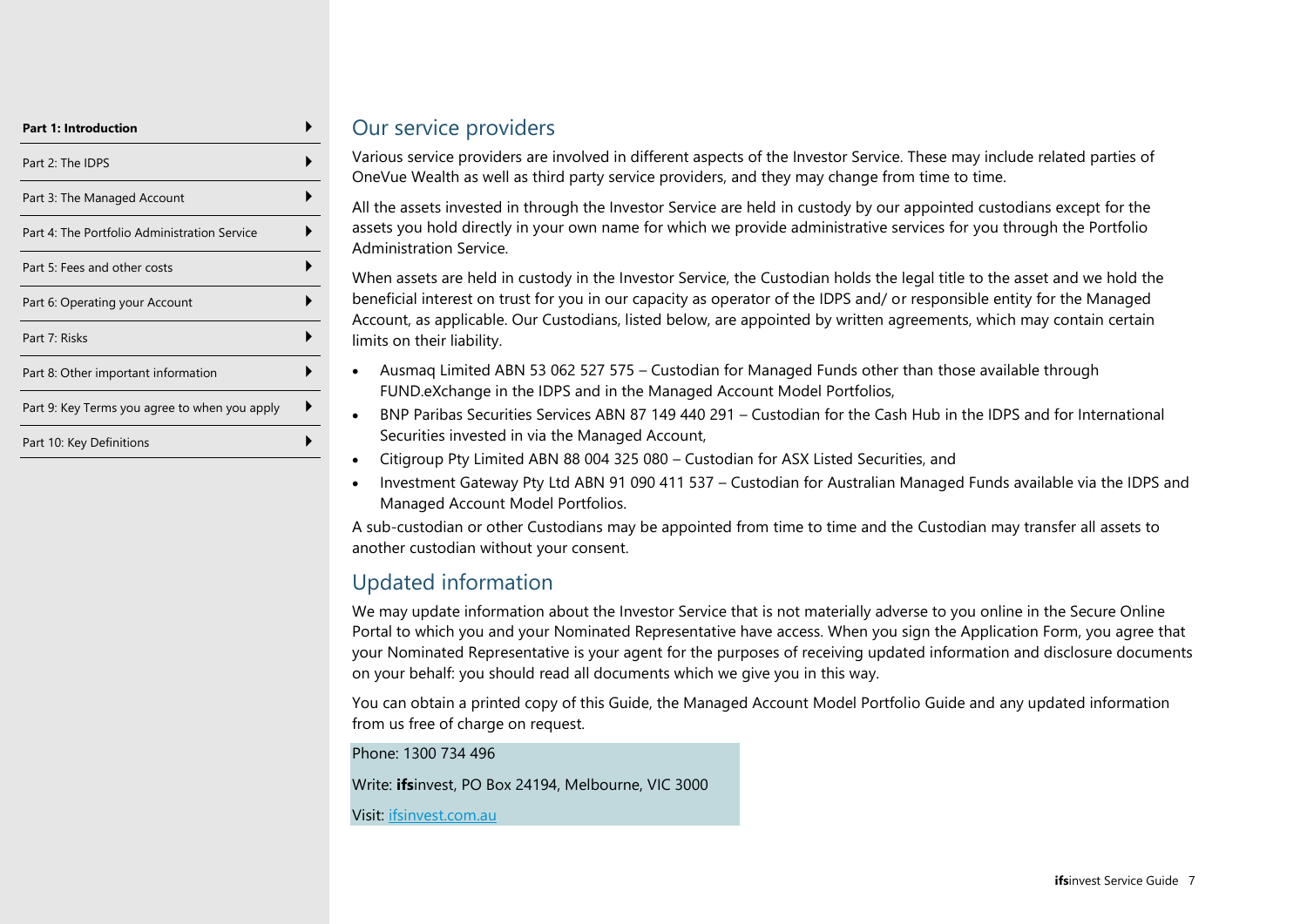| <b>Part 1: Introduction</b>                   |  |
|-----------------------------------------------|--|
| Part 2: The IDPS                              |  |
| Part 3: The Managed Account                   |  |
| Part 4: The Portfolio Administration Service  |  |
| Part 5: Fees and other costs                  |  |
| Part 6: Operating your Account                |  |
| Part 7: Risks                                 |  |
| Part 8: Other important information           |  |
| Part 9: Key Terms you agree to when you apply |  |
| Part 10: Key Definitions                      |  |

## The Investor Service at a glance

The Investor Service is a comprehensive investment solution that comprises the following products and services:

| <b>Product/Service</b>                     | <b>Brief description</b>                                                                                                                                                                                                                                                      | <b>More details</b>                                       |
|--------------------------------------------|-------------------------------------------------------------------------------------------------------------------------------------------------------------------------------------------------------------------------------------------------------------------------------|-----------------------------------------------------------|
| <b>IDPS</b>                                |                                                                                                                                                                                                                                                                               |                                                           |
| Cash Hub                                   | The Cash Hub is an interest-bearing working cash<br>account which is used to purchase investments in<br>the IDPS and Managed Account as well as Term<br>Deposits, receive income and distributions, make<br>withdrawals, pay fees, costs and tax and fund<br>other deductions | Parts 1, 2, and 4-10 inclusive<br>of this Guide           |
| Managed Funds (including<br>FUND.eXchange) | Access to an extensive range of Managed Funds                                                                                                                                                                                                                                 |                                                           |
| <b>Managed Account</b>                     |                                                                                                                                                                                                                                                                               |                                                           |
| <b>ASX Listed Securities</b>               | Access to securities listed on the Australian<br>Securities Exchange (ASX)                                                                                                                                                                                                    | Parts 1 and 3 and 4-10<br>inclusive of this Guide and the |
| Managed Account Model<br>Portfolios        | Choose from a range of professionally managed<br>investment portfolios                                                                                                                                                                                                        | Managed Account Model<br>Portfolio Guide                  |
| <b>Portfolio Administration Services</b>   |                                                                                                                                                                                                                                                                               |                                                           |
| Term Deposits                              | Easy access to selected fixed term deposits<br>offered by Australian Authorised Deposit-taking<br>Institutions (ADIs)                                                                                                                                                         | Parts 1, 4, 6, 8, 9, and 10 of<br>this Guide.             |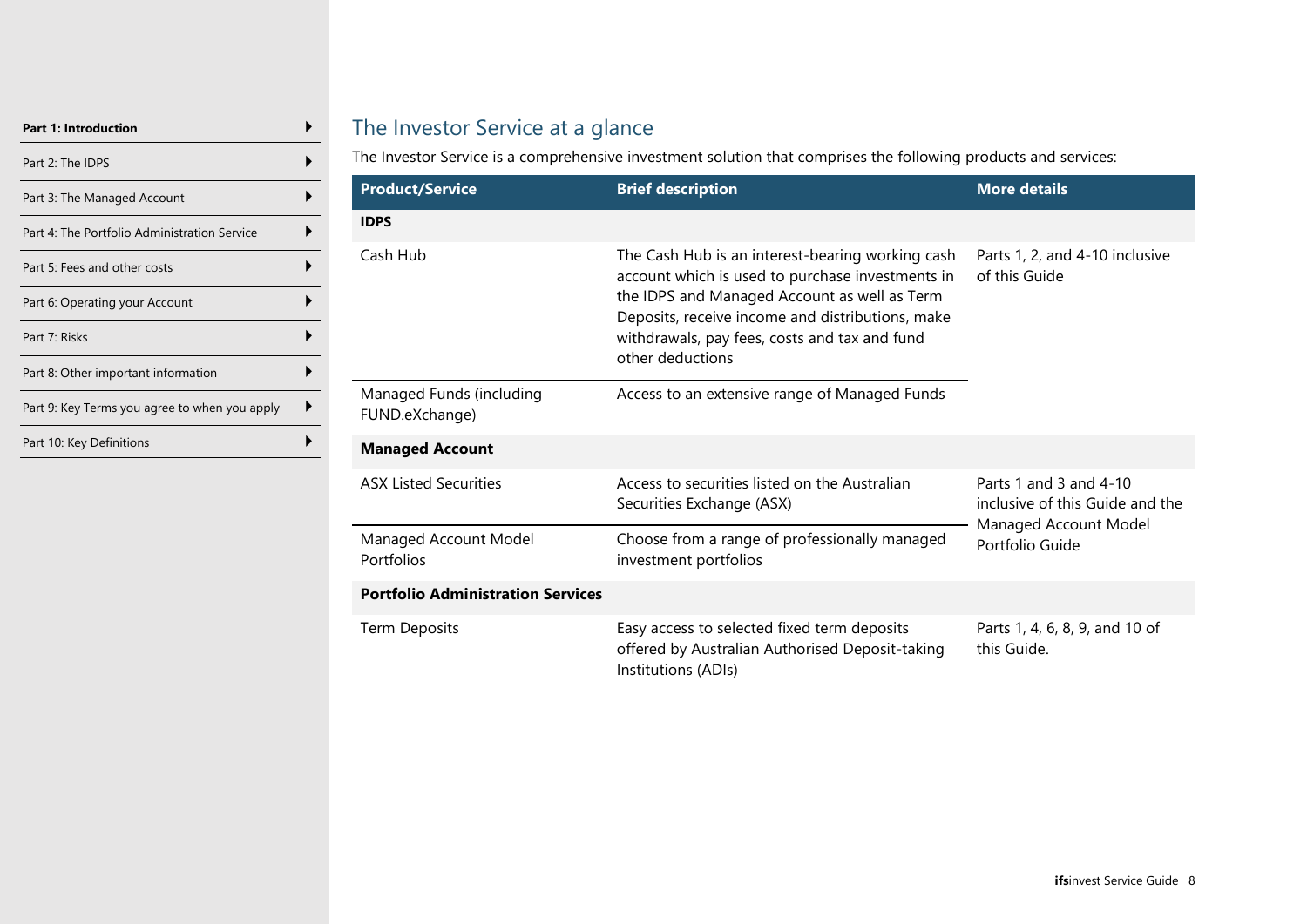| <b>Part 1: Introduction</b>                   |  |
|-----------------------------------------------|--|
| Part 2: The IDPS                              |  |
| Part 3: The Managed Account                   |  |
| Part 4: The Portfolio Administration Service  |  |
| Part 5: Fees and other costs                  |  |
| Part 6: Operating your Account                |  |
| Part 7: Risks                                 |  |
| Part 8: Other important information           |  |
| Part 9: Key Terms you agree to when you apply |  |
| Part 10: Key Definitions                      |  |

#### *ifsinvest Service overview*

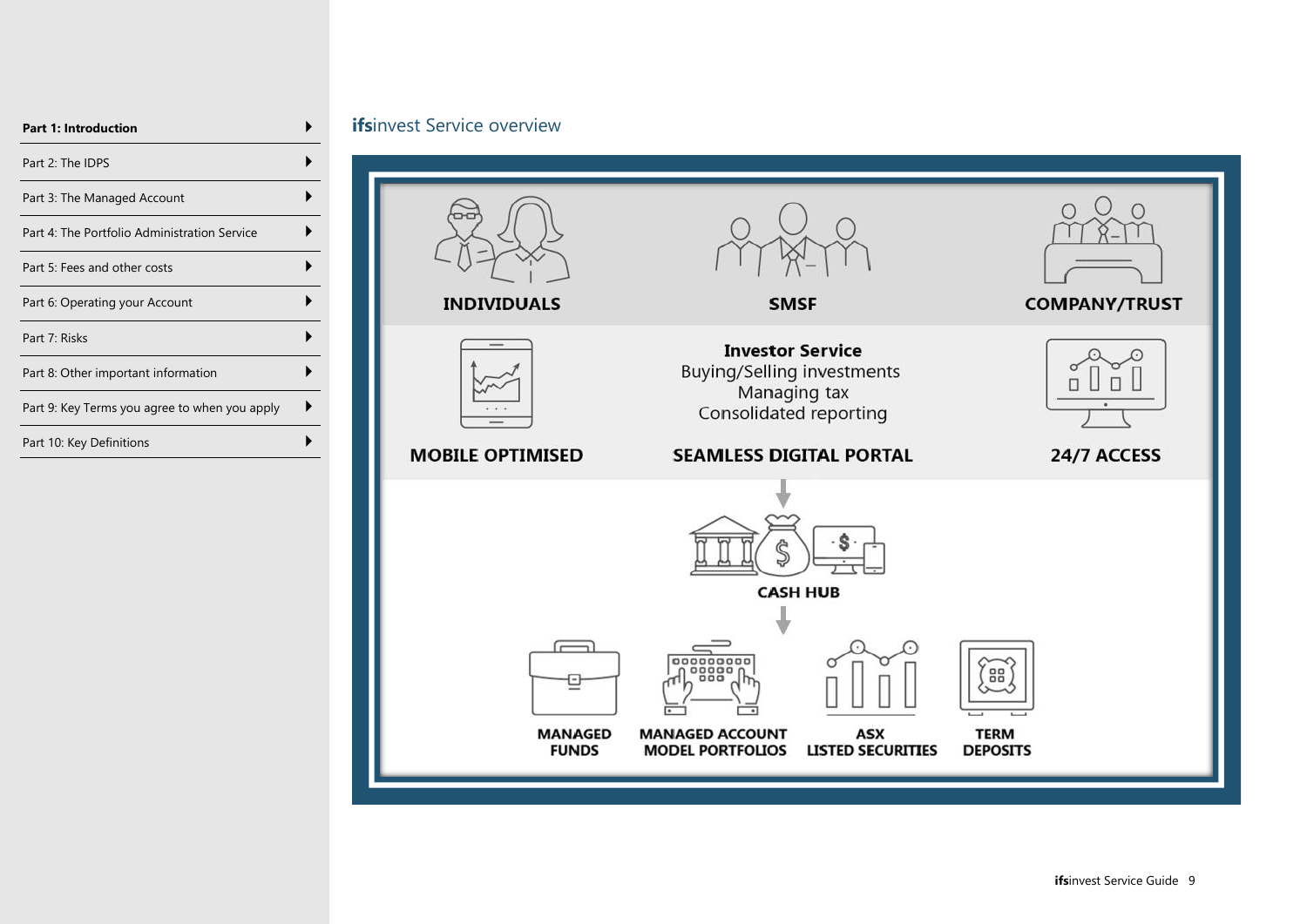| Part 1: Introduction                          |  |
|-----------------------------------------------|--|
| Part 2: The IDPS                              |  |
| Part 3: The Managed Account                   |  |
| Part 4: The Portfolio Administration Service  |  |
| Part 5: Fees and other costs                  |  |
| Part 6: Operating your Account                |  |
| Part 7: Risks                                 |  |
| Part 8: Other important information           |  |
| Part 9: Key Terms you agree to when you apply |  |
| Part 10: Key Definitions                      |  |

## Features and benefits of the Investor Service

#### Investment access

The Investor Service offers a single access point to a wide range of investment options including Cash Hub, Managed Funds, Managed Account Model Portfolios, ASX Listed Securities and Term Deposits.

#### Simplify your investing

We make it easy to keep you invested.

Invest funds from a nominated bank account and/or income from your investments automatically into your specified managed fund or Managed Account Model Portfolio at your chosen frequency.

Alternatively, choose to sell down your investments regularly, have the proceeds and/or income from investments automatically paid into your nominated bank account.

#### Track your portfolio online

Easy to view, manage and control your investments across multiple asset types and tax entities including an up-to-date tax position (available online):

- Review your Account when it suits you, with 24 hours a day online access via the Secure Online Portal:
- check your balance, and
- run various reports.

#### Consolidated reporting makes tax time easy

The Investor Service provides you with a taxation summary report making tax time easier, as it identifies your taxable income and tax credits and provides information to assist you to complete your tax return.

We aim to provide this taxation summary to you by the 30th of September each year. However, as we are reliant on information from third parties, this may be delayed due to the nature of the underlying assets (for example property trusts, stapled securities and infrastructure funds which often take an extended period to issue their taxation reports).

Independent auditors audit the accounting system and the controls applied to produce this summary. Their report is included with the taxation summary report.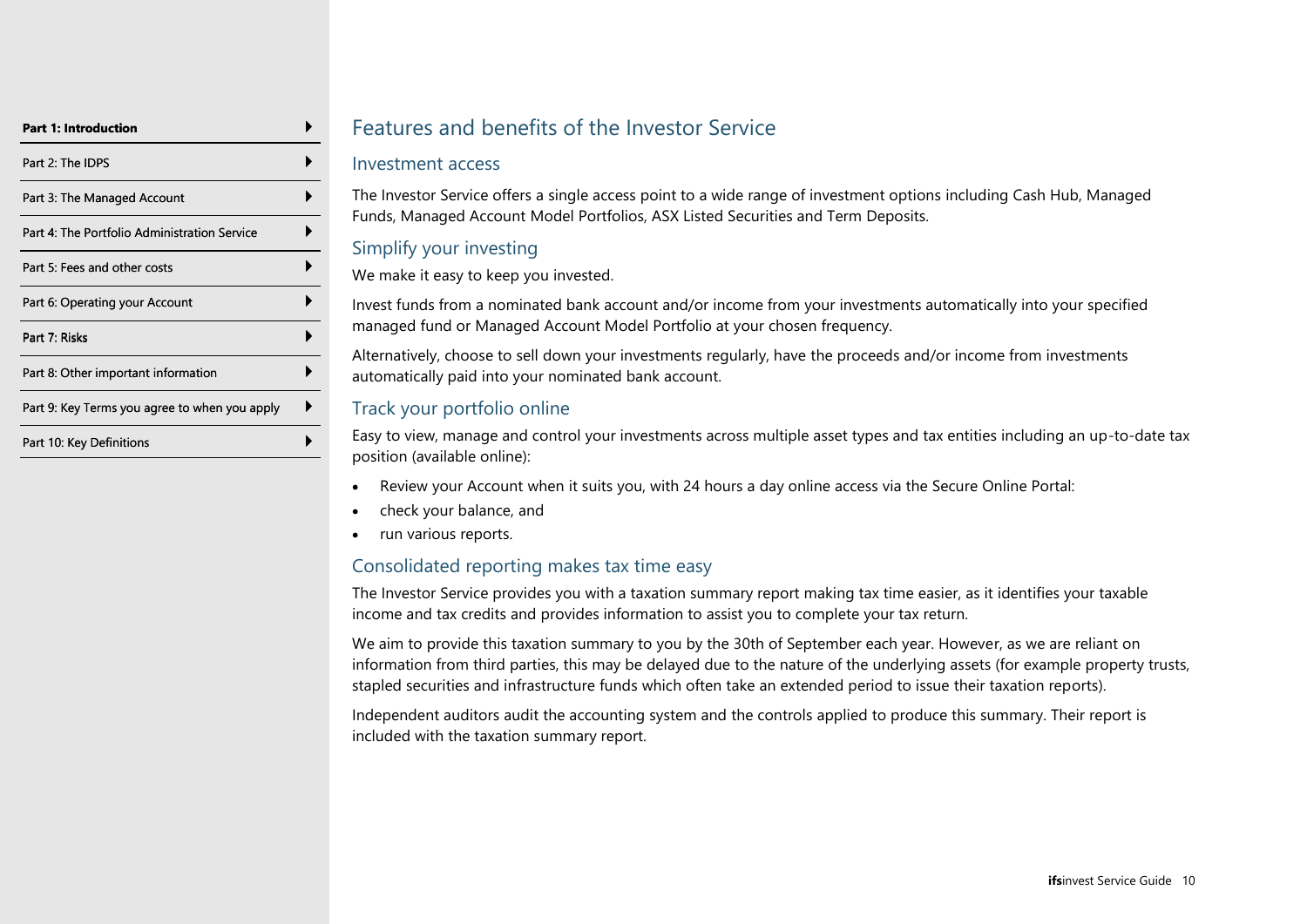| Part 1: Introduction                          |  |
|-----------------------------------------------|--|
| Part 2: The IDPS                              |  |
| Part 3: The Managed Account                   |  |
| Part 4: The Portfolio Administration Service  |  |
| Part 5: Fees and other costs                  |  |
| Part 6: Operating your Account                |  |
| Part 7: Risks                                 |  |
| Part 8: Other important information           |  |
| Part 9: Key Terms you agree to when you apply |  |
| Part 10: Key Definitions                      |  |

# **Part 2: The IDPS**

## <span id="page-10-0"></span>Financial products available through the IDPS

This section describes the IDPS and the financial products that it offers:

- the Cash Hub, and
- Managed Funds.

## Cash Hub

The Cash Hub is an interest bearing transaction account. Cash is held in the Cash Hub for you, along with other clients' cash balances and can be used to purchase Managed Funds, Managed Account Model Portfolios and ASX Listed Securities available through the Managed Account, and Term Deposits. You will earn interest whilst monies are held in the Cash Hub. The interest earned is variable and rates are available in the Secure Online Portal.

The Cash Hub is used for:

- settling purchases and sales for investments,
- collecting income from your investments,
- executing deposit and withdrawal requests,
- paying for selected corporate actions, and
- paying your tax, fees and charges and any other deductions.

To invest in the Investor Service, you must have a Cash Hub account open at all times and maintain the minimum balance, currently \$2,500. We can sell assets to maintain this balance. Please refer to Part 6 of this Guide for more information.

The funds in your Cash Hub are on deposit with Australia and New Zealand Banking Group Limited, ABN 11 005 357 522 (ANZ) and are held in custody by BNP Paribas Securities Services (BNP). We manage and operate the Cash Hub under authority from BNP.

We will not withdraw any part of your money except at your or your nominated representative's direction. You give us authority to deduct the fees and other costs for your Investor Service Account from your Cash Hub as well as top up your minimum balance when you sign the Application Form.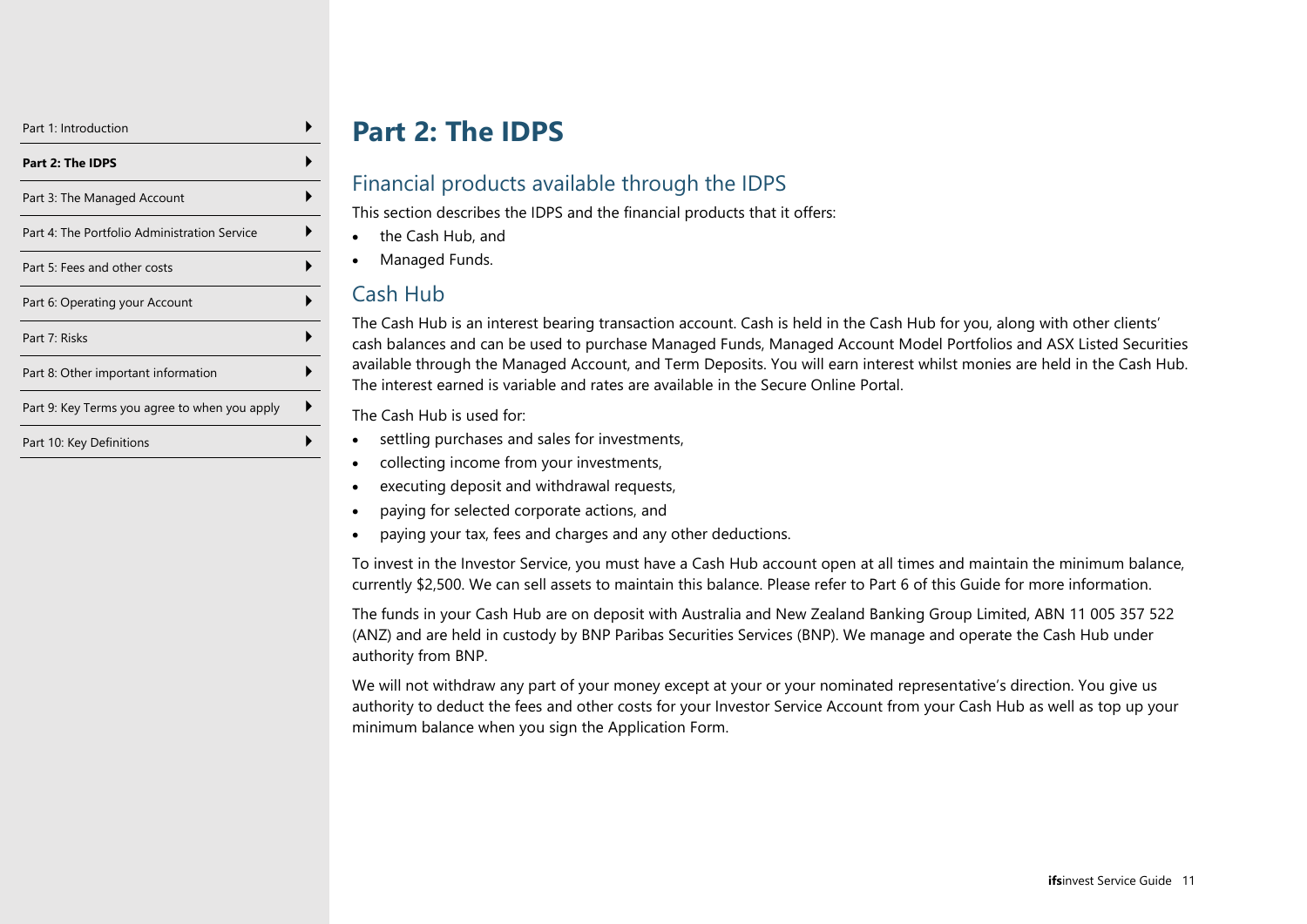| Part 1: Introduction                          |  |
|-----------------------------------------------|--|
| Part 2: The IDPS                              |  |
| Part 3: The Managed Account                   |  |
| Part 4: The Portfolio Administration Service  |  |
| Part 5: Fees and other costs                  |  |
| Part 6: Operating your Account                |  |
| Part 7: Risks                                 |  |
| Part 8: Other important information           |  |
| Part 9: Key Terms you agree to when you apply |  |
| Part 10: Key Definitions                      |  |

## Managed Funds

The IDPS offers a broad range of managed funds issued by leading investment managers. The Managed Funds available may change from time to time. Minimum investment and withdrawal amounts and other conditions apply – please refer to Part 6 of this Guide for more information.

## How we select the available Managed Funds

The Managed Funds we select must be registered under the Corporations Act, must meet certain practical operational criteria and must belong to an appropriate dispute resolution scheme. We aim to give you a wide choice of investments.

We do not take into account labour standards, environmental, social or ethical considerations in selecting the Managed Funds available for investment through the IDPS.

Even though we offer a selection of investments, we do not make any recommendation to invest in any particular Managed Fund. You should read the PDS for the relevant Managed Fund and consider your personal circumstances before making your investment decision. Your financial adviser can assist you.

From time to time, Managed Funds offered in the IDPS will become available through the FUND.eXchange. When that occurs, we will transfer your holdings in the relevant Managed Fund to the FUND.eXchange Custodian. We may do this without your consent. You will not be charged a fee for this and there will be no adverse impact to your holdings.

Neither we, nor any Custodian or sub-custodian is responsible for the operation or management of the Managed Funds.

## Fees and costs

The fees and costs that apply to the IDPS are set out in the 'Part 5: Fees and other costs' section of this Guide.

It is important that you understand the fees and costs for any Managed Funds you choose to invest in, and that those fees will be in addition to the fees that apply to the IDPS, together with other costs incurred on your behalf.

Fees and costs for the particular Managed Fund you choose are set out in the PDS for that product, available in the Secure Online Portal.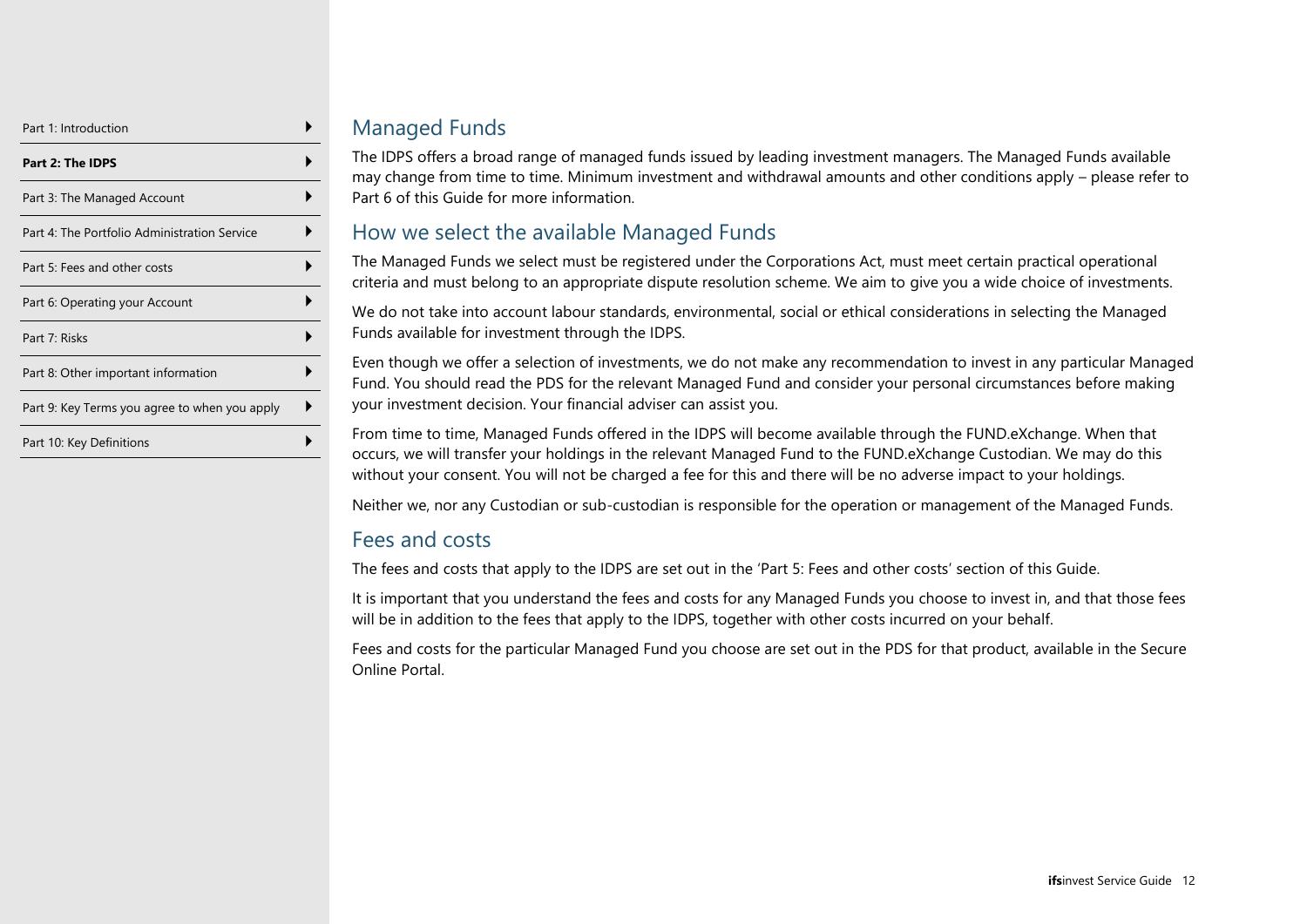| Part 1: Introduction                          |  |
|-----------------------------------------------|--|
| Part 2: The IDPS                              |  |
| Part 3: The Managed Account                   |  |
| Part 4: The Portfolio Administration Service  |  |
| Part 5: Fees and other costs                  |  |
| Part 6: Operating your Account                |  |
| Part 7: Risks                                 |  |
| Part 8: Other important information           |  |
| Part 9: Key Terms you agree to when you apply |  |
| Part 10: Key Definitions                      |  |

## Comparing investing via the IDPS to investing directly

It is important that you understand the differences between investing in Managed Funds via the IDPS and investing in Managed Funds directly. The key differences are set out in the 'Key differences' table below.

#### Access to information

You have the right to ask your adviser for copies of communications that are given to investors who invest directly into the Managed Funds. This includes communications which you may elect to receive if you were a direct investor, such as the annual report. We will charge a fee to provide you with copies of these communications. Please refer to Part 5 of this Guide for details.

#### Key differences

|                                  | <b>Investing in a Managed Fund through the IDPS</b>                                                                                                              | <b>Investing directly in a Managed Fund</b>                                                                |
|----------------------------------|------------------------------------------------------------------------------------------------------------------------------------------------------------------|------------------------------------------------------------------------------------------------------------|
| <b>Reports and</b><br>statements | Access to consolidated reports and other<br>information on all Managed Funds held in your<br><b>Investor Service Account.</b>                                    | You receive reports and statements from<br>each Fund Manager and you need to<br>consolidate them yourself. |
| <b>Managed Funds</b>             | You choose from a range of Managed Funds, some<br>of which are wholesale Managed Funds.                                                                          | Retail clients only have access to retail<br>managed funds.                                                |
| How investments are<br>held      | Investments in Managed Funds are held in the<br>name of our Custodian.                                                                                           | You hold investments directly.                                                                             |
| <b>Communications</b>            | We do not send you investor communications<br>such as notices of meetings, or notices of changes<br>in fees If you request them from us, we charge you<br>a fee. | You receive investor communications<br>directly from each Fund Manager.                                    |
| <b>Distributions</b>             | All distributions are deposited in your Cash Hub.                                                                                                                | You may be able to participate in a<br>distribution reinvestment plan.                                     |
|                                  | Distributions are received in aggregate from Fund<br>Managers and allocated by us to your Account.                                                               | Distributions are credited directly to your<br>bank account.                                               |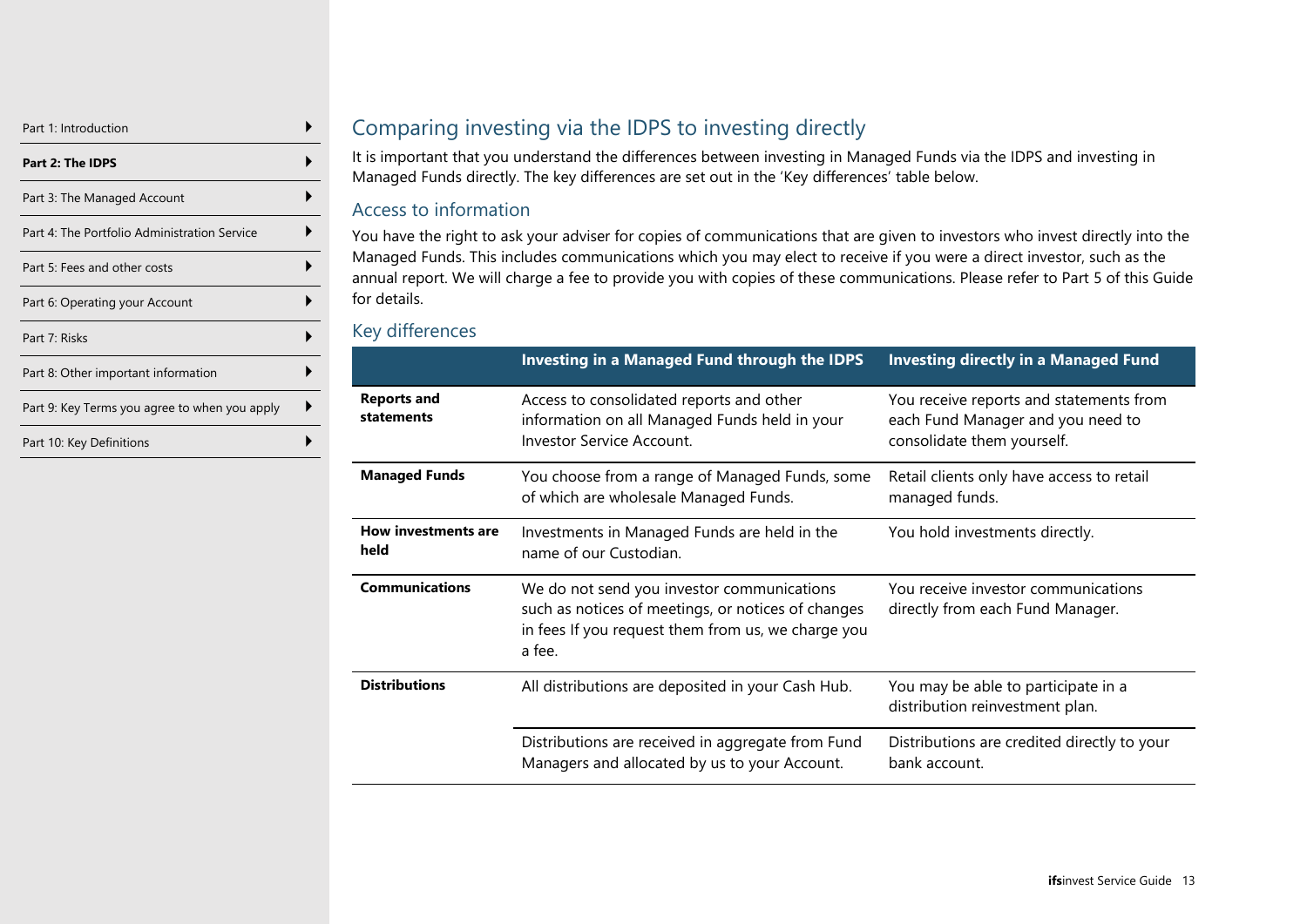| Part 1: Introduction                                                                                                                                                                         |                           | Investing in a Managed Fund through the IDPS                                                                                                                                                                                                                                                                                                                                                                                                                                                                                            | <b>Investing directly in a Managed Fund</b>                                                                                                                                                                                                                                                                                  |
|----------------------------------------------------------------------------------------------------------------------------------------------------------------------------------------------|---------------------------|-----------------------------------------------------------------------------------------------------------------------------------------------------------------------------------------------------------------------------------------------------------------------------------------------------------------------------------------------------------------------------------------------------------------------------------------------------------------------------------------------------------------------------------------|------------------------------------------------------------------------------------------------------------------------------------------------------------------------------------------------------------------------------------------------------------------------------------------------------------------------------|
| Part 2: The IDPS<br>▶<br>Part 3: The Managed Account<br>▶<br>Part 4: The Portfolio Administration Service<br>Part 5: Fees and other costs<br>Part 6: Operating your Account<br>Part 7: Risks | <b>Cooling-off rights</b> | You may not have the same rights to return the<br>investment as if you invested directly, particularly if<br>restricted or infrequent times for redemption or<br>minimum holdings in the Managed Funds apply.<br>When choosing your investment, you should<br>consider liquidity and the fact that additional fees<br>may apply that would not be charged under the<br>exercise of cooling -off rights if you invested<br>directly.                                                                                                     | You have the right under the Corporations<br>Act to return the investment within 14 days<br>and receive a refund of your investment<br>amount, less certain fees and charges, and<br>less or plus market movements (where<br>applicable).                                                                                    |
| Part 8: Other important information<br>Part 9: Key Terms you agree to when you apply<br>▶<br>Part 10: Key Definitions                                                                        | <b>Voting rights</b>      | You cannot participate in investor meetings and<br>have no voting rights in respect of any Managed<br>Funds that you invest in. Where we receive notices<br>of meetings or resolutions that relate to the<br>accessible investment, we will not generally pass<br>this information on to you or your Nominated<br>Representative. A copy of our Voting Policy is<br>available from us free of charge on request.                                                                                                                        | As a unit holder in a Managed Fund you<br>could be asked to vote on certain<br>resolutions.                                                                                                                                                                                                                                  |
|                                                                                                                                                                                              | <b>Withdrawal rights</b>  | Withdrawal rights for Managed Funds that you<br>acquire may not be available if the underlying<br>Managed Fund's PDS is found to be defective. In<br>this situation the issuer of the Managed Fund<br>would not be required to return the investment or<br>to notify an option to withdraw.<br>Where we receive notification that a PDS for a<br>Managed Fund is defective or notification of an<br>option to withdraw and any supplementary or<br>replacement disclosure is issued, we will notify you<br>in the Secure Online Portal. | Direct investors have the right to withdraw<br>and receive their money back in the event<br>an underlying Managed Fund's PDS is<br>found to be defective.<br>The issuer of the Managed Fund is obliged<br>to return the investment or provide you<br>with other options, such as notifying you of<br>your right to withdraw. |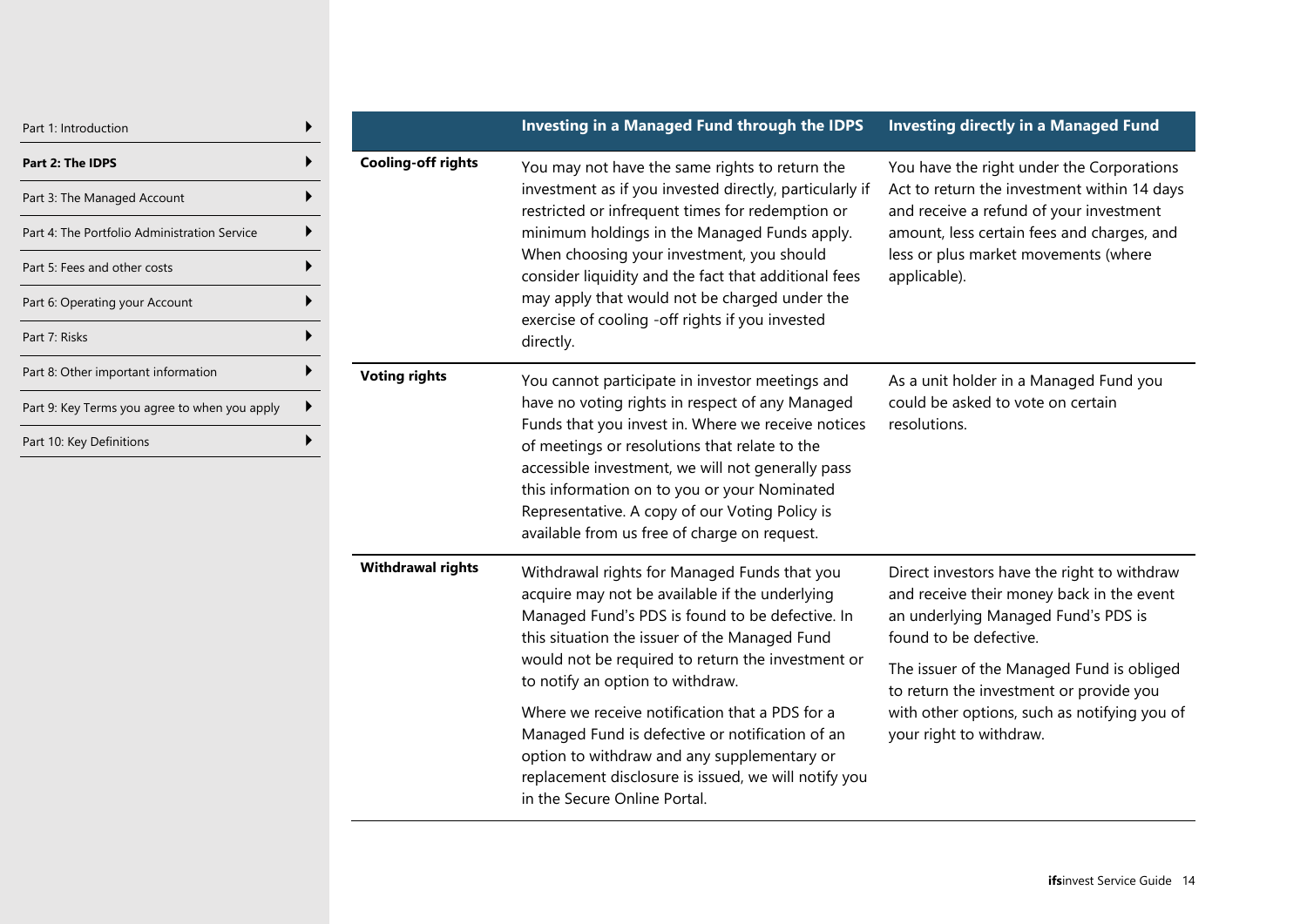| Part 1: Introduction                          |  |
|-----------------------------------------------|--|
| Part 2: The IDPS                              |  |
| Part 3: The Managed Account                   |  |
| Part 4: The Portfolio Administration Service  |  |
| Part 5: Fees and other costs                  |  |
| Part 6: Operating your Account                |  |
| Part 7: Risks                                 |  |
| Part 8: Other important information           |  |
| Part 9: Key Terms you agree to when you apply |  |
| Part 10: Key Definitions                      |  |

## The IDPS Contract

The IDPS is offered under the terms of the IDPS Contract which you enter into when you sign the Application Form to open your Investor Service Account and we accept your application. The IDPS Contract is set out in the IDPS Deed, the parts of this Guide that apply to the IDPS and the Application Form. You can obtain a copy of the IDPS Deed from us free of charge on request.

The main provisions of the IDPS Contract are summarised below and include:

- our obligation to ensure that we hold (and where we appoint a custodian, the custodian holds) your investments on trust for you,
- our obligation to act honestly and with reasonable care and diligence and to comply with the law,
- our obligation not to acquire assets for you unless we are reasonably satisfied that the proper disclosure regarding those assets and the IDPS has been made to you,
- our obligation not to acquire investments in an unregistered Managed Investment Scheme,
- our power to:
- − vary the available investments and make rules regarding the operation of the IDPS, including minimum investment amounts,
- − mix assets you hold with other assets we hold provided we maintain adequate records to identify your assets
- − redeem, sell, dispose of, or transfer your assets in accordance with your investment instructions or in certain circumstances, at our discretion – see Part 6 of this Guide for more information on when we may exercise our discretion in this way,
- − charge fees and costs,
- − amend the IDPS Contract at any time, where we reasonably believe the amendment is not adverse to you, by giving you 30 days' notice in writing, and
- − terminate the IDPS in whole or part by giving you 30 days' notice in writing,
- your right to receive reports relating to your investments,
- our right to be indemnified by you including for liabilities, charges and expenses properly incurred in relation to the IDPS, up to (but not exceeding) the value of your interest in the IDPS, and
- provisions governing our right to retire as operator of the IDPS and be replaced with a new operator we will notify you in writing if this occurs.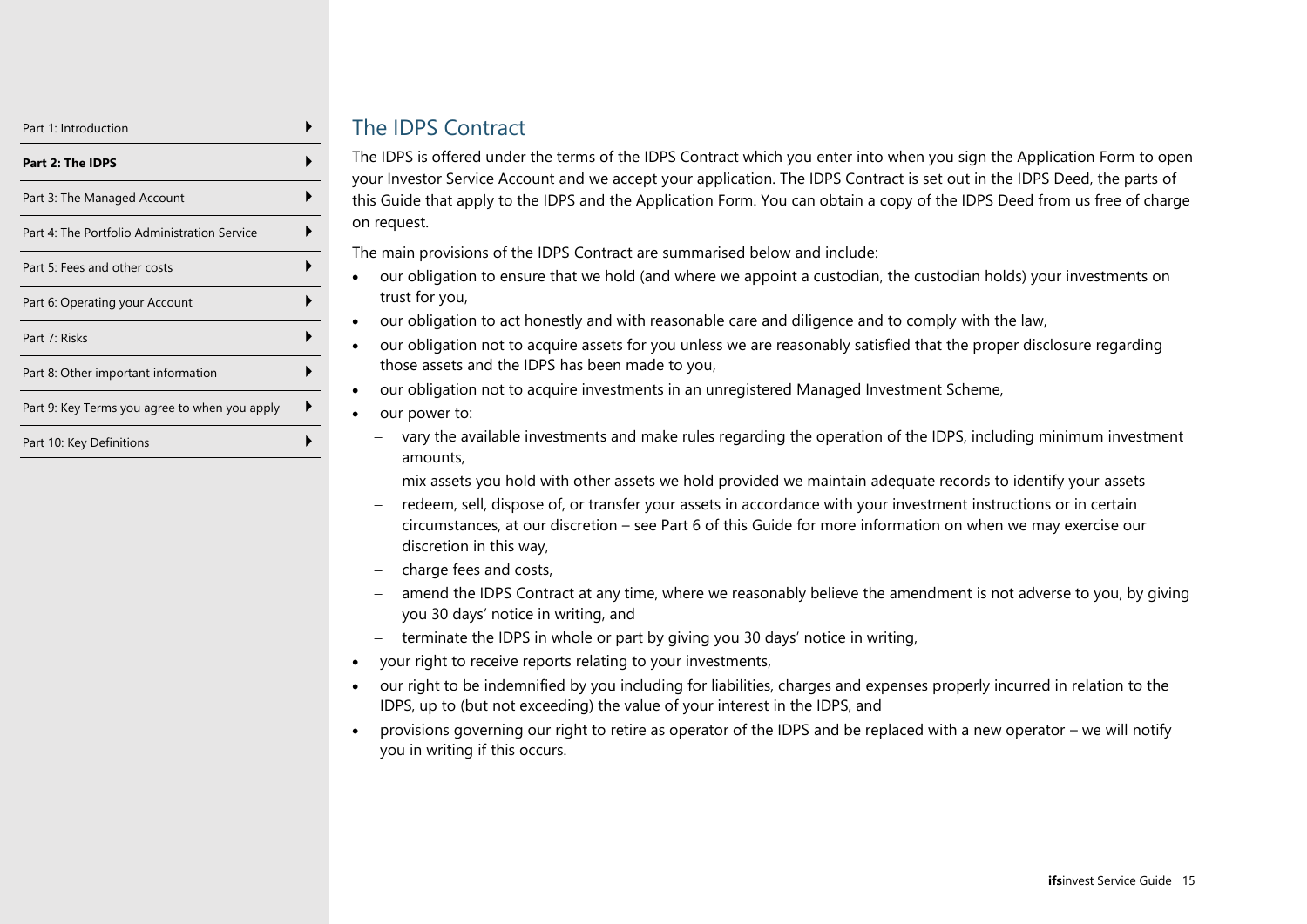| Part 1: Introduction                          |  |
|-----------------------------------------------|--|
| Part 2: The IDPS                              |  |
| Part 3: The Managed Account                   |  |
| Part 4: The Portfolio Administration Service  |  |
| Part 5: Fees and other costs                  |  |
| Part 6: Operating your Account                |  |
| Part 7: Risks                                 |  |
| Part 8: Other important information           |  |
| Part 9: Key Terms you agree to when you apply |  |
| Part 10: Key Definitions                      |  |

# **Part 3: The Managed Account**

## <span id="page-15-0"></span>Financial products available through the Managed Account

This section describes the Managed Account (a registered managed investment scheme) and the investments you can access through the scheme:

- Managed Account Model Portfolios, and
- ASX Listed Securities.

## Managed Account Model Portfolios

A Managed Account Model Portfolio is a portfolio of assets where the appointed professional investment manager will provide the initial and subsequent investment selections and weightings. Investments are regularly reviewed and rebalanced in accordance with the stated investment parameters without the need to ask you.

Minimum investment amounts and conditions apply and a minimum balance must be maintained in each Portfolio. Please refer to Part 6 of this Guide for more information. Managed Account Model Portfolios can comprise:

- ASX Listed Securities,
- International Listed Securities on foreign exchanges we select,
- Managed Funds, and/or
- any combination of the above.

Refer to the Managed Account Model Portfolio Guide for details of the available investments.

Your Investor Service Account will show you the underlying investments managed by the professional investment manager in your chosen Managed Account Model Portfolio, giving you full transparency.

Investments in the Managed Account Model Portfolios are held in custody – please refer to Part 1 of this Guide for details.

## ASX Listed Securities

You can also invest in ASX Listed Securities which are held in custody by the appointed Custodian – please refer to Part 1 of this Guide for details.

By having your portfolio held by a Custodian, rather than in your own name, the securities in your portfolio are held on trust for you while the Custodian provides the safe-keeping and processing of your investments including security purchases and sales, dividend receipts, and Corporate Actions. There may be some limitations on your ability to participate in Corporate Actions due to the fact that securities are held in aggregate by the Custodian. Please refer to the 'Corporate Actions' section on page [52](#page-51-0) of this Guide.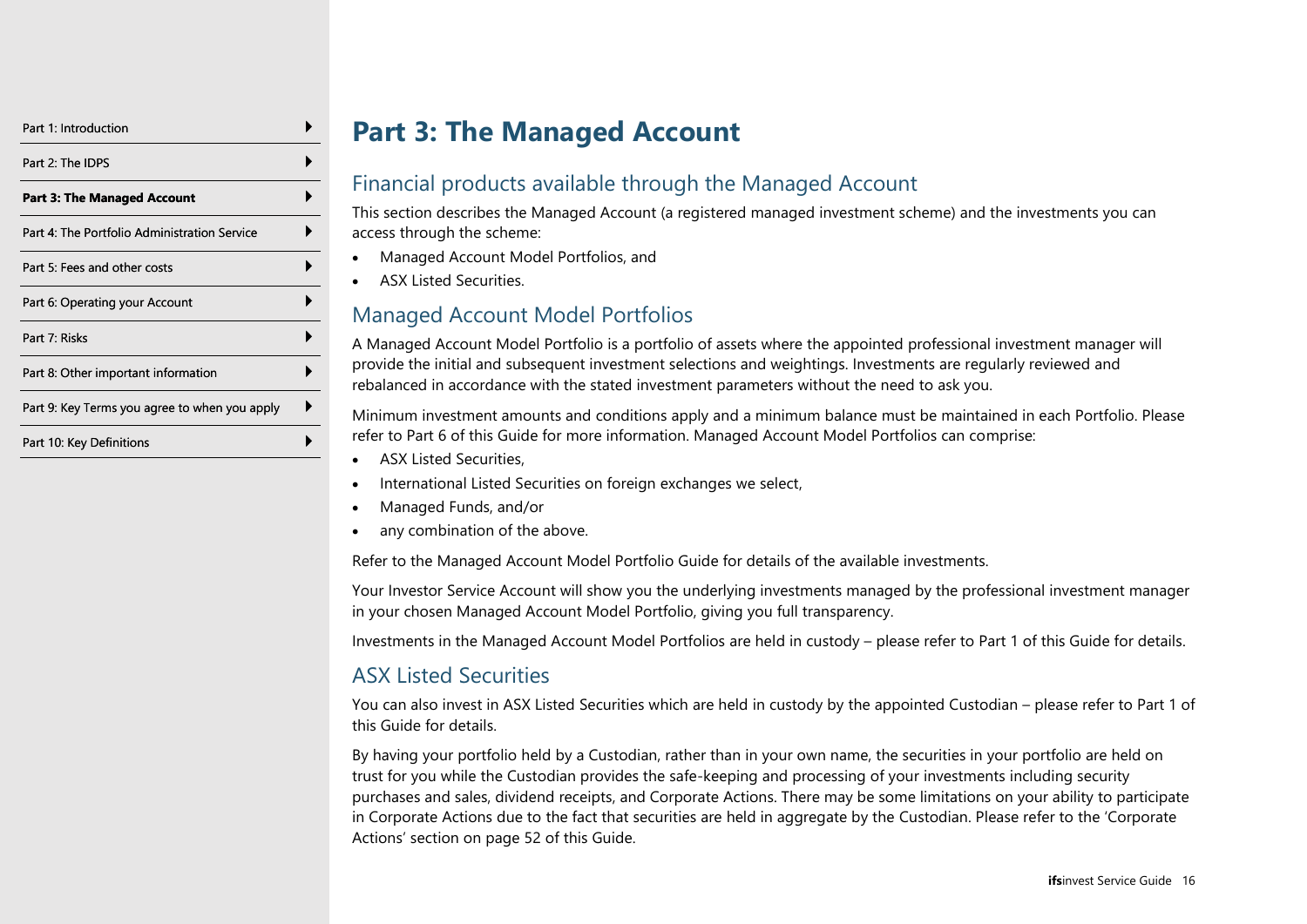| Part 1: Introduction                          |  |
|-----------------------------------------------|--|
| Part 2: The IDPS                              |  |
| <b>Part 3: The Managed Account</b>            |  |
| Part 4: The Portfolio Administration Service  |  |
| Part 5: Fees and other costs                  |  |
| Part 6: Operating your Account                |  |
| Part 7: Risks                                 |  |
| Part 8: Other important information           |  |
| Part 9: Key Terms you agree to when you apply |  |
| Part 10: Key Definitions                      |  |

If you already hold ASX Listed Securities directly, these can be transferred into the Managed Account. More information about this can be found on page [46](#page-45-0) of this Guide.

## Rebalancing Managed Account Model Portfolios

Rebalancing involves comparing the market value weights of portfolio holdings with the Managed Account Portfolio's model (or target) weights supplied by the investment managers, then executing the transactions necessary to bring the portfolio weightings in line with the Managed Account Portfolio model. The rebalancing process can also involve income including interest and dividends being reinvested to achieve the target cash weight.

A Managed Account Model Portfolio may be rebalanced when:

- an investment manager advises us to rebalance,
- investments in or withdrawals from the Managed Account Model Portfolio are made, or
- any other time where we believe it is necessary to comply with the model for that Managed Account Model Portfolio.

We may rebalance a Managed Account Model Portfolio periodically to ensure interest and dividends are invested and to maintain the cash balance to the target weight which may include the sale of assets.

Sometimes, the size of transactions necessary to produce the required Managed Account Model Portfolio's structure will be considered by us too small to take to market. If this occurs, we may transfer the securities to or from holdings held on our own account or we may choose not to execute transactions until the next rebalance date when the size is sufficient. This period may be up to three months.

## Netting and batching of trades

We assess the net trading requirements of all the Managed Account Model Portfolios and generally transact on a daily basis (if necessary). We may also use batch trading to accumulate orders for a period of time and process transactions in a group (or batch). All securities will be allocated to the relevant accounts on a pro-rata basis. We use a selected panel of brokers for ASX Listed Securities and International Listed Securities in order to maximise trade efficiencies. Where transactions are netted, the buyer will acquire the securities at the offer price (or application price) and the seller will sell at the bid price (or redemption price) that is available in the market (or from the Managed Fund).

We incur costs of keeping a holding in the underlying investments which facilitates the transfer of small trades and the management of rounding. We will be entitled to any profit and subjected to any loss on these transactions.

## Fees and costs

The fees and costs that apply to the Managed Account are set out in 'Part 5: Fees and other costs' of this Guide.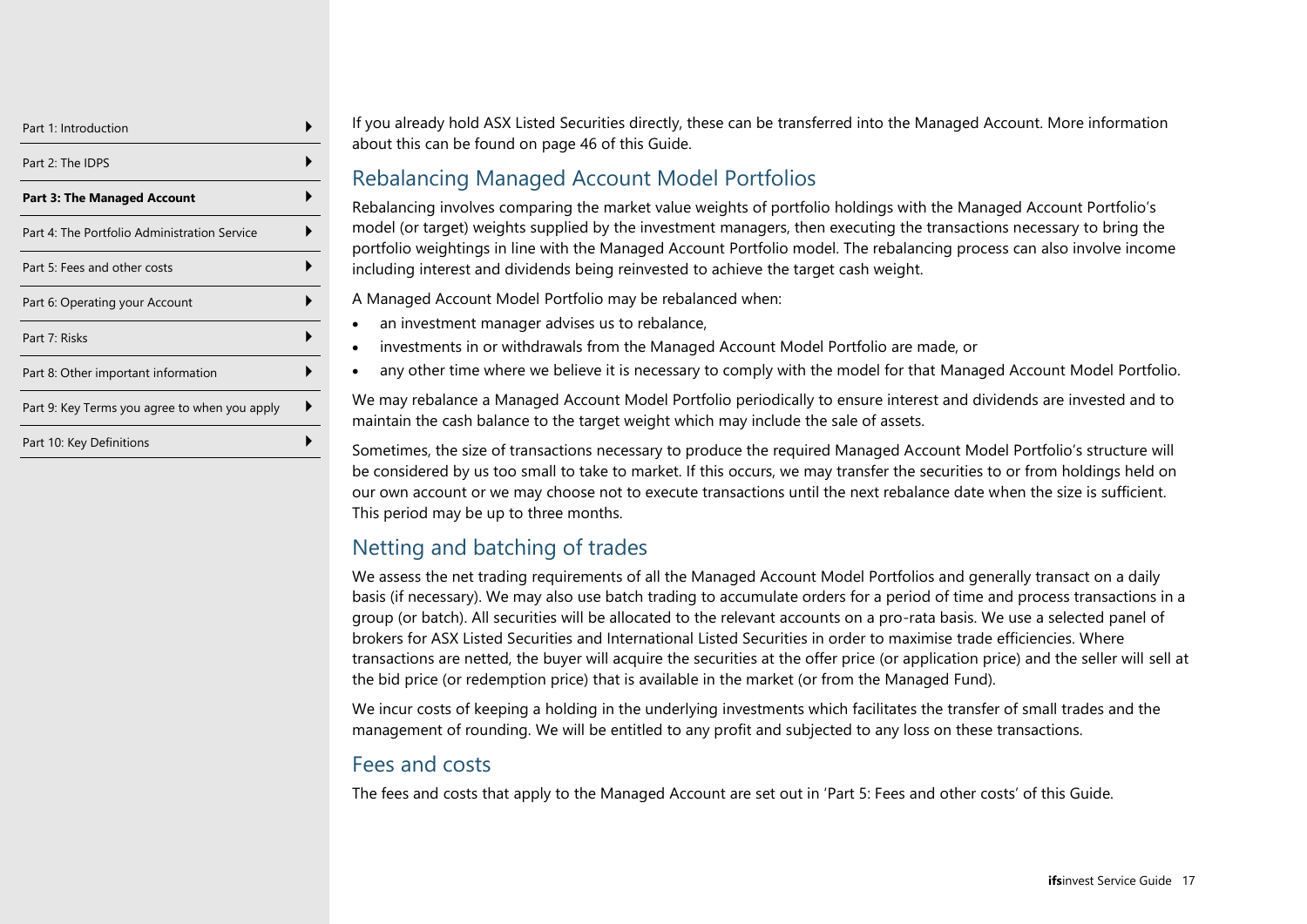| Part 1: Introduction                          |  |
|-----------------------------------------------|--|
| Part 2: The IDPS                              |  |
| <b>Part 3: The Managed Account</b>            |  |
| Part 4: The Portfolio Administration Service  |  |
| Part 5: Fees and other costs                  |  |
| Part 6: Operating your Account                |  |
| Part 7: Risks                                 |  |
| Part 8: Other important information           |  |
| Part 9: Key Terms you agree to when you apply |  |
| Part 10: Key Definitions                      |  |

It is important that you understand the applicable fees and costs for any ASX Listed Securities and Managed Account Model Portfolios you choose to invest in, and that those fees will be in addition to the fees charged and other costs incurred on your behalf in the Managed Account.

Fees and costs for certain ASX Listed Securities (such as exchange-traded funds and listed investment companies) you choose are set out in the underlying disclosure document for that investment.

Fees and costs for the Managed Account Model Portfolios are set out in the Managed Account Model Portfolio Guide.

## Important information

#### Cooling-off period

You can change your mind about a Managed Account Model Portfolio within a 14-day period commencing from the time you receive confirmation of your initial investment in that portfolio in the Secure Online Portal or 5 days after you make the investment, whichever is earlier.

If received by 2.00pm AEST on a Sydney Business Day, the refund can usually be completed within five Sydney Business Days including the time for any security sales to settle. In the event that liquidation of securities in the portfolio is delayed for any reason, the refund may be deferred until the funds are available.

The amount that will be refunded is:

• the amount you paid for the acquisition of the investment (including any fees for the acquisition payable to us as Responsible Entity)

less

- the amount (if any) by which the amount paid for acquisition (net of fees) exceeds the current realisable market value of your investment (net of fees) at the time the trade can be actioned less
- a fee to cover our administration fees including brokerage outlined in Part 5, charged pro-rata (where applicable) for the period until we receive your notice.

Since investment in the Managed Account Model Portfolios or ASX Listed Securities may be subject to market movements and all or any of the other risks described in Part 7 of this Guide from the moment the investment is made, the proceeds received during the cooling-off period may be less or greater than the amount invested.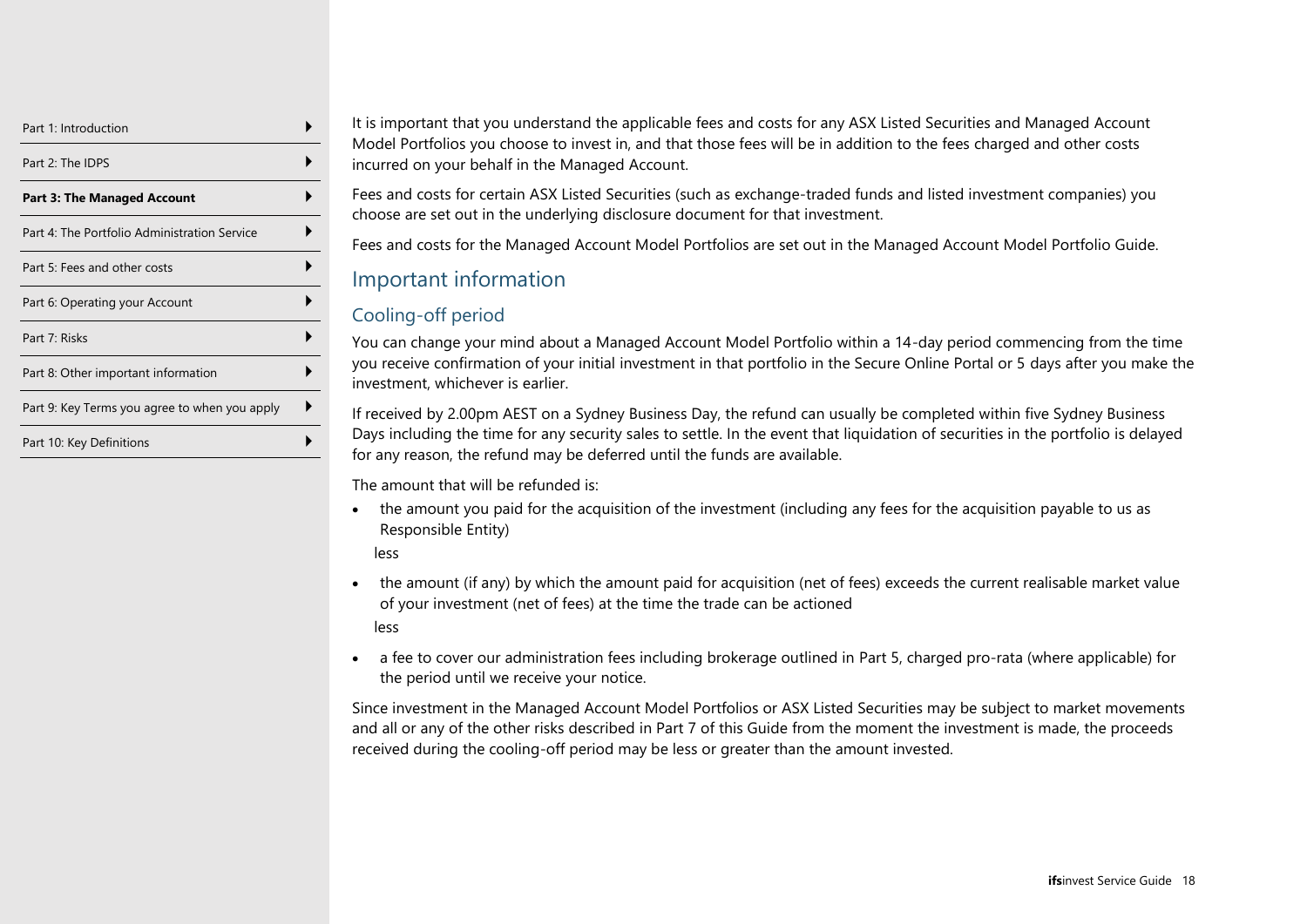| Part 1: Introduction                          |  |
|-----------------------------------------------|--|
| Part 2: The IDPS                              |  |
| Part 3: The Managed Account                   |  |
| Part 4: The Portfolio Administration Service  |  |
| Part 5: Fees and other costs                  |  |
| Part 6: Operating your Account                |  |
| Part 7: Risks                                 |  |
| Part 8: Other important information           |  |
| Part 9: Key Terms you agree to when you apply |  |
| Part 10: Key Definitions                      |  |

#### Withdrawal rights

Your Nominated Representative can request a withdrawal from, or termination of, a Managed Account Model Portfolio or a portfolio of ASX Listed Securities on your behalf via the Secure Online Portal. Conditions apply – please refer to Part 6 of this Guide for more information.

#### Voting rights

As the Responsible Entity, we have responsibility for setting voting policy and making certain decisions on behalf of all members of the scheme. Please refer to the 'Corporate Actions' section of Part 6 of this Guide for more information. You can obtain a copy of our Voting Policy free of charge on request.

#### The Managed Account Constitution

Our responsibilities and obligations as the Responsible Entity and your rights as an investor, are governed by the Managed Account Constitution (Constitution), as well as the Corporations Act and general trust law. You can obtain a copy of the Constitution from us free of charge on request.

The Constitution provides that your liability is limited to your investment in the scheme. Unless otherwise specifically agreed with you, you are not required to indemnify us or our creditors. We may require you to indemnify us where you request features such as a regular savings plan or direct crediting of proceeds to a financial institution. More information on these features can be found in Part 6 of this Guide.

We have a right of indemnity against the assets held in the scheme for liabilities, costs, our fees and other expenses properly incurred except to the extent that we fail to properly exercise our obligations as the Responsible Entity.

Assets held on behalf of each investor will not be encumbered.

Under the Constitution, we may request that you terminate an investment in the Managed Account after 14 days' written notice and without stating reasons. If we do this, you may request us to transfer the assets to you instead of realising them.

We may terminate the Managed Account provided we consider it in the best interests of members of the scheme to do so, by giving not less than 3 months' notice in writing.

We may retire or be removed as the Responsible Entity in accordance with the Corporations Act.

Where a meeting of members in the scheme is required, 14 days' written notice, containing details of the meeting and information about the general nature of the business to be considered. Resolutions will generally be by postal ballot, except where the Constitution or the Act requires or permits otherwise.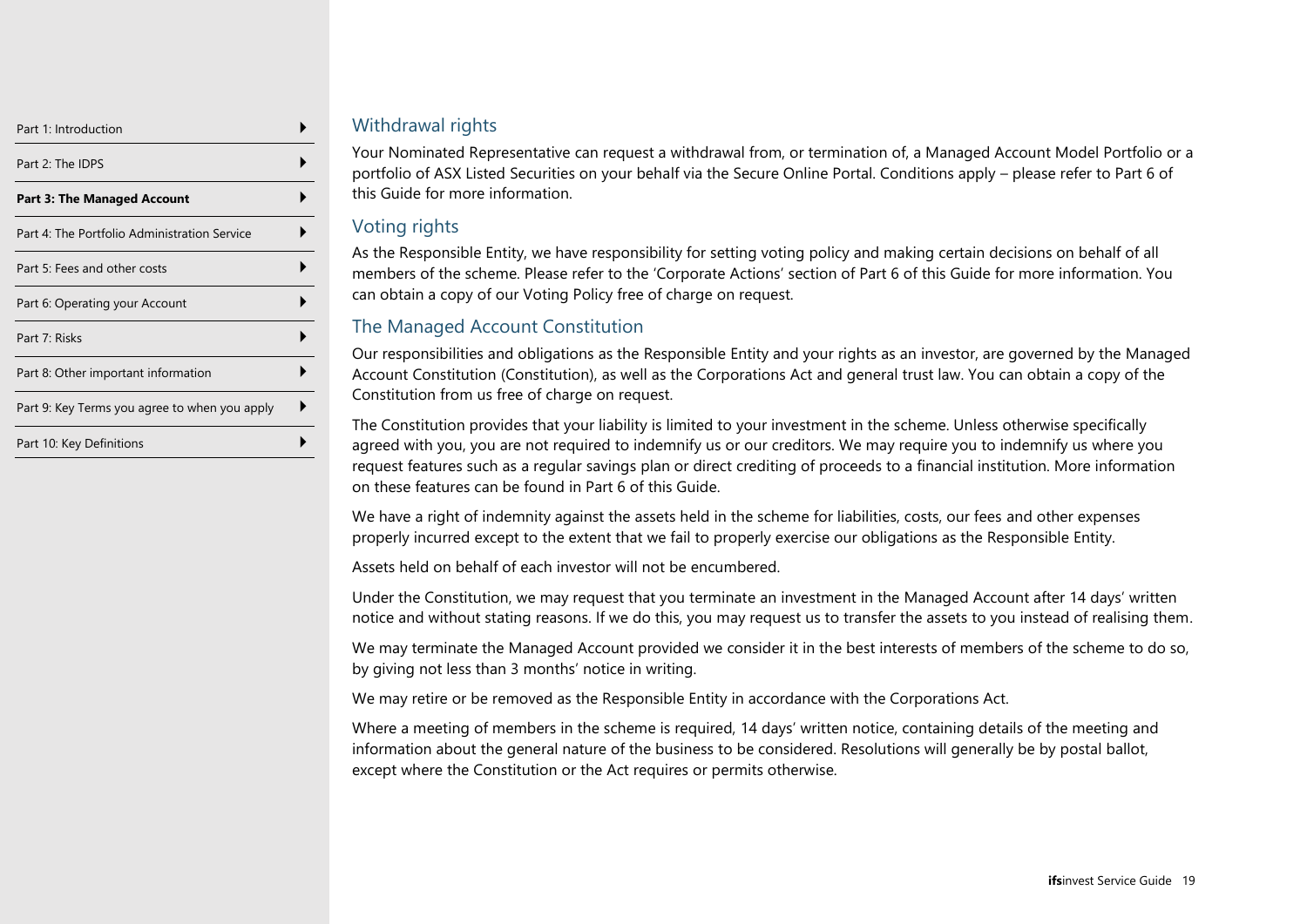| Part 1: Introduction                          |  |
|-----------------------------------------------|--|
| Part 2: The IDPS                              |  |
| <b>Part 3: The Managed Account</b>            |  |
| Part 4: The Portfolio Administration Service  |  |
| Part 5: Fees and other costs                  |  |
| Part 6: Operating your Account                |  |
| Part 7: Risks                                 |  |
| Part 8: Other important information           |  |
| Part 9: Key Terms you agree to when you apply |  |
| Part 10: Key Definitions                      |  |

## Roles of the parties involved

#### Responsible Entity

As the Responsible Entity, we are legally responsible to you for the administration of the Managed Account.

In the Managed Account Model Portfolios, the investment managers provide us with investment instructions which we implement as they relate to your chosen Model Portfolios.

In your portfolio of ASX Listed Securities your Nominated Representative provides us with investment instructions through the Secure Online Portal, which we execute through our appointed brokers.

In some circumstances, we need not act on your instructions, such as where your Cash Hub does not include sufficient funds or where it is impractical or impossible to do so, for instance when markets are closed or disrupted. Please refer to Part 6 of this Guide for more information.

#### Custodians

The Custodians hold the legal title to the investments on our behalf and we hold the beneficial interest on trust for you in our capacity as the Responsible Entity of the scheme. The appointed Custodians are not responsible for the issue, operation or management of the Managed Account. Details of the Custodians can be found in Part 1 of this Guide.

#### Investment managers

In the Managed Account Model Portfolios, your chosen investment manager(s) select and manage the asset allocation and security selection according to the stated investment objectives.

Details of the investment managers available and the investment objectives of each model portfolio are contained in the Managed Account Model Portfolio Guide. Investment managers do not hold any assets on your behalf nor are they responsible for executing trades in the underlying investments.

We have a written investment management agreement with each of these investment managers. These agreements generally contain mutual limitations of liability and indemnities in the unlikely event that a breach of agreement occurs. The indemnity we give as Responsible Entity may be enforced against assets held in the scheme unless we fail to properly carry out our obligations as Responsible Entity.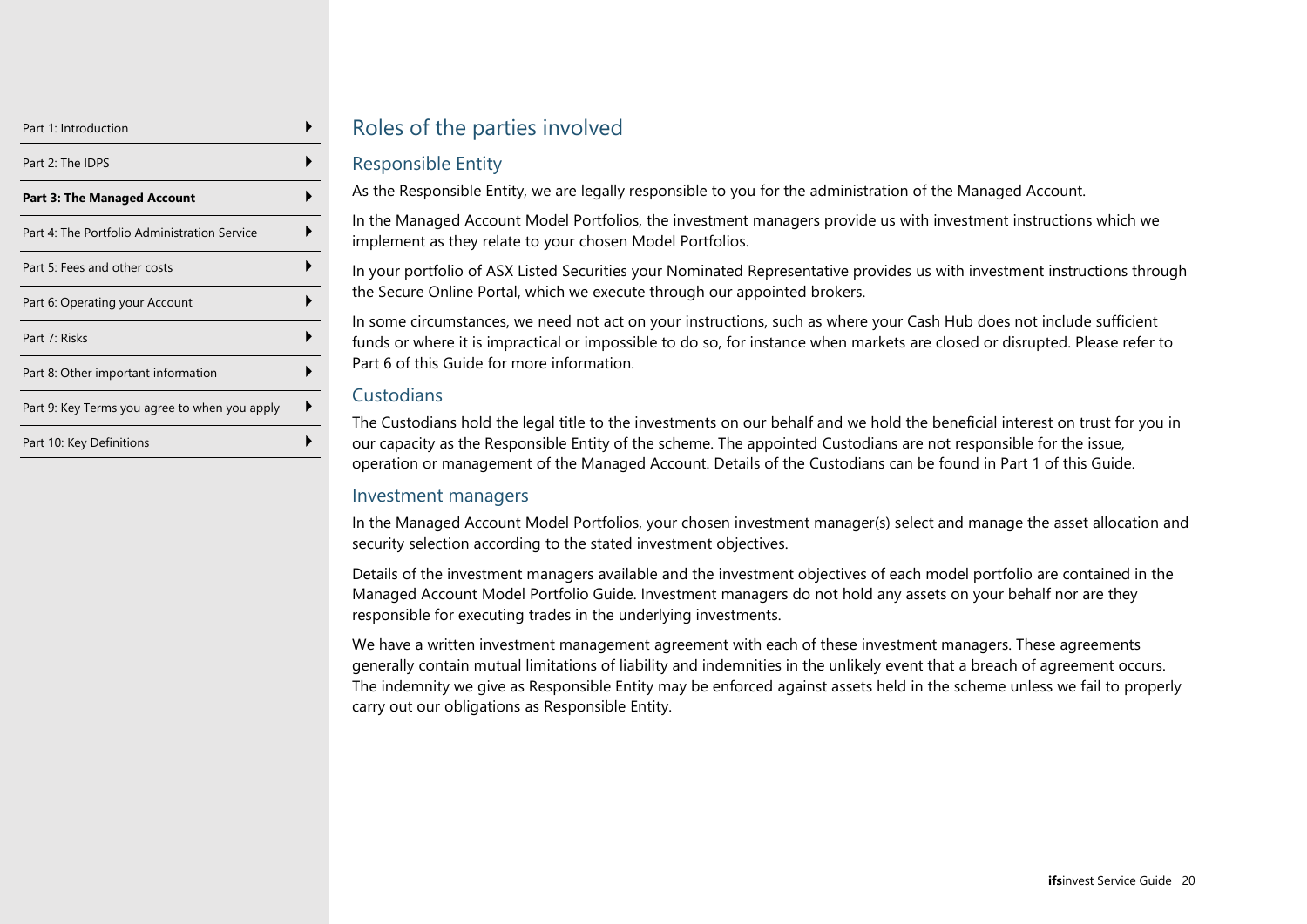| Part 1: Introduction                          |  |
|-----------------------------------------------|--|
| Part 2: The IDPS                              |  |
| <b>Part 3: The Managed Account</b>            |  |
| Part 4: The Portfolio Administration Service  |  |
| Part 5: Fees and other costs                  |  |
| Part 6: Operating your Account                |  |
| Part 7: Risks                                 |  |
| Part 8: Other important information           |  |
| Part 9: Key Terms you agree to when you apply |  |
| Part 10: Key Definitions                      |  |

#### Available investments

We select the Managed Account Model Portfolios available following a due diligence process, which includes reviewing research ratings and their investment performance. However, the fact that we have selected them should not be seen as recommendation or endorsement to invest. Always read the Managed Account Model Portfolio Guide carefully and seek professional advice. All investment managers we select must hold an Australian Financial Services Licence and have clearly articulated investment processes.

We do not take into account labour standards, environmental, social or ethical considerations in this process.

Legg Mason Australia may directly, or through a related company, make available investments from time to time in the Managed Account Model Portfolio Guide. Legg Mason Australia or their related parties may earn fees from providing investment management services for Managed Account Model Portfolios.

Neither we nor Legg Mason Australia nor our related companies, by making products available, make any recommendation as to those products. The information in this Guide and in the Managed Account Model Portfolio Guide is general information and does not take into account your personal financial needs and objectives. Neither we nor Legg Mason Australia take any responsibility for your choice of a Managed Account Model Portfolio which is your sole investment decision.

Legg Mason Australia may take account of environmental, social, governance (ESG) or other ethical considerations when adopting investment strategies. In doing so, Legg Mason Australia will seek assurances from the underlying Fund Managers that investments are adequately diversified and investors are not exposed to undue risk stemming from lack of diversification due to ESG restrictions imposed on investment selection.

Cash held in your Managed Account Model Portfolios is held on deposit with Australia and New Zealand Banking Group Limited, ABN 11 005 357 522 (ANZ). We will not withdraw any part of your money except at your or your Nominated Representative's direction.

## Straight Through Processing for ASX Securities

We may, at our discretion, use Straight Through Processing to process your orders, provided that:

- the order satisfies the execution broker and market order validation rules (filters), which may, from time to time change without notification,
- the order satisfies the ASIC Rules, ASX Rules or other exchange's operating rules. If orders placed do not satisfy these rules your Nominated Representative will be notified via email,
- Straight Through Processing may not always be available and it may therefore be necessary for us to execute your orders manually, which may involve some delays in the execution of orders placed,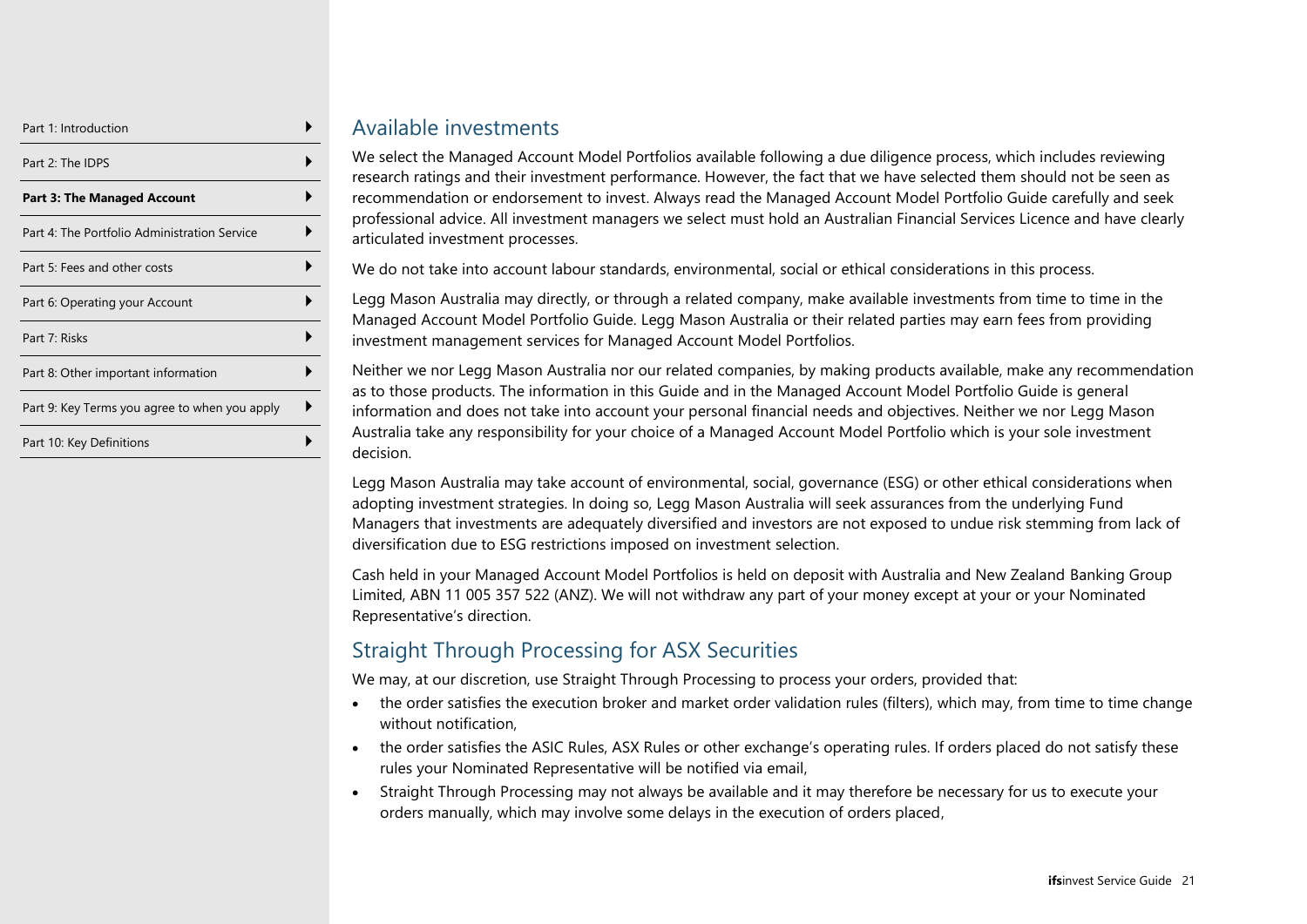| Part 1: Introduction                          |  |
|-----------------------------------------------|--|
| Part 2: The IDPS                              |  |
| <b>Part 3: The Managed Account</b>            |  |
| Part 4: The Portfolio Administration Service  |  |
| Part 5: Fees and other costs                  |  |
| Part 6: Operating your Account                |  |
| Part 7: Risks                                 |  |
| Part 8: Other important information           |  |
| Part 9: Key Terms you agree to when you apply |  |
| Part 10: Key Definitions                      |  |

- Straight Through Processing is only available for ASX Listed Securities with a normal status (that is not suspended or in a trading halt), and
	- all orders are placed at a limit price and are usually placed during market hours (10.00am to 4.10pm AEST).

## Taxation and your investments in the Managed Account

As a registered managed investment scheme, the Managed Account generally does not pay tax on behalf of investors. Investors are assessed for tax on any income and capital gains generated by the scheme.

The tax information set out below is based on the assumption that the investor is an individual Australian resident investing on a capital account. This information is of a general nature, does not take into account your personal circumstances and is based on our understanding of current tax laws as at the date of this document. You should consider whether this information is suitable for you. We recommend you seek professional tax advice.

#### Income and expenses

Dividends, interest and other assessable income including any Rebates payable from Managed Fund investments, will be taxable in the hands of the investor as though they held the investments directly and derived the income themselves. Similarly, Imputation Credits and any other tax credits are for the benefit of the investor. To obtain that benefit an investor must generally hold the relevant securities for more than 45 days (90 days for preference securities) to be entitled to the benefit.

Generally, expenses incurred for the purposes of deriving assessable income are considered deductible for tax purposes. Brokerage fees incurred on the acquisition or disposal of securities forms part of the cost base of securities. Management expense recovery (if any), audit, custodian and transfer fees are treated as deductible expenses.

Any Rebates from Managed Funds will be treated as income.

#### Foreign investment

Your Account may be affected by foreign tax laws which can reduce the amount you receive. For example, tax may be withheld on income from certain foreign sources and there may be exchange rate gains or losses.

Income from foreign investments such as foreign dividends, interest, distributions and capital gains, is generally taxable in Australia.

A foreign tax credit may apply, usually in the form of withholdings tax paid (if any) in the country from which the income is derived.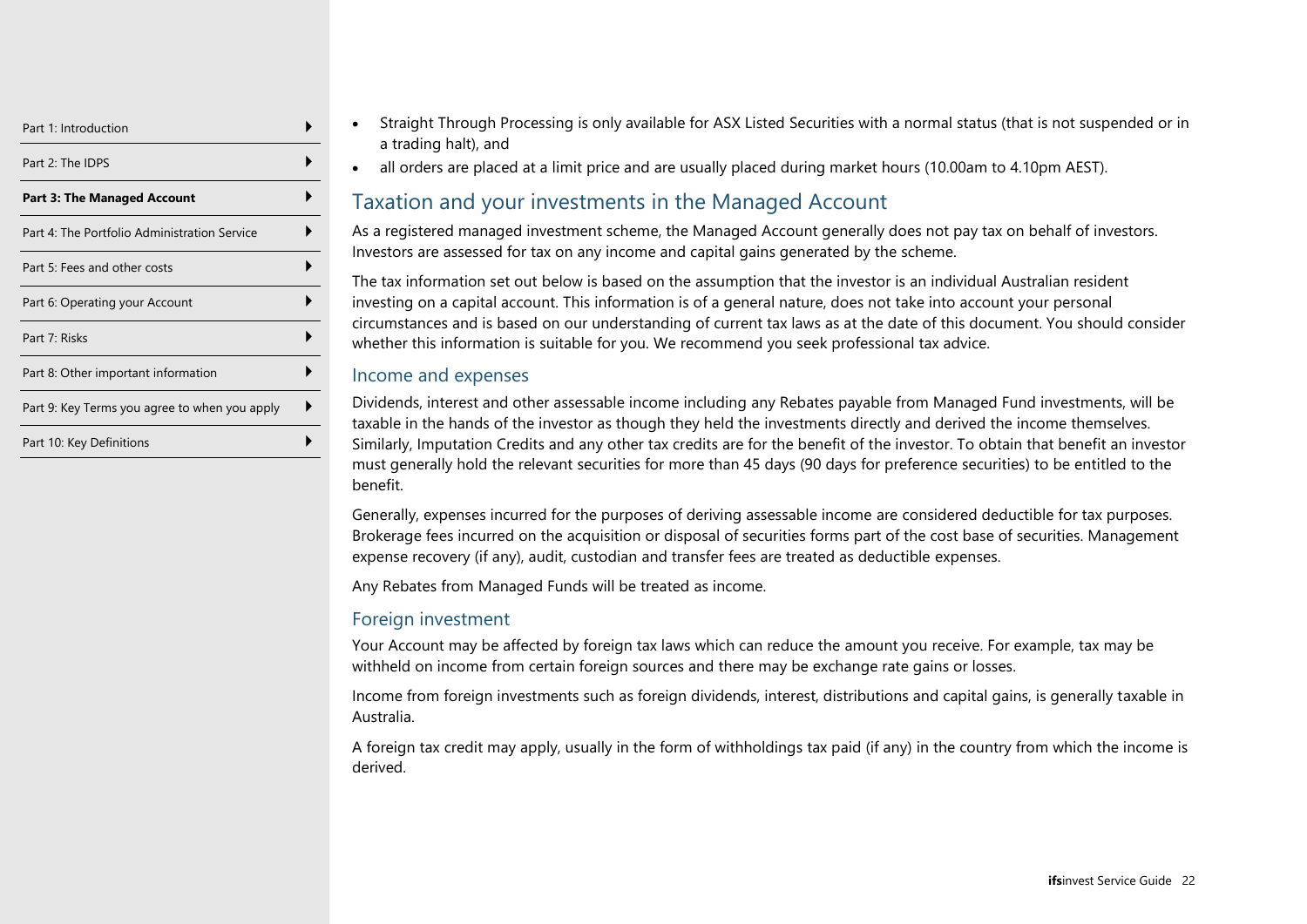| Part 1: Introduction                          |  |
|-----------------------------------------------|--|
| Part 2: The IDPS                              |  |
| <b>Part 3: The Managed Account</b>            |  |
| Part 4: The Portfolio Administration Service  |  |
| Part 5: Fees and other costs                  |  |
| Part 6: Operating your Account                |  |
| Part 7: Risks                                 |  |
| Part 8: Other important information           |  |
| Part 9: Key Terms you agree to when you apply |  |
| Part 10: Key Definitions                      |  |

Amounts in foreign currency will be converted using the foreign exchange rate advised to us by our custodians and/or brokers (as applicable) and reported to you in the equivalent Australian dollar amount. Such foreign exchange gains or losses will generally be folded into the taxation treatment of the transaction, and reported to you typically as a capital gain or loss, or as part of an ordinary income gain or offset.

Under some foreign laws you may be subject to additional obligations, including the completion and submission of forms, certification or other documentation as required by the laws of the foreign jurisdiction.

Investors are urged to seek independent professional tax advice on whether foreign investment rules will apply to their particular circumstances.

#### Security transfer treatments and capital gains tax

Provided there is no change in underlying beneficial ownership of the securities transferred, the transfer of a security holding to or from the Managed Account would not ordinarily crystallise a gain or loss on that holding. Each parcel of securities retains its capital gains tax cost base upon transfer into the Managed Account.

Following transfer, all subsequent capital gains history is maintained electronically as transactions occur. On transfer out, a current capital gains position for each parcel transferred out can be provided.

The accuracy of the information provided in the capital gains reports depends on the accuracy of the initial information provided by the investor when transferring parcels of securities into the Managed Account.

## Managed Account Annual Report and financial statements

We provide you with the annual report for the Managed Account, the most recent half-yearly financial statements and any supplementary materials required under our continuous disclosure obligations via the Secure Online Portal.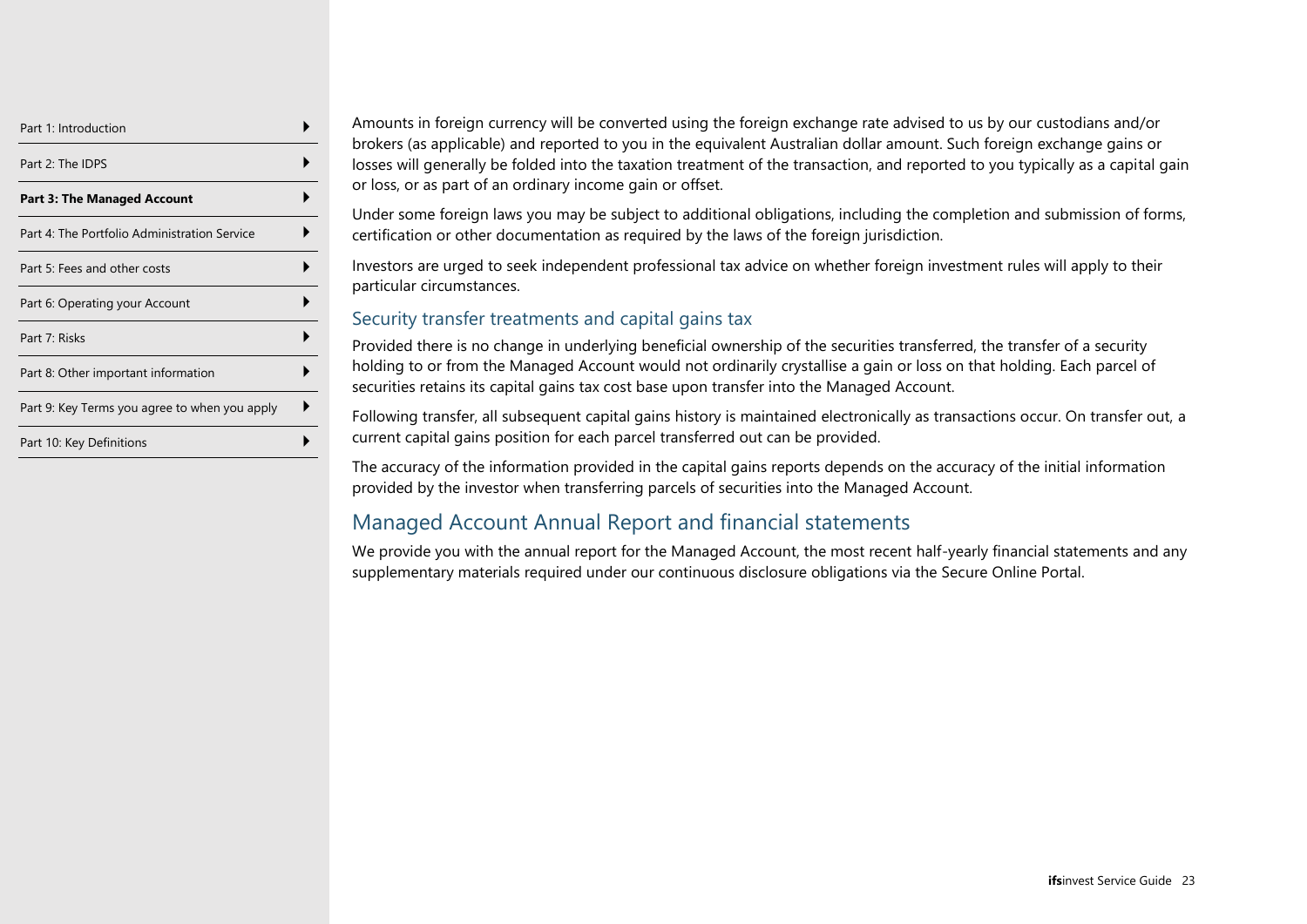| Part 1: Introduction                          |  |
|-----------------------------------------------|--|
| Part 2: The IDPS                              |  |
| Part 3: The Managed Account                   |  |
| Part 4: The Portfolio Administration Service  |  |
| Part 5: Fees and other costs                  |  |
| Part 6: Operating your Account                |  |
| Part 7: Risks                                 |  |
| Part 8: Other important information           |  |
| Part 9: Key Terms you agree to when you apply |  |
| Part 10: Key Definitions                      |  |

# **Part 4: The Portfolio Administration Service**

## <span id="page-23-0"></span>Financial products administered

This section describes the financial products administered and services provided in the Portfolio Administration Service.

#### Term Deposits

Through the Investor Service you can access selected fixed Term Deposits offered by Australian ADIs through the Term Deposit Hub, which is provided by Australian Money Market Pty Ltd (AMM) under the AFSL of DDH Graham Limited ABN 28 010 639 219, AFSL No. 226319.

Your Nominated Representative can compare the rates of various providers and transact online via the Secure Online Portal.

The Term Deposits are held in your name, and you have all the advantages of being able to manage, view and report on your investments through the Investor Service.

Key benefits include:

- ability to manage your upcoming term deposit maturities seamlessly,
- compare interest rates online,
- full history of financial transactions at the end of the tax year,
- reporting of income and portfolio movements and performance, and
- accrued daily interest for each term deposit appearing in your portfolio reports.

AMM's terms and conditions that apply to the Term Deposit Hub are available on the Secure Online Portal. We can change providers and if we did, we would let you know.

A Term Deposit Hub account will be opened for you under the Limited Power of Attorney that you sign when you apply for the Investor Service.

Although they are held directly, investments in Term Deposits may be made with funds from your Cash Hub. Please refer to Part 6 of this Guide for more information.

The fees and costs that apply to Term Deposits provided through the Portfolio Administration Service are set out in Part 5 of this Guide. It is important that you understand that these fees and costs are in addition to the fees and costs that may apply to the Term Deposits.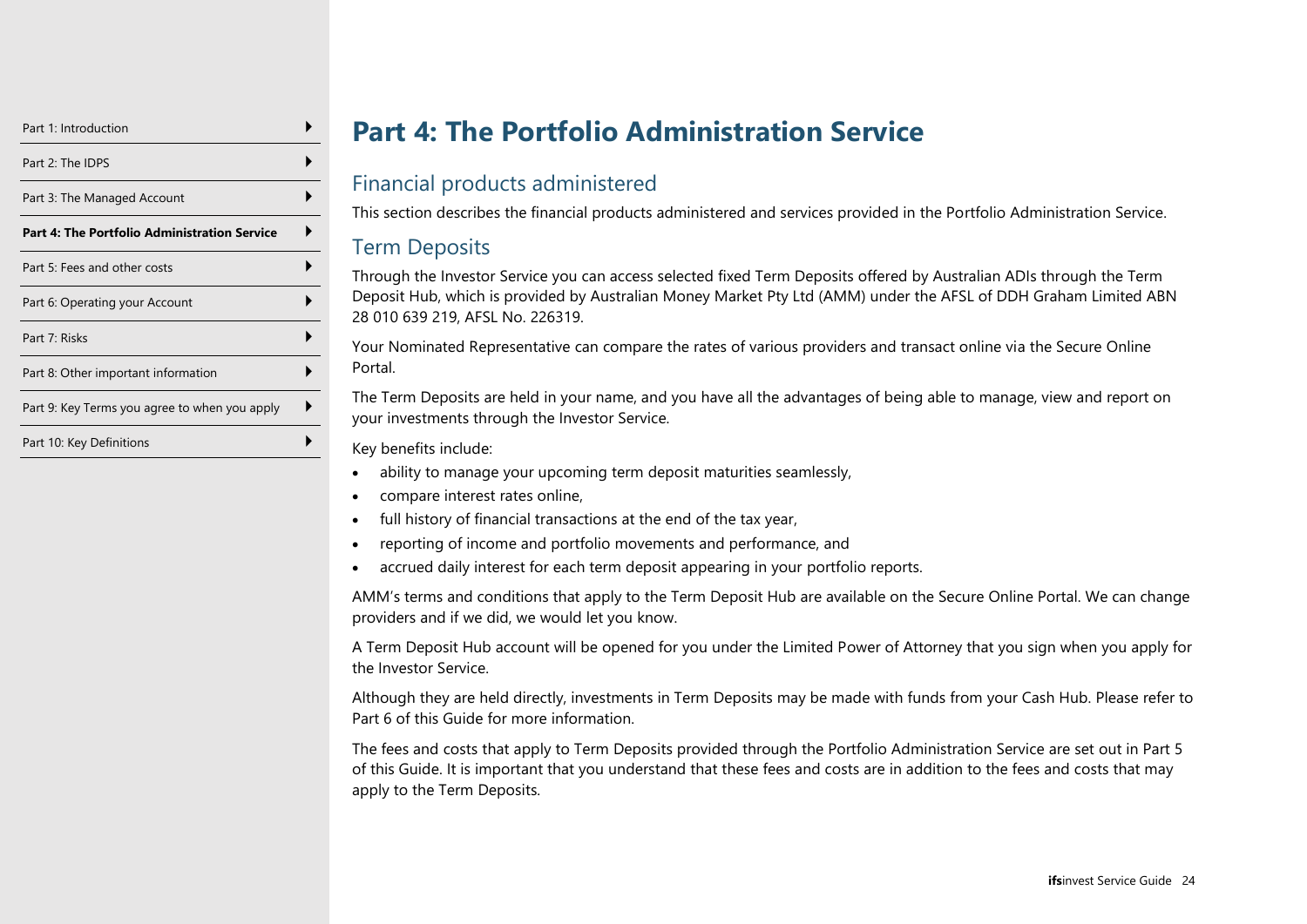| Part 1: Introduction                          |  |
|-----------------------------------------------|--|
| Part 2: The IDPS                              |  |
| Part 3: The Managed Account                   |  |
| Part 4: The Portfolio Administration Service  |  |
| Part 5: Fees and other costs                  |  |
| Part 6: Operating your Account                |  |
| Part 7: Risks                                 |  |
| Part 8: Other important information           |  |
| Part 9: Key Terms you agree to when you apply |  |
| Part 10: Key Definitions                      |  |

## **Part 5: Fees and other costs**

#### <span id="page-24-0"></span>**Did you know?**

Small differences in both investment performance and fees and costs can have a substantial impact on your long-term returns.

For example, total annual fees and costs of 2% of your account balance rather than 1% could reduce your final return by up to 20% over a 30-year period (for example, reduce it from \$100,000 to \$80,000).

You should consider whether features such as superior investment performance or the provision of better member services justify higher fees and costs.

You may be able to negotiate to pay lower contribution fees and management costs where applicable. Ask the fund or your financial adviser.

#### **To find out more**

If you would like to find out more, or see the impact of the fees based on your own circumstances, the **Australian Securities and Investments Commission** (ASIC) website (www.moneysmart.gov.au) has a managed fund fee calculator to help you check out different fee options.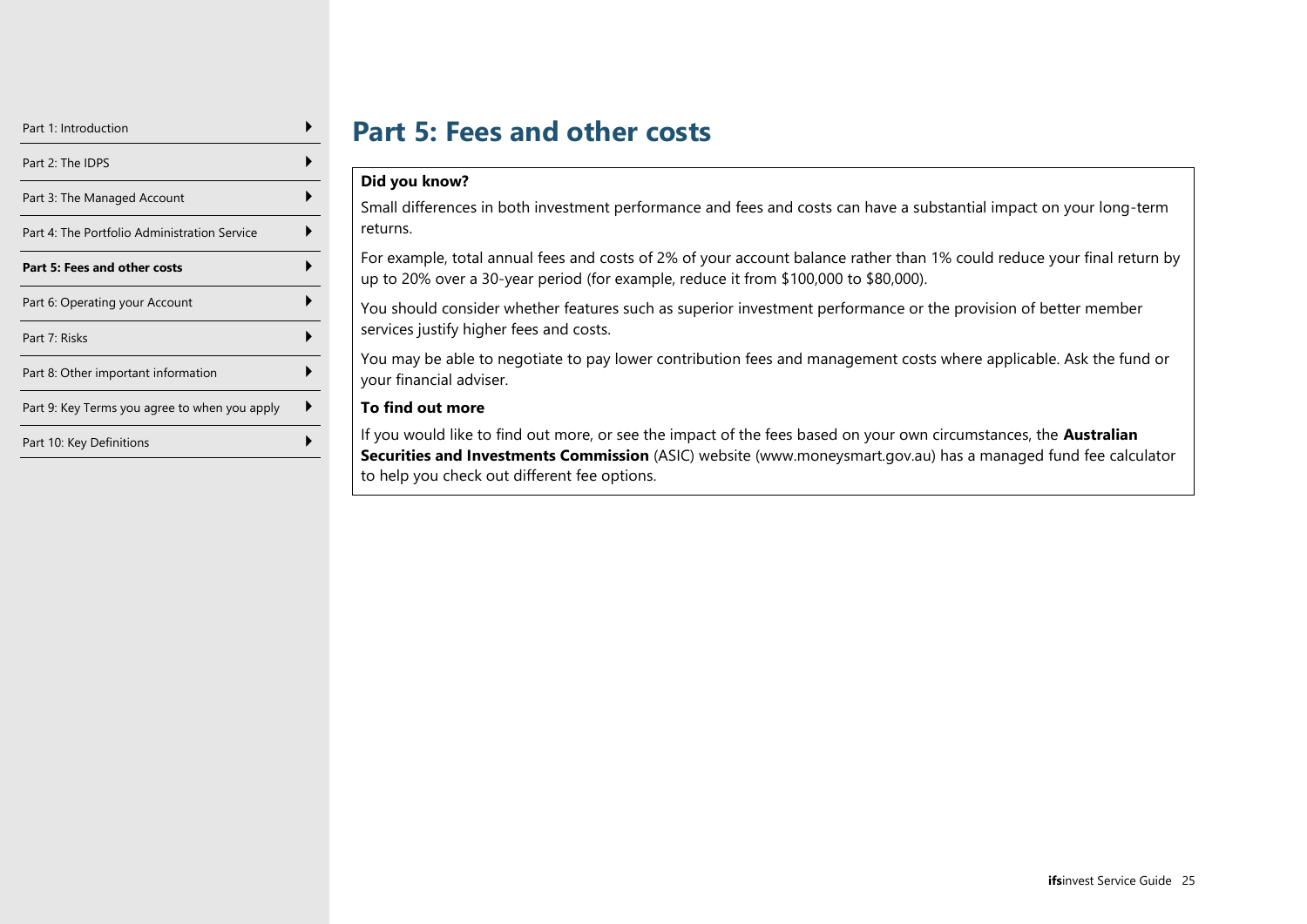| Part 1: Introduction                          |  |
|-----------------------------------------------|--|
| Part 2: The IDPS                              |  |
| Part 3: The Managed Account                   |  |
| Part 4: The Portfolio Administration Service  |  |
| Part 5: Fees and other costs                  |  |
| Part 6: Operating your Account                |  |
| Part 7: Risks                                 |  |
| Part 8: Other important information           |  |
| Part 9: Key Terms you agree to when you apply |  |
| Part 10: Key Definitions                      |  |
|                                               |  |

This Part shows the fees and other costs you may be charged in the Investor Service, depending on the investments you choose. These fees and costs may be deducted from your Cash Hub or from the returns on your investment. You should read all the information about fees and costs as it is important to understand their impact on your investments and your particular investment option. All fees and costs shown include GST.

| Type of fee                                                               | <b>Amount</b> | How and when paid |
|---------------------------------------------------------------------------|---------------|-------------------|
| Fees when your money moves in or out of The Investor Service              |               |                   |
| Establishment fee<br>The fee to open your investment                      | Nil           | Not applicable    |
| Contribution fee<br>The fee on each amount contributed to your investment | Nil           | Not applicable    |
| Withdrawal fee<br>The fee on each amount you take out of your investment  | Nil           | Not applicable    |
| Exit fee<br>The fee to close your investment                              | Nil           | Not applicable    |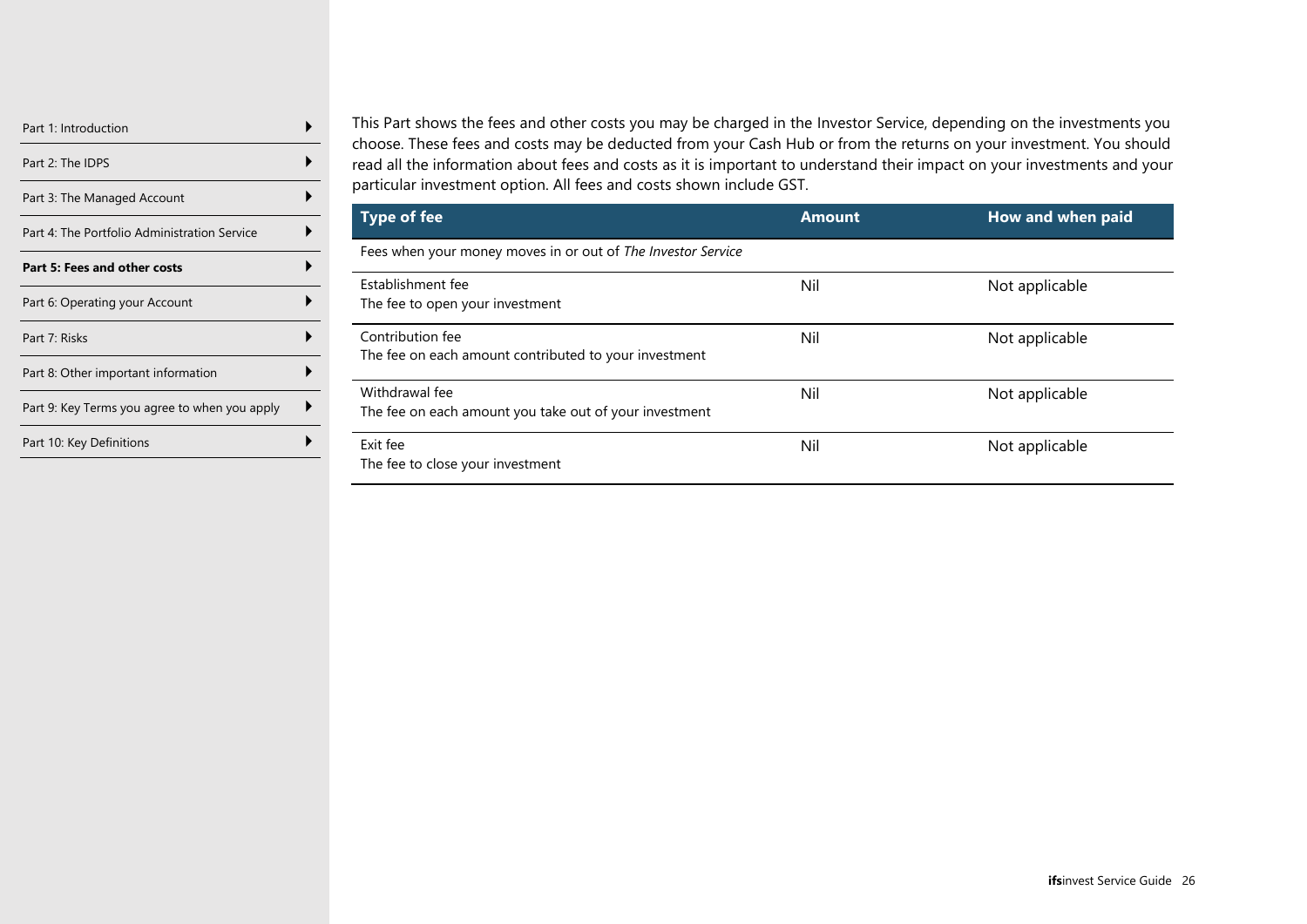| Part 1: Introduction                          |  |
|-----------------------------------------------|--|
| Part 2: The IDPS                              |  |
| Part 3: The Managed Account                   |  |
| Part 4: The Portfolio Administration Service  |  |
| <b>Part 5: Fees and other costs</b>           |  |
| Part 6: Operating your Account                |  |
| Part 7: Risks                                 |  |
| Part 8: Other important information           |  |
| Part 9: Key Terms you agree to when you apply |  |
| Part 10: Key Definitions                      |  |

### **Management**

**costs**

The fees and costs for managing your investment

#### **Administration fee – Managed Account Model Portfolios**

| $$0 - $2,000,000$         | $0.50\%$ p.a. |
|---------------------------|---------------|
| $$2,000,001 - $5,000,000$ | $0.45\%$ p.a. |
| \$5,000,001 and over      | Nil           |

Managed Account Model Portfolios fee - calculated on the average daily balance and deducted from your Cash Hub monthly and on exit.

#### **Administration fee – Other assets**

| $$0 - $250,000$            | $0.66\%$ p.a. |
|----------------------------|---------------|
| \$250,001 - \$2,000,000    | $0.61\%$ p.a. |
| \$2,000,001 - \$5,000,000  | $0.51\%$ p.a. |
| \$5,000,001 - \$10,000,000 | $0.21\%$ p.a. |
| \$10,000,001 and over      | $0.02\%$ p.a. |

#### Other assets fee - calculated on the average daily balance and deducted from your Cash Hub monthly and on exit.

#### **The total administration fee (Managed Account Model Portfolio plus Other assets fee) is subject to a minimum fee of \$204 p.a.**

#### **International Listed Securities fees**

Managed Account Model Portfolios which include International Listed Securities will incur an additional fee of 0.165% p.a. for your International Listed Securities balance in addition to the administration fees above.

Calculated on the average daily balance and deducted from your Cash Hub monthly and on exit.

#### **Custodian fees**

The Custodian fee is a fee that relates to the custody services provided by custodians. Custodian fee is 0.055% p.a., of your

Calculated on the average daily balance and deducted from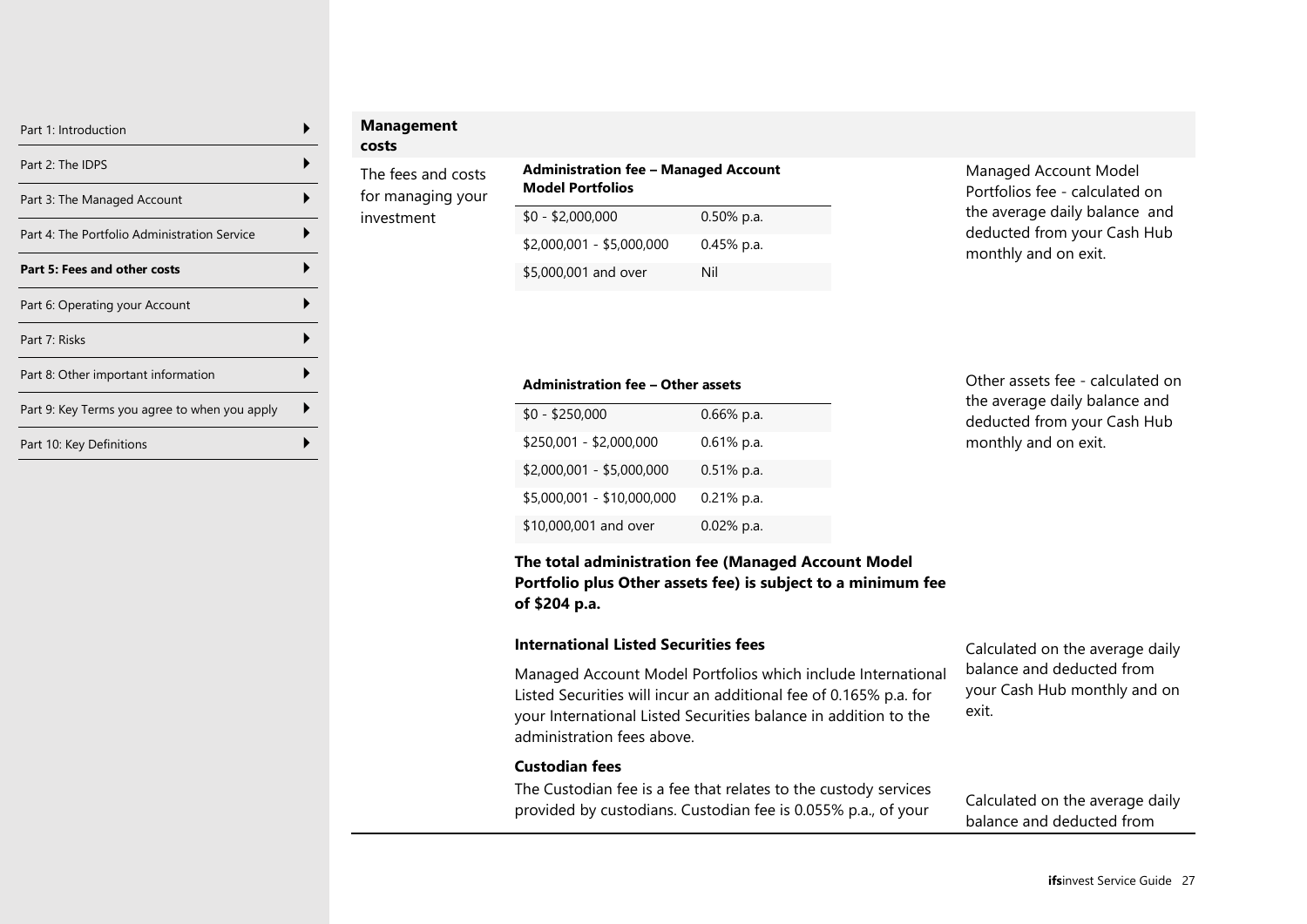| Part 1: Introduction                          |  |
|-----------------------------------------------|--|
| Part 2: The IDPS                              |  |
| Part 3: The Managed Account                   |  |
| Part 4: The Portfolio Administration Service  |  |
| <b>Part 5: Fees and other costs</b>           |  |
| Part 6: Operating your Account                |  |
| Part 7: Risks                                 |  |
| Part 8: Other important information           |  |
| Part 9: Key Terms you agree to when you apply |  |
| Part 10: Key Definitions                      |  |

investments in the Managed Funds Service. There is no custody your Cash Hub monthly and on fee on assets in a Managed Account Portfolio. exit.

**Management costs**

|                                            | <b>Investment fees - Managed Account Model</b><br><b>Portfolios only</b><br>Direct fees: 0.15 p.a. (capped at \$7,500 p.a.)<br>Indirect fees: 0.05% - 0.50% p.a. | Calculated on the average daily balance.<br>Direct fees are deducted from your<br>Managed Account Model Portfolio cash<br>holding monthly and on exit. Indirect fees<br>are reflected in the net asset value of the<br>underlying securities. |  |
|--------------------------------------------|------------------------------------------------------------------------------------------------------------------------------------------------------------------|-----------------------------------------------------------------------------------------------------------------------------------------------------------------------------------------------------------------------------------------------|--|
|                                            |                                                                                                                                                                  | The fees charged will depend on which<br>Managed Account Model Portfolio you are<br>invested in. More details are in the<br>'Managed Account Model Portfolio Guide'.                                                                          |  |
|                                            | <b>Investment fees - Cash Hub</b>                                                                                                                                | Deducted from the interest earned before                                                                                                                                                                                                      |  |
|                                            | Cash Hub: 1.00% p.a. on the Cash Hub balance<br>and the cash held in the Managed Account<br>Model Portfolios (if any).                                           | the interest rate is declared.                                                                                                                                                                                                                |  |
| Service fees <sup>1</sup>                  |                                                                                                                                                                  |                                                                                                                                                                                                                                               |  |
| <b>Switching fee</b>                       | Nil <sup>2</sup>                                                                                                                                                 | Not applicable                                                                                                                                                                                                                                |  |
| The fee for changing<br>investment options |                                                                                                                                                                  |                                                                                                                                                                                                                                               |  |

 $1$  Other service fees are detailed in the 'Other service fees' section in the 'Additional explanation of fees and costs' section on pag[e 34.](#page-33-0)

 $2$  The Investor Service does not charge a switching fee; however, brokerage may apply.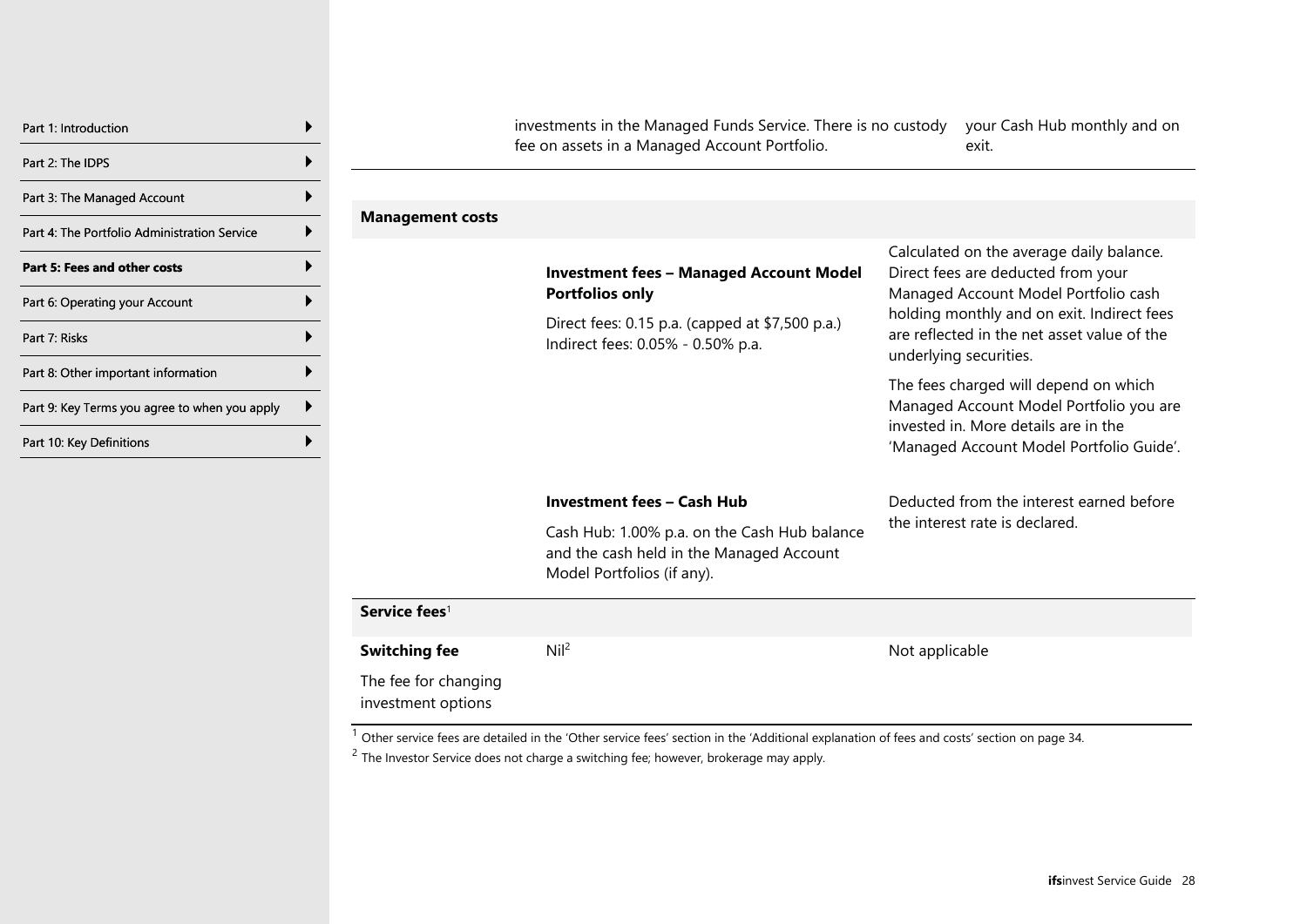| Part 1: Introduction                          |  |
|-----------------------------------------------|--|
| Part 2: The IDPS                              |  |
| Part 3: The Managed Account                   |  |
| Part 4: The Portfolio Administration Service  |  |
| <b>Part 5: Fees and other costs</b>           |  |
| Part 6: Operating your Account                |  |
| Part 7: Risks                                 |  |
| Part 8: Other important information           |  |
| Part 9: Key Terms you agree to when you apply |  |
| Part 10: Key Definitions                      |  |

## Examples of fees and costs

#### Example 1: Managed Account Model Portfolio

This tables give an example of how fees and costs in **ifs**invest Balanced for this managed investment product can affect your investment over a 1-year period. You should use this table to compare this product with other managed investment products.

| <b>EXAMPLE -</b><br><b>ifsinvest Balanced</b>       |                                                                                                                                                            | Balance of \$50,000 with a contribution of<br>\$5,000 during year                                                     |  |  |
|-----------------------------------------------------|------------------------------------------------------------------------------------------------------------------------------------------------------------|-----------------------------------------------------------------------------------------------------------------------|--|--|
| <b>Contribution fee</b>                             | Nil                                                                                                                                                        | For every additional \$5,000 you put in, you<br>will be charged \$0                                                   |  |  |
| <b>PLUS</b><br>Management costs                     | <b>Administration fee - Managed</b><br><b>Account Model Portfolio:</b><br>0.50%                                                                            | And, for every \$50,000 you have in the<br><b>ifsinvest Balanced option you will be</b><br>charged \$452.50 each year |  |  |
|                                                     | +Investment fees -<br><b>Managed Account Model Portfolio:</b>                                                                                              |                                                                                                                       |  |  |
|                                                     | 0.15% (direct)<br>+ 0.25% (indirect)                                                                                                                       |                                                                                                                       |  |  |
|                                                     | + Investment fees - Cash Hub:                                                                                                                              |                                                                                                                       |  |  |
|                                                     | 1.00%                                                                                                                                                      |                                                                                                                       |  |  |
| <b>EQUALS</b><br>Cost of <b>ifs</b> invest Balanced | If you had an investment of \$50,000 at the beginning of the year and you put in an<br>additional \$5,000 during that year, you would be charged \$452.50. |                                                                                                                       |  |  |

A minimum Cash Hub balance of \$2,500 is required to be held.

Additional fees may apply:

- if you have a nominated financial adviser, you may choose to pay upfront or ongoing advice fees
- brokerage will apply.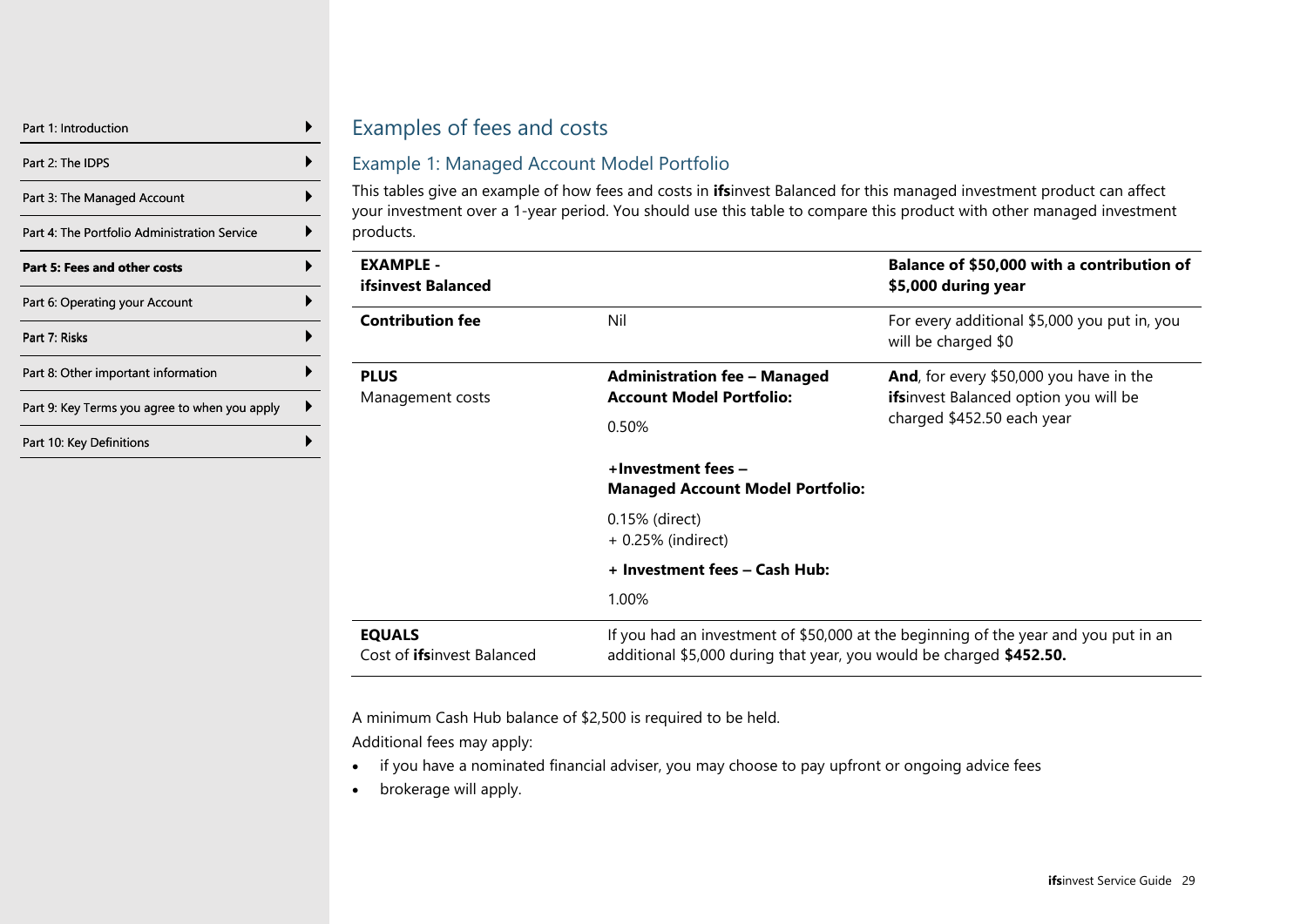| Part 1: Introduction                          |  |
|-----------------------------------------------|--|
| Part 2: The IDPS                              |  |
| Part 3: The Managed Account                   |  |
| Part 4: The Portfolio Administration Service  |  |
| Part 5: Fees and other costs                  |  |
| Part 6: Operating your Account                |  |
| Part 7: Risks                                 |  |
| Part 8: Other important information           |  |
| Part 9: Key Terms you agree to when you apply |  |
| Part 10: Key Definitions                      |  |

## About the example

Keep in mind when considering the example:

- it assumes that fees are applied to a balance of \$50,000 over the course of the year (and that your balance does not change during the year),
- it assumes there are no other investments acquired or disposed of, and that there are no transaction costs such as brokerage, and no early exit costs or other service fees, and
- the figures may not reflect all indirect costs:
	- − our estimate of underlying investment management fees is an estimate actual fees may be higher or lower (because, for example, the mix of underlying funds or the amount of money invested in each fund may change),
	- − investment management fees for any investments to which those underlying funds are, in turn, exposed are not known to us and may not reasonably be estimated (including because they are not reported in any meaningful way)
	- − our figures may exclude performance fees relating to underlying funds. They may not be known to us and may not reasonably be estimated,
	- − additionally, like past performance figures, any performance fees earned by underlying investment managers in the past are a poor indicator of what may happen in the future - some underlying funds may have had no performance fees in the past but earn them in the future, some may have earned a performance fee in the past but may not earn them in future periods,
	- − further, whether an underlying performance fees is payable depends on many factors, including the design of the particular fee, market movements and the performance of an underlying fund over time, and
	- − for similar reasons, any performance fees earned in relation to any investments to which those underlying funds are, in turn, exposed may not be known to us, nor are they able to be reasonably estimated.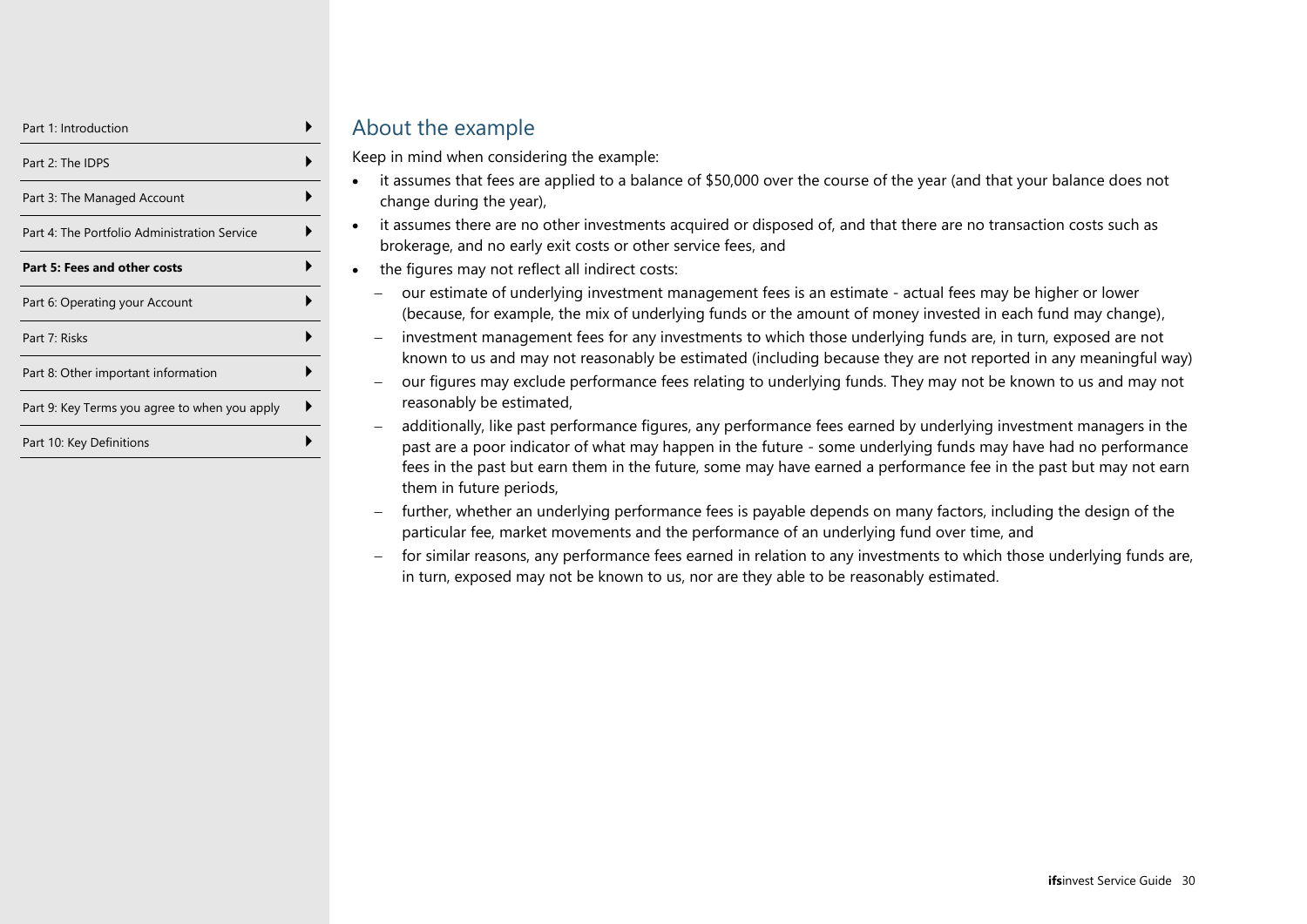| Part 1: Introduction                          |  |
|-----------------------------------------------|--|
| Part 2: The IDPS                              |  |
| Part 3: The Managed Account                   |  |
| Part 4: The Portfolio Administration Service  |  |
| Part 5: Fees and other costs                  |  |
| Part 6: Operating your Account                |  |
| Part 7: Risks                                 |  |
| Part 8: Other important information           |  |
| Part 9: Key Terms you agree to when you apply |  |
| Part 10: Key Definitions                      |  |

## Additional explanation of fees and costs

#### Promoter fees

The total fees that you pay as an investor (including administration fees, transaction fees, switching fees, brokerage fees, and other service fees) are disclosed in this document. We collect these fees and retain a portion of these fees for the products and services we supply. From the fees we collect, we pay Promoter fees to Legg Mason Australia. By investing in the Investor Service, you authorise us to pay the Promoter fees to Legg Mason Australia.

Legg Mason Australia consents to this arrangement. The Promoter fees that are paid to Legg Mason Australia are between 0.00% and 0.51%, and are included in the administration fee. In addition, Legg Mason Australia receives \$5.05 of the transaction fees charged for Managed Funds and Term Deposits.

#### Fees and costs of underlying investments

For Managed Funds, Managed Account Model Portfolios and ASX Listed securities such as ETFs and LICs, underlying fees may be charged by the fund manager, portfolio investment manager or the product provider. These fees and costs could include investment management fees, performance fees, contribution/withdrawal fees, indirect costs, and buy/sell spread.

You should refer to the underlying product disclosure statements or factsheet for the particular investment. Those disclosure documents are either available in the Secure Online Portal or through the product provider's website.

## Cash Hub indirect cost

The Cash Hub indirect cost is the amount we charge in relation to our cash management activities. It equals the interest earned on your funds in the Cash Hub less the interest you receive in the Cash Hub.

The interest rate you receive in the Cash Hub is on average, the RBA Cash rate less 0.50%. The interest is calculated on your daily account balance and credited to your Cash Hub monthly. The latest available interest rate you earn on funds held in your Cash Hub can be found in the Secure Online Portal.

## Adviser Service Fees

Your adviser may charge a fee (Adviser Services Fee) in addition to the fees you pay in the Investor Service. This is for you to agree with your adviser. Your adviser must disclose to you any benefits they receive in relation to your investment, this includes all fees and costs that you have negotiated with them.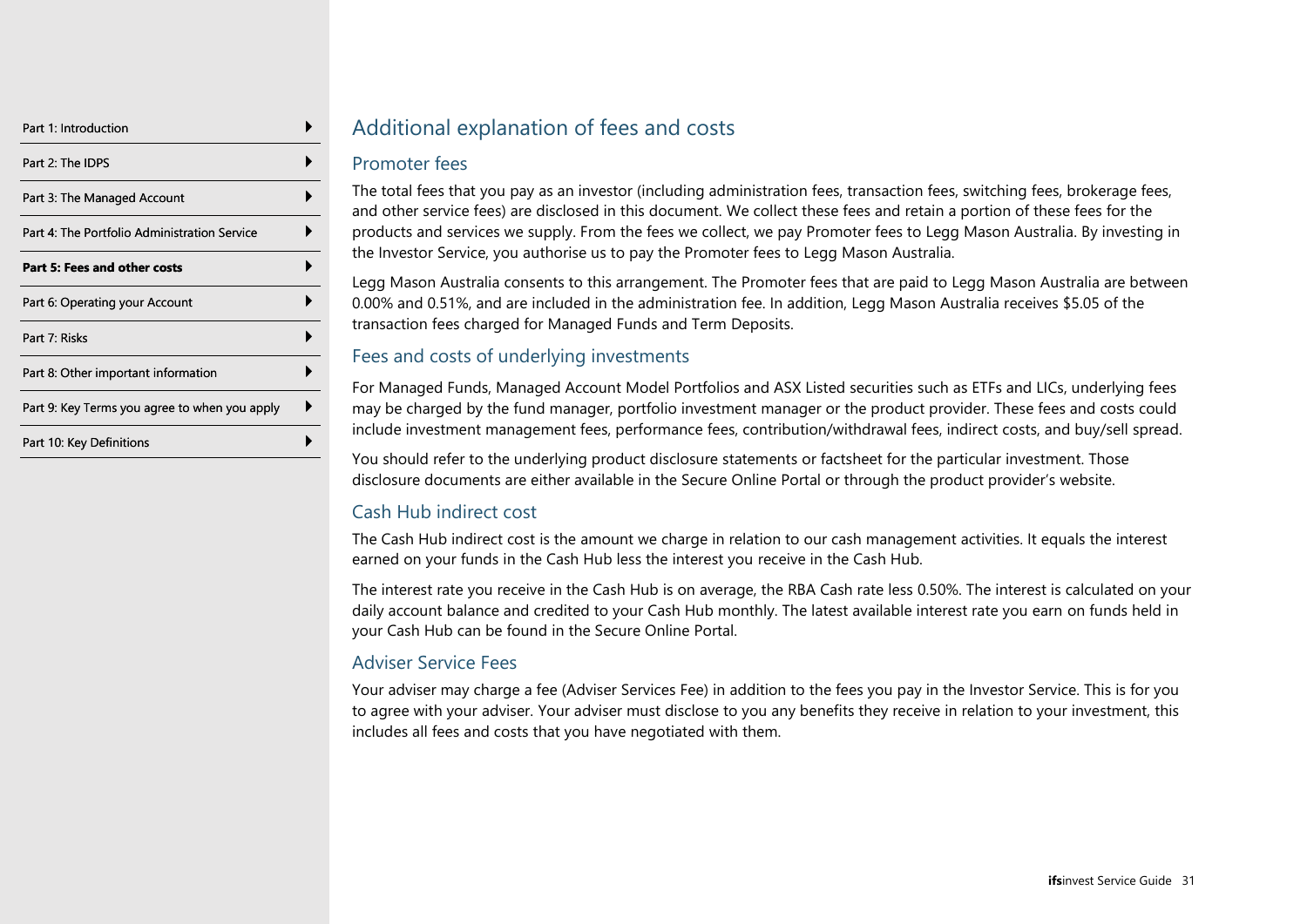| Part 1: Introduction                          |  |
|-----------------------------------------------|--|
| Part 2: The IDPS                              |  |
| Part 3: The Managed Account                   |  |
| Part 4: The Portfolio Administration Service  |  |
| Part 5: Fees and other costs                  |  |
| Part 6: Operating your Account                |  |
| Part 7: Risks                                 |  |
| Part 8: Other important information           |  |
| Part 9: Key Terms you agree to when you apply |  |
| Part 10: Key Definitions                      |  |

#### The available options for the Adviser Service Fee are:

| <b>Type of fee</b>     | <b>Explanation</b>                                                                                                                                                   | How and when paid                                                                                                                                  |
|------------------------|----------------------------------------------------------------------------------------------------------------------------------------------------------------------|----------------------------------------------------------------------------------------------------------------------------------------------------|
| One-off or ad hoc fees | May be agreed between you and your<br>adviser and paid from your Account.                                                                                            | Will be paid from your Cash Hub at the<br>end of the monthly fee cycle in which we<br>are notified of the fee.                                     |
| Ongoing fees           | May be charged over your whole Account<br>or varied by product/service as a fixed<br>dollar amount, a percentage of your<br>account value or a combination of these. | Fixed amounts are charged monthly in<br>arrears on a pro rata basis and deducted<br>from your Cash Hub.                                            |
|                        |                                                                                                                                                                      | Percentage amounts are deducted monthly<br>and calculated on your average daily<br>balance on a pro rata basis and deducted<br>from your Cash Hub. |

#### Transaction fees

| <b>Applied to</b>                                              | <b>Amount</b> |
|----------------------------------------------------------------|---------------|
| Term Deposit Hub – per Term Deposit trade (buy or<br>rollover) | \$25.00       |
| Managed Funds orders through the Managed Funds<br>service      | \$25.00       |
| Managed Funds as part of a Managed Account                     | \$0           |

#### Brokerage

Brokerage fees cover buying and selling listed securities including within a Managed Account Model Portfolio and may include government taxes.

| <b>Type</b>                | <b>Brokerage</b>                                                 | How and when paid                                                     |
|----------------------------|------------------------------------------------------------------|-----------------------------------------------------------------------|
| <b>ASX Listed Security</b> | 0.11% of the transaction value<br>(minimum of \$22.00 per trade) | Deducted from your Account at the<br>time of settlement of the trade. |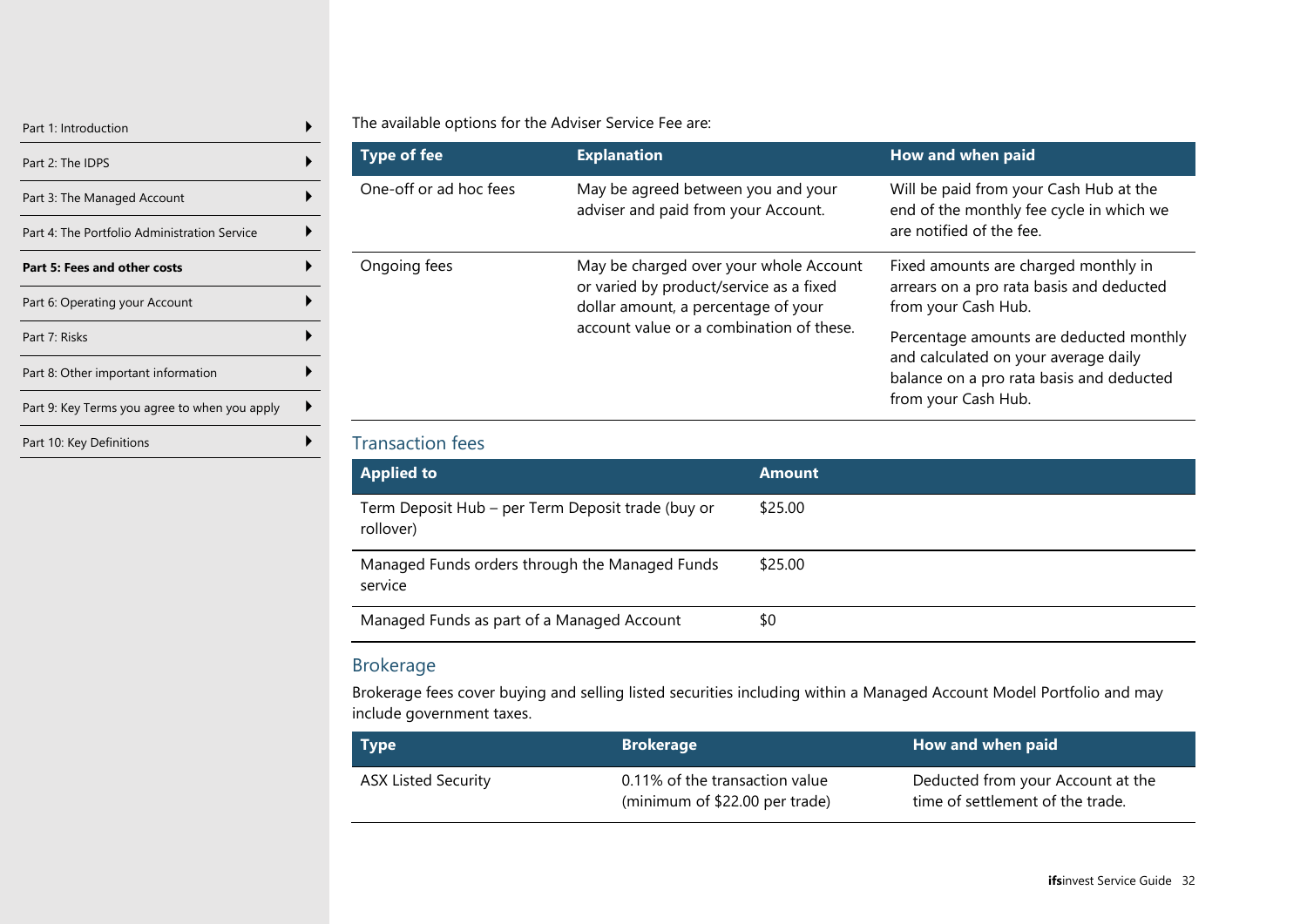| Part 1: Introduction                          |  |
|-----------------------------------------------|--|
| Part 2: The IDPS                              |  |
| Part 3: The Managed Account                   |  |
| Part 4: The Portfolio Administration Service  |  |
| Part 5: Fees and other costs                  |  |
| Part 6: Operating your Account                |  |
| Part 7: Risks                                 |  |
| Part 8: Other important information           |  |
| Part 9: Key Terms you agree to when you apply |  |
| Part 10: Key Definitions                      |  |

ASX and International Listed Security within a Managed Account Model portfolio

0.33% (0.22% for netting) per trade Deducted from your Account at the time of settlement of Managed Account trade.

We implement all transactions on your behalf and earn brokerage rebates on some transactions we directly implement. These rebates may vary up to 0.275% (including GST) of the value of each securities transaction. They may be received by way of non-cash services and are not returned to investors.

When carrying out a transaction, we may offset your buy/sell instructions against your, or other investor's instructions in relation to the same securities, so that only net transactions are acted on. When this occurs, a netting fee will be charged and this will be 0.22% of the value of each security transaction. In some cases, this may result in a benefit to us.

In some cases, the transactions required to re-balance the Managed Account Model Portfolio will be too small to take to market (in many cases, brokers have a minimum trade value). If this occurs, we may purchase the securities from you and a netting fee of 0.22% of the value of each security will be charged.

For the last complete financial year, the cost of brokerage in relation to investment manager directed rebalancing of a Managed Account Model Portfolio was 0.28% of the net value of the investment. Based on the \$50,000 fees and costs example, and allowing for your minimum Cash Hub balance, for \$47,500 invested in a Managed Account Model Portfolio, this would add \$133 to the annual cost of your investment.

#### Netting of Managed Fund transactions

Where transactions are netted, the buyer will acquire the securities at the offer price (or application price) and the seller will sell at the bid price (or redemption price) that is available in the market (or from the Managed Fund). We are entitled to retain as a fee the difference.

#### International Listed Securities global market fees

In addition to above brokerage, buying and selling of International Listed Securities within Managed Account Model Portfolios will incur recovery of expenses stated in the 'Global Market Fees' schedule available in the Secure Online Portal as updated from time to time. These amounts differ between international exchanges and will be deducted from your Account at the time of the trade settlement.

#### Transfer fees and costs

Transfer fees apply to transfer into and out of the relevant custodian for the Managed Account Model Portfolios, ASX Listed Securities, and Managed Funds.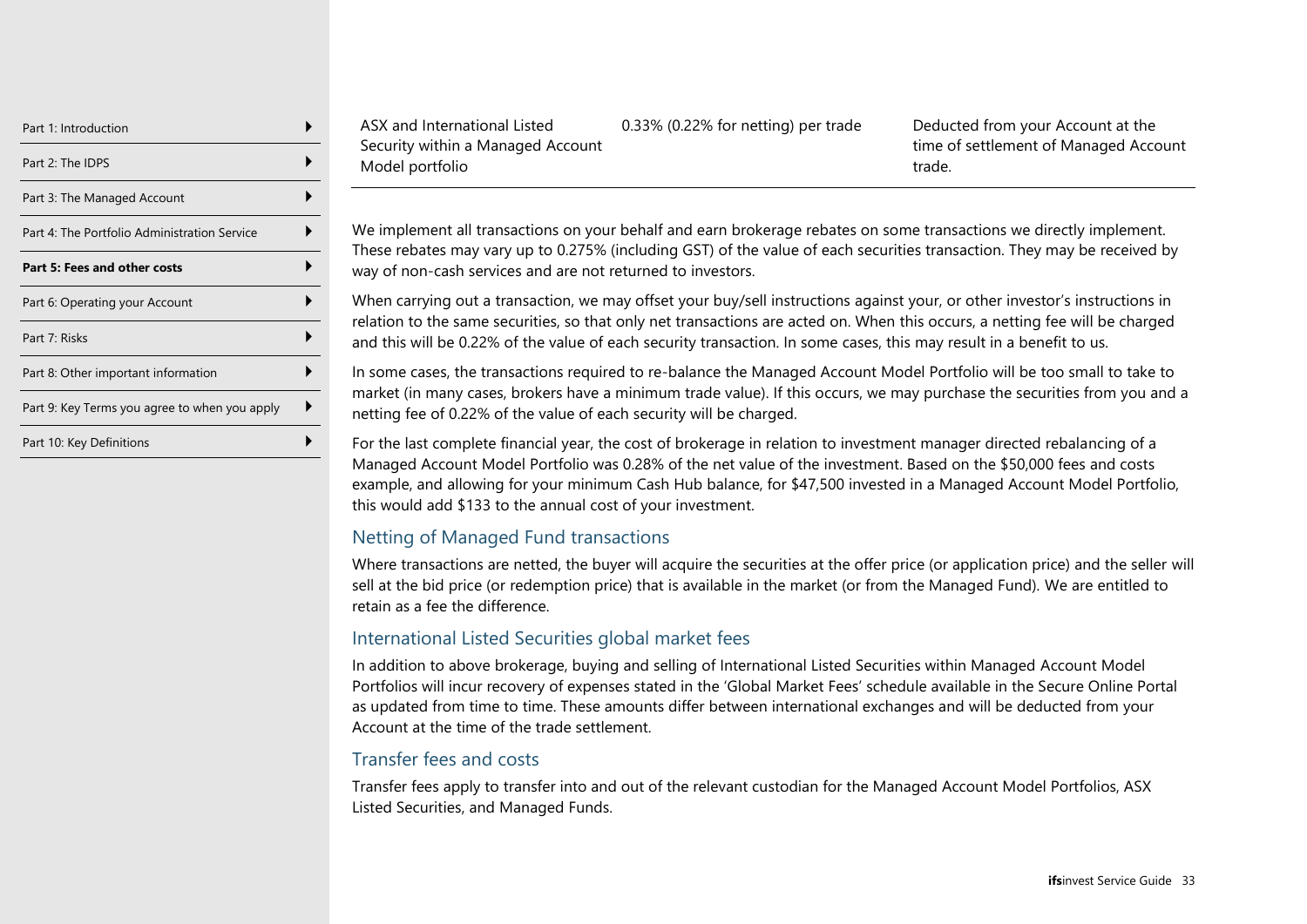| Part 1: Introduction                          |  |
|-----------------------------------------------|--|
| Part 2: The IDPS                              |  |
| Part 3: The Managed Account                   |  |
| Part 4: The Portfolio Administration Service  |  |
| Part 5: Fees and other costs                  |  |
| Part 6: Operating your Account                |  |
| Part 7: Risks                                 |  |
| Part 8: Other important information           |  |
| Part 9: Key Terms you agree to when you apply |  |
| Part 10: Key Definitions                      |  |
|                                               |  |

| <b>Type of transfer</b>                                                       | <b>Amount</b> |
|-------------------------------------------------------------------------------|---------------|
| $\overline{ASX}$ Listed Securities – in                                       | \$10.00       |
| ASX Listed Securities – out                                                   | \$38.50       |
| Managed Funds - in/out                                                        | \$38.50       |
| International Listed Securities - in/out of a Managed Account Model Portfolio | \$38.50       |

#### <span id="page-33-0"></span>Other service fees

| Type of fee or cost                                                                                                                                         | <b>Amount</b> |
|-------------------------------------------------------------------------------------------------------------------------------------------------------------|---------------|
| Dishonour of direct debit, regular payment plans or cheque                                                                                                  | \$50          |
| Per copy fee - For each copy that we supply you, upon your request, of communications we<br>are legally entitled to receive as holder of your managed funds | \$50          |
| One-off fees - For work undertaken at your request                                                                                                          | <b>POA</b>    |

#### Other Information regarding fees

Our fees may be tax-deductible. We make every effort to keep non-tax-deductible fees to a minimum. We may vary these fees. If the variation results in increased fees or charges, we will give you at least 30 days' advance notice.

#### Treatment of recoverable expenses

Fees charged in the Investor Service may be eligible for GST reduced input tax credits (RITCs). We have the right to claim any RITCs and retain the benefit of the credits.

#### Differential fees

In accordance with the Corporations Act, we may individually negotiate fees with investors classed as 'wholesale clients' on the basis of the value of their investments. We may also offer reduced fees to our employees, and those of any related bodies corporate.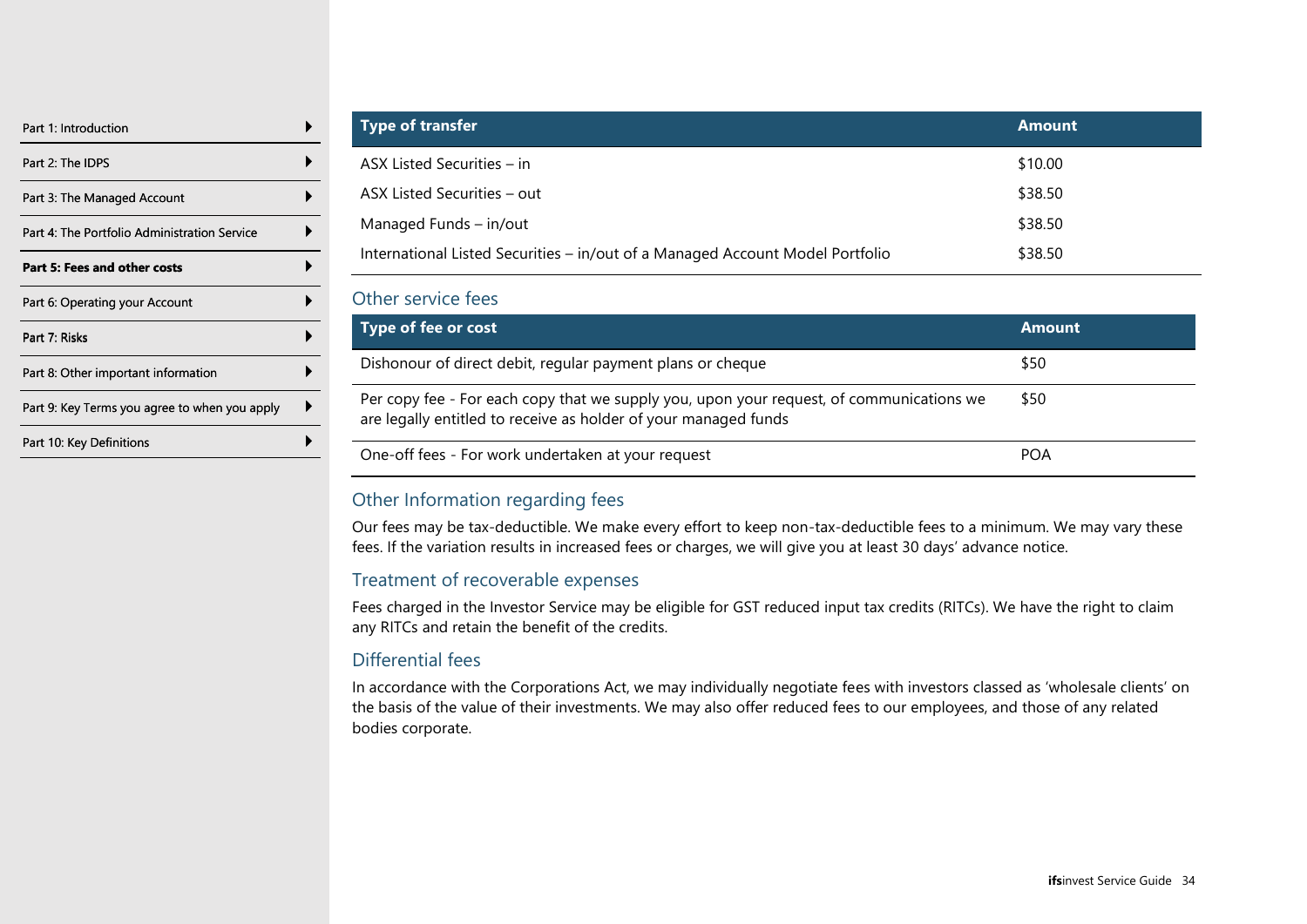| Part 1: Introduction                          |  |
|-----------------------------------------------|--|
| Part 2: The IDPS                              |  |
| Part 3: The Managed Account                   |  |
| Part 4: The Portfolio Administration Service  |  |
| Part 5: Fees and other costs                  |  |
| <b>Part 6: Operating your Account</b>         |  |
| Part 7: Risks                                 |  |
| Part 8: Other important information           |  |
| Part 9: Key Terms you agree to when you apply |  |
| Part 10: Key Definitions                      |  |

# **Part 6: Operating your Account**

## <span id="page-34-0"></span>Who can invest?

The Investor Service is available to Australian residents over the age of 18, individuals and joint accounts, sole traders, companies, personal and corporate trustees (including trustees of self-managed superannuation funds), partnerships, associations and Government and semi-Government entities.

## Opening your Investor Service Account

To open your Investor Service Account, you will need to complete the Online Application process and sign an Account Opening Application Form (Application Form) including the Direct Debit/Credit Request Form for your nominated bank account (we call this your pre-nominated bank account) to authorise debits (withdrawals) from your pre-nominated bank account to your Cash Hub and credits (payments) into your pre-nominated bank account from your Cash Hub.

You must appoint a financial adviser who is registered with us to use the Investor Service in order to hold an Investor Service Account. Please refer to pages [37](#page-36-0) and **Error! Bookmark not defined.** for more information about appointing your adviser as your Nominated Representative and the adverse consequences that may affect you if you do not have a financial adviser to act as your Nominated Representative and to provide us with investment instructions on your behalf.

Your application may not be able to be processed or processing may be delayed if any of the information in the Application Form is incomplete or if any of the required documentation is not provided. We will inform your adviser of any additional requirements.

Once we accept your application, we will open your Investor Service Account and provide you with the details you need in order to access the Secure Online Portal.

Part 9 of this Guide contains an important summary of the terms and conditions you agree to when you apply for an Investor Service Account.

## Initial investment

When you apply for your Investor Service Account, you must either provide us with direct debit instructions for an initial deposit into your Cash Hub by completing the relevant section of the Direct Debit Request Form, use BPay to make a deposit or provide a cheque with the Application Form. Minimum investment amounts apply for the Cash Hub and for other investments. Please refer to pages [39](#page-38-0) and [40](#page-39-0) for more information.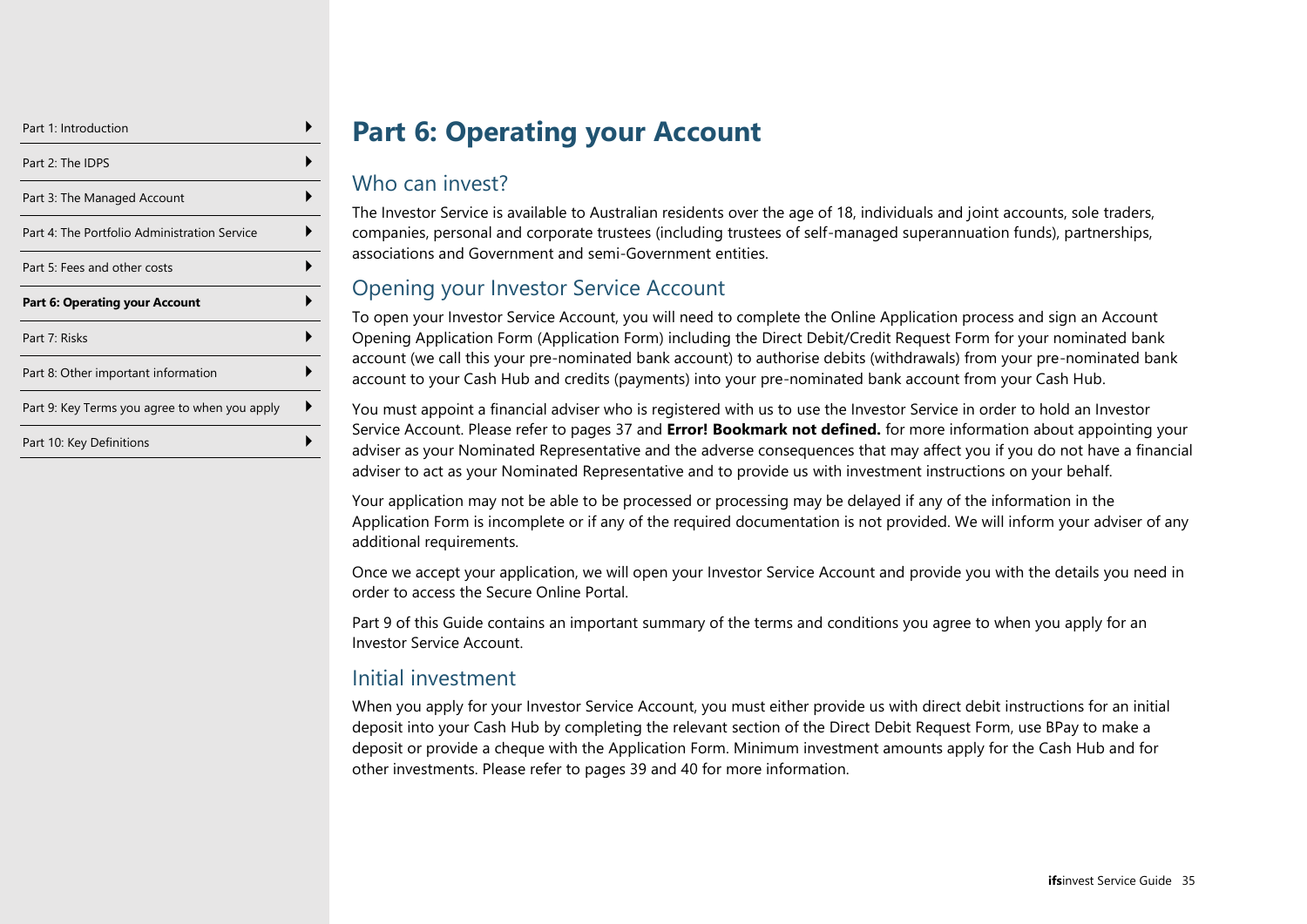| Part 1: Introduction                          |  |
|-----------------------------------------------|--|
| Part 2: The IDPS                              |  |
| Part 3: The Managed Account                   |  |
| Part 4: The Portfolio Administration Service  |  |
| Part 5: Fees and other costs                  |  |
|                                               |  |
| <b>Part 6: Operating your Account</b>         |  |
| Part 7: Risks                                 |  |
| Part 8: Other important information           |  |
| Part 9: Key Terms you agree to when you apply |  |

## Tax file number

It is not compulsory for you to quote your tax file number (TFN) or Australian Business Number (ABN). The Application Form makes provision for you to quote your TFN, ABN or details of any exemption you hold from the need to quote those details. If you choose not to provide this information, we are obliged by law to deduct tax at the highest marginal tax rate plus the Medicare Levy (and any other applicable levies) from any interest, income or other distributions earned on your investments held in the Investor Service.

By supplying your TFN or ABN in the Application Form, you authorise us to apply it to all investments made on your behalf in the Investor Service.

## Keep your Account access details secure

You and your Nominated Representative(s) should take great care to keep your Account details, logins and passwords secret and not disclose them to anyone.

Please be aware that fraudulent or other unauthorised instructions can be made without your knowledge by people who gain access to your Account details, login and password. Please also be alert to hoax websites and any emails which ask you to disclose your Account details, login or password. We will never email you to request your Account details, login or password. Please call us if you receive a suspicious request to disclose your information.

## Transacting through the Secure Online Portal

You have access via the Secure Online Portal at any time to view details of your Investor Service Account and your investments, access certain forms and run portfolio reports.

Only your financial adviser that you have nominated as your Nominated Representative or their authorised delegate (who is also registered with us to use the Investor Service) can give instructions to transact on your behalf via the Secure Online Portal. Your Nominated Representative is responsible to you for the actions of their delegates.

Your adviser cannot authorise another person to be your Nominated Representative.

## Changing or adding to your pre-nominated bank account

Only you can change your pre-nominated bank account details, by sending us written and signed instructions.

When sending us instructions, please quote your Account name and Account number.

If you wish to nominate additional bank accounts for direct debit and/or credit purposes, you can complete and sign the 'Nominated Bank Account' form located on the Secure Online Portal.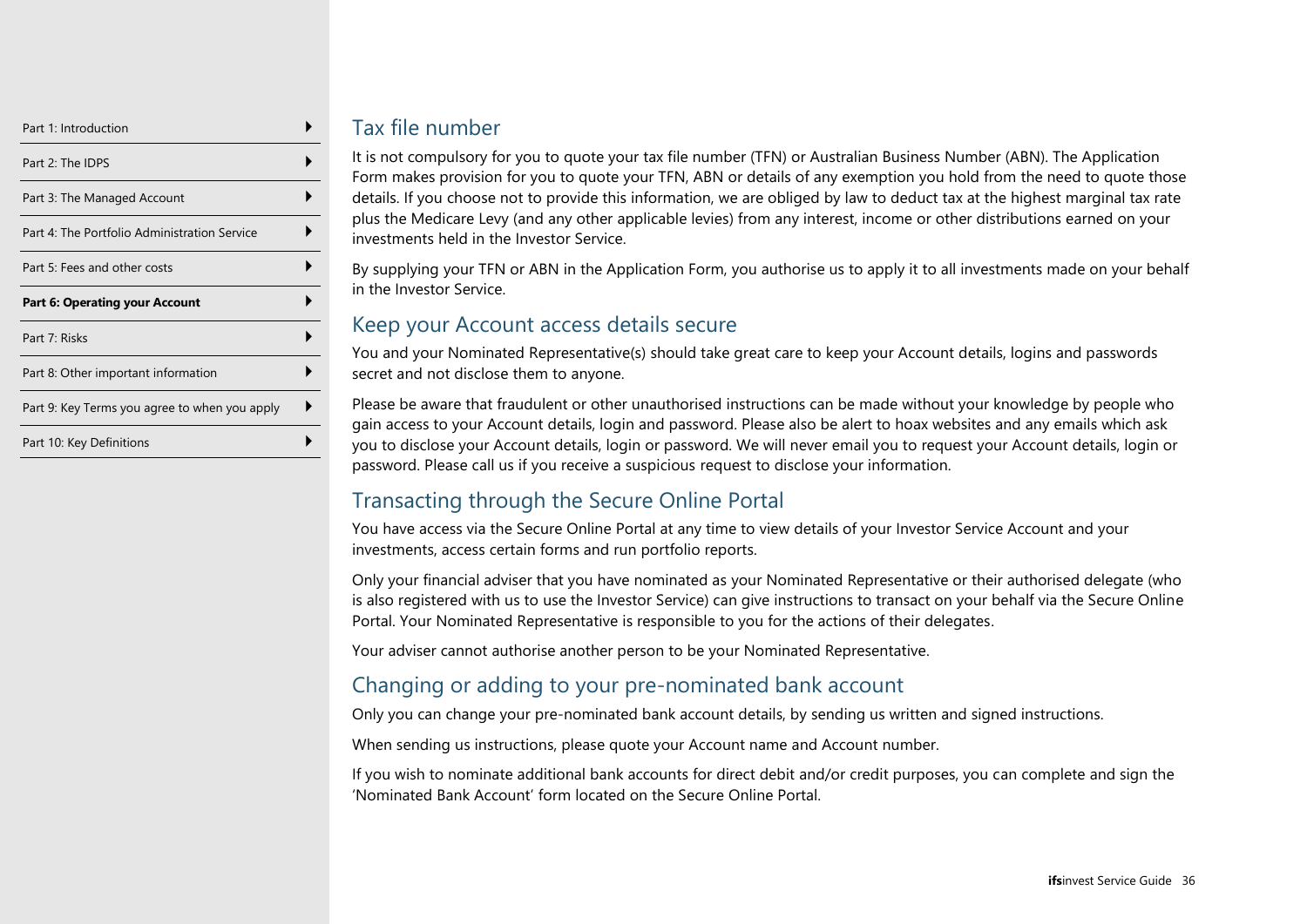| Part 1: Introduction                          |  |
|-----------------------------------------------|--|
| Part 2: The IDPS                              |  |
| Part 3: The Managed Account                   |  |
| Part 4: The Portfolio Administration Service  |  |
| Part 5: Fees and other costs                  |  |
| <b>Part 6: Operating your Account</b>         |  |
| Part 7: Risks                                 |  |
| Part 8: Other important information           |  |
|                                               |  |
| Part 9: Key Terms you agree to when you apply |  |

We will not change or add to your pre-nominated bank account details until we have verified your signature on your instruction or the Nominated Bank Account Form against your signature on your Application Form.

Your Nominated Representative cannot change or add a nominated bank account for you.

#### Appointing a Nominated Representative

Your Nominated Representative is integral to the operation of your Investor Service Account.

Legg Mason Australia (and their staff) is your primary point of contact and any queries that you have concerning your investments held in the Investor Service should be directed to them in the first instance.

To invest in the Investor Service, you must appoint a Nominated Representative to access and operate your Account on your behalf by completing the relevant section of the Application Form.

Any adviser who acts as Nominated Representative must be registered with us to use the Investor Service.

Who acts as your Nominated Representative depends on whether you have an IFS Adviser, a Non-IFS Adviser or no adviser.

Where your adviser is an IFS Adviser, both your IFS adviser and Legg Mason Australia will be appointed as your Nominated Representatives.

Where your adviser is a Non-IFS Adviser, then your Non-IFS Adviser will be appointed as your sole Nominated Representative.

## Where you do not have an adviser, Legg Mason Australia will be appointed as your sole Nominated Representative. What can your Nominated Representative do?

<span id="page-36-0"></span>Appointing your adviser as your Nominated Representative allows them to exercise all of the rights you have in relation to the products and services in your Investor Service Account (EXCEPT the right to transfer that authorisation to another person, change your nominated bank account details or close your Investor Service Account), including to:

- access your personal information we hold,
- change your personal details provided they give us a signed instruction from you (please see below for details),
- provide instructions to us relating to your Investor Service Account,
- execute investment decisions on your behalf via the Secure Online Portal,
- make enquiries regarding your investments,
- instruct us to make additional investments on your behalf and debit your nominated bank account, and
- request withdrawals from your Cash Hub to your nominated bank account.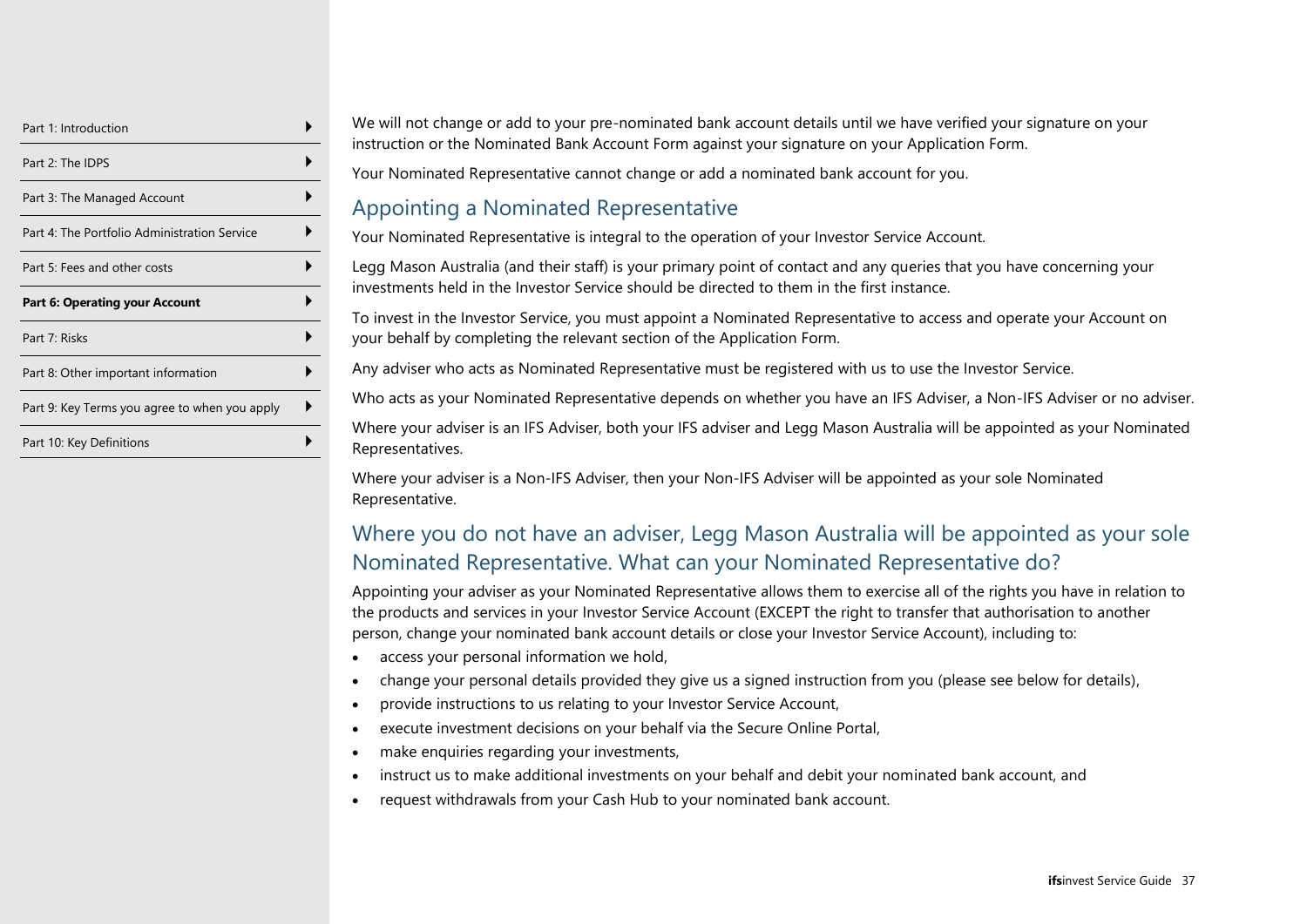| Part 1: Introduction                          |  |
|-----------------------------------------------|--|
| Part 2: The IDPS                              |  |
| Part 3: The Managed Account                   |  |
| Part 4: The Portfolio Administration Service  |  |
| Part 5: Fees and other costs                  |  |
| <b>Part 6: Operating your Account</b>         |  |
|                                               |  |
| Part 7: Risks                                 |  |
| Part 8: Other important information           |  |
| Part 9: Key Terms you agree to when you apply |  |

When such instructions are provided to us by your Nominated Representative they are binding on you and we are entitled to assume that they are made with your authority. We are under no obligation to query the accuracy or authenticity of any order or instruction placed by your Nominated Representative except where that instruction is obviously incomplete.

## Changing or cancelling your Nominated Representative

The appointment of your Nominated Representative continues until you cancel it by giving us instructions in writing. You can do this at any time.

If you wish to appoint a replacement financial adviser as your Nominated Representative, you must notify us in writing and they must be registered with us to use the Investor Service.

## Changes to your personal details

Provided they give us a signed instruction from you, your Nominated Representative can change any of the personal details that we have recorded about you, including your address. Alternatively, you can notify us of any changes directly by giving us a signed written instruction or by using a Change of Details form available from the Secure Online Portal.

## Limited Power of Attorney

By signing the Application Form, you will be providing us with a Limited Power of Attorney which will authorise us to open and transact on all accounts required to set up and operate your Investor Service Account.

This includes your Term Deposit Hub account, and any future accounts for new products or services we may add to the Investor Service. This eliminates the need for us to have you sign new authorities each time we make an improvement to the products and services available in the Investor Service.

The key terms of the Limited Power of Attorney are set out in Part 9 of this Guide.

The Limited Power of Attorney operates until you terminate your Investor Service Account.

The Limited Power of Attorney also enables us to update or correct your address, name or any other account details on your Term Deposit Hub account or any other account you hold for the Investor Service in accordance with your written instructions.

## Trading Times

Different cut-off times apply for different investments. Details can be found in the Secure Online Portal.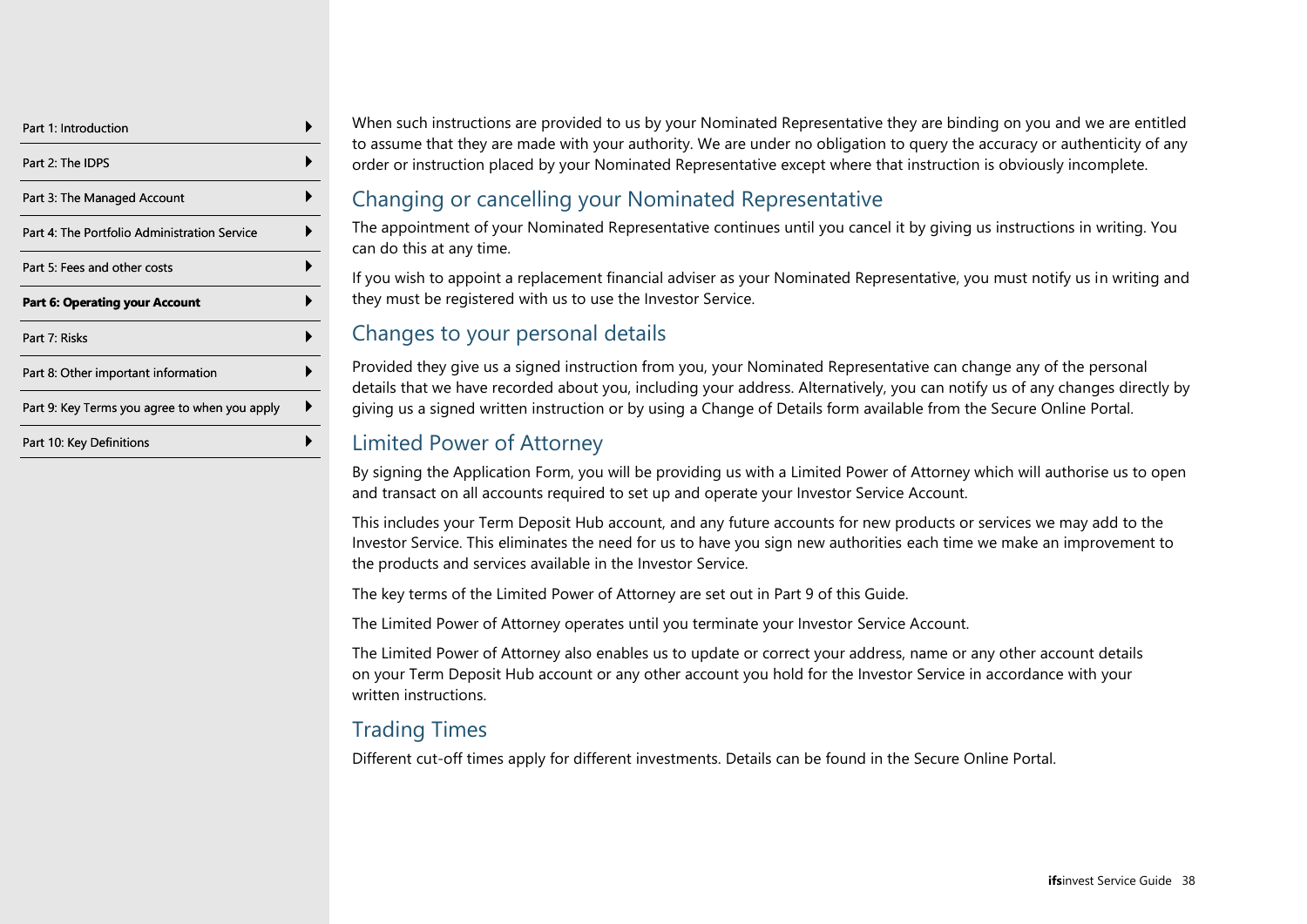| Part 1: Introduction                          |  |
|-----------------------------------------------|--|
| Part 2: The IDPS                              |  |
| Part 3: The Managed Account                   |  |
| Part 4: The Portfolio Administration Service  |  |
| Part 5: Fees and other costs                  |  |
| <b>Part 6: Operating your Account</b>         |  |
| Part 7: Risks                                 |  |
|                                               |  |
| Part 8: Other important information           |  |
| Part 9: Key Terms you agree to when you apply |  |

## How the Cash Hub works

#### Minimum Cash Hub balance

You must maintain a minimum balance of \$2,500 in your Cash Hub at all times to pay for transactions such as tax, fees and other costs.

You must have available cash in your Cash Hub before placing investment instructions. The available cash will be calculated and displayed on the Secure Online Portal and amended when the information we receive changes. Your available cash displayed on the Secure Online Portal is your Cash Hub balance minus the required minimum Cash Hub amount.

Cash held in the Managed Account Model Portfolios is excluded from the calculated minimum Cash Hub balance.

You can only transfer available cash from your Cash Hub. Proceeds from the sale of investments can take time to be processed and may not be immediately available for you to transfer.

#### Top up Cash Hub

You can monitor your Cash Hub balances via the Secure Online Portal.

If the funds in your Cash Hub are insufficient to pay for the whole or any part of the fees and costs set out in Part 5 of this Guide that are owing from time to time, then by signing the Application Form, you agree that we may restore your Cash Hub to at least the necessary amount to pay the outstanding fees and maintain the minimum balance by selling:

- first, Managed Funds investments, starting from the highest value,
- second, Managed Account Model Portfolios, starting from the highest value, and
- third, ASX Listed Securities, starting from the highest value.

If fees and costs remain outstanding after we have taken the above actions, we will notify you that they must be paid, and we may close your Investor Service Account unless you contact us and make arrangements with us to top up your Cash Hub. We may withhold your tax report and other services until outstanding fees and costs are paid in full. You remain liable to pay unpaid fees and costs even after your Investor Service Account is closed.

#### Cash Hub deposits

Your Nominated Representative can instruct us to make additional deposits into your Cash Hub from your nominated bank account by direct debit when you sign a Direct Debit Request form.

Direct debt requests received by cut-off time are generally processed on the day the request is received.

You can also make deposits into your Cash Hub by BPay.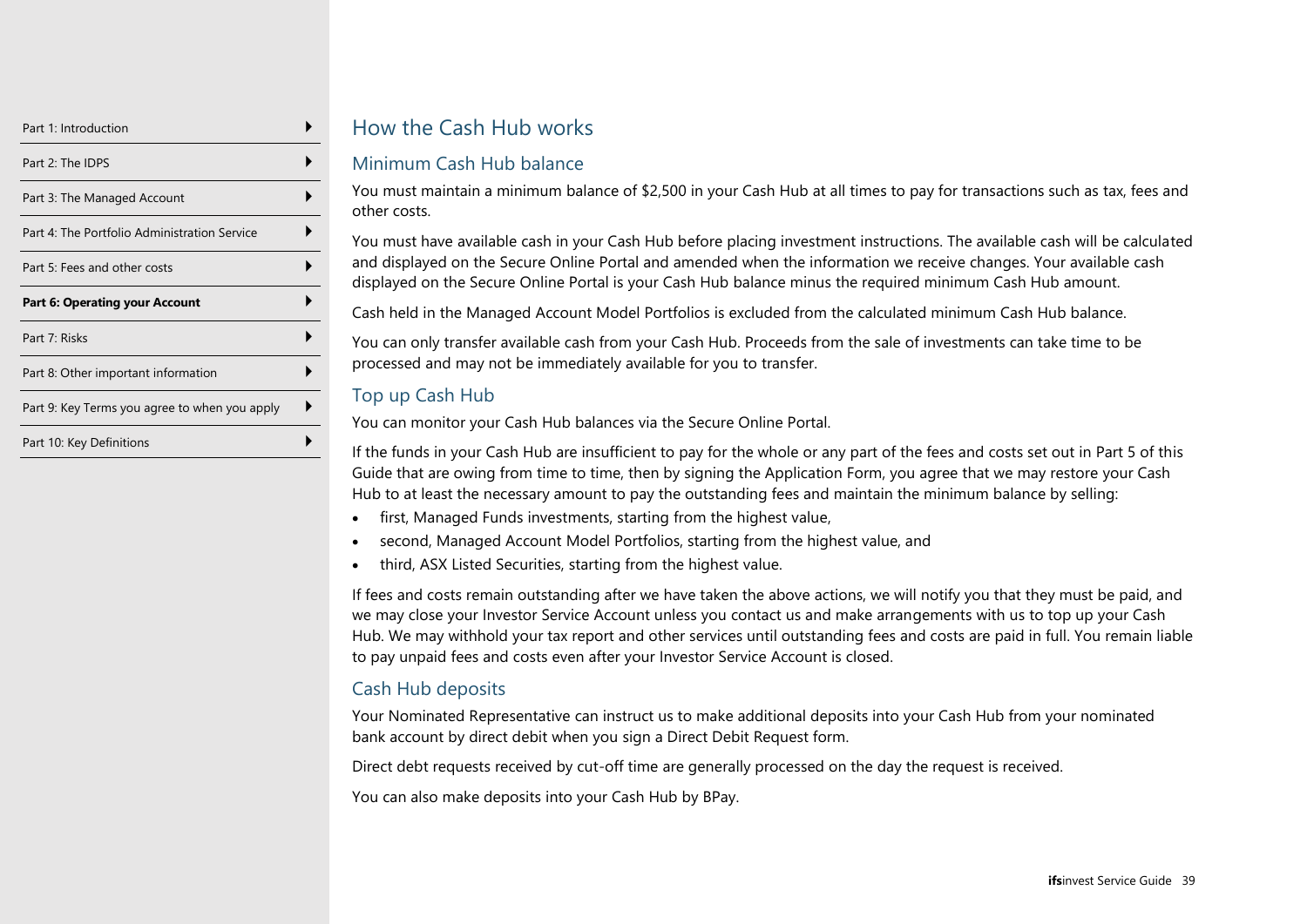| Part 1: Introduction                          |  |
|-----------------------------------------------|--|
| Part 2: The IDPS                              |  |
| Part 3: The Managed Account                   |  |
| Part 4: The Portfolio Administration Service  |  |
| Part 5: Fees and other costs                  |  |
| <b>Part 6: Operating your Account</b>         |  |
| Part 7: Risks                                 |  |
| Part 8: Other important information           |  |
| Part 9: Key Terms you agree to when you apply |  |
|                                               |  |

Once the BPay or direct debit request is processed, your Cash Hub will be updated overnight for processed deposits, and these deposits will be uncleared funds in your Cash Hub for a minimum of three Sydney Business Days or until cleared, whichever is later. Those funds will then become available cash in your Cash Hub.

#### Cash Hub withdrawals

Your Nominated Representative can instruct us to withdraw funds from your Cash Hub, and pay them into your nominated bank account. If received by the cut-off time, cash withdrawals are usually completed on the day the request is received.

Cash withdrawals will only be accepted if there are cleared available funds in your Cash Hub to withdraw. Cash that has already been committed to an investment buy is excluded from the cleared available cash to withdraw.

If there is not sufficient available cash to meet the withdrawal request, your Nominated Representative has the option of:

- cancelling the withdrawal request,
- cancelling a pending investment order, or
- selling down an existing investment.

#### Other minimum investment amounts

The minimum investment per Managed Fund is \$1,000.

The minimum investment per Managed Account Model Portfolio is \$25,000 or \$50,000 depending on the investment, and you must maintain a minimum balance of \$20,000 in each Portfolio. Should the value of a Portfolio fall below \$20,000 for any reason (other than a withdrawal request), you must restore the balance to \$20,000 by depositing further funds.

## Investing through the IDPS, Managed Account and Term Deposits

Provided you have sufficient cash available above the minimum balance required, your Nominated Representative can invest in Managed Funds, Managed Account Model Portfolios and ASX Listed Securities or Term Deposits using your Cash Hub.

Generally, investment orders received by the cut-off time will be processed on the same Sydney Business Day. Orders received after this time will be processed on the next Business Day. For Managed Account Model Portfolios, the orders will be processed on the following Business Day if the Portfolio contains managed funds, and within 5 Business Days if the Portfolio contains International Listed securities.

#### ASX Listed Securities

Your orders are individually placed and executed with our appointed execution broker, enabling timely and efficient transacting.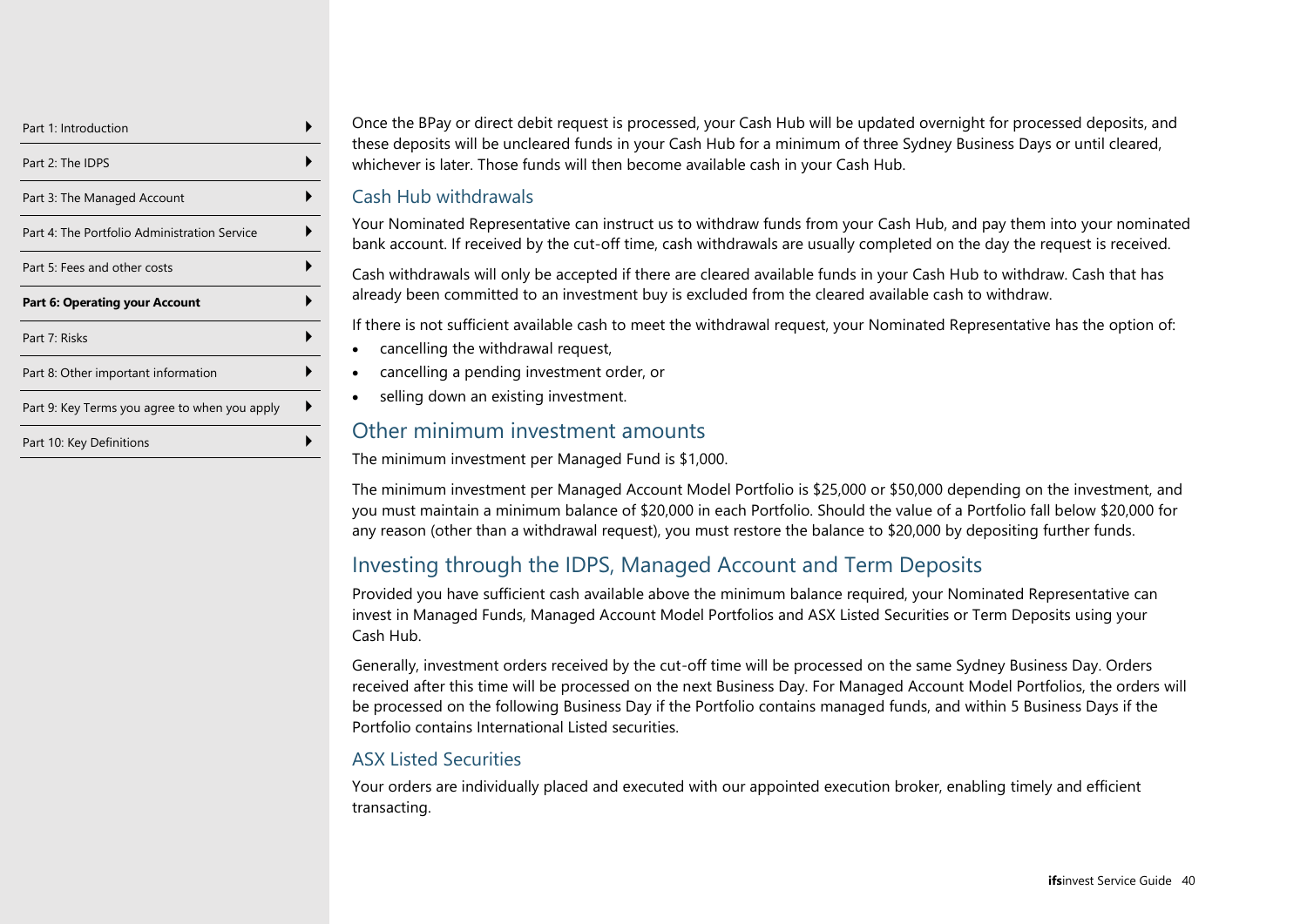| Part 1: Introduction                          |  |
|-----------------------------------------------|--|
| Part 2: The IDPS                              |  |
| Part 3: The Managed Account                   |  |
| Part 4: The Portfolio Administration Service  |  |
| Part 5: Fees and other costs                  |  |
| <b>Part 6: Operating your Account</b>         |  |
|                                               |  |
| Part 7: Risks                                 |  |
| Part 8: Other important information           |  |
| Part 9: Key Terms you agree to when you apply |  |

Your Nominated Representative must place your orders with a 'price limit'. The default 'price limit' is the market offer price. Your order will only be executed if the price can be met. For buy orders, we will put a hold on the funds in your Cash Hub based on the order. These funds will remain on hold until the order is either settled or cancelled.

An expiry date must be specified for the order, whether it's:

- good for a day orders will expire at the end of the trading date,
- good unless cancelled order will expire 30 days after the order is submitted, or
- set an expiry date order will expire on a specified date.

Your order may expire without an instruction from you in circumstances where the ASX Listing Rules have that effect (for example, following a Corporate Action).

## Regular investment and payment plans

#### Establishing a regular investment plan

You are able to regularly invest funds from a nominated bank account and/or available cash from your Cash Hub into Managed Fund(s) or Managed Account Model Portfolio(s) where you are already invested in those assets.

Managed Funds must be those that are priced daily and not monthly.

You can invest on a monthly, quarterly (February, May, August and November), half-yearly (May and November) or yearly (May) frequency and you can change the level of investment to suit your needs. Your regular investment must be a fixed sum.

You can also choose:

- invest Direct Debit Only invest a specified direct debit amount from your nominated bank account. This is deposited in your Cash Hub and then invested,
- invest All Available Cash invest all available cash in your Cash Hub and a specified direct debit amount from your nominated bank account (if applicable), or
- invest Fixed Amount invest a specified amount from your Cash Hub.

We can accept online instructions via the Secure Online Portal up to the close of business on the 10th Sydney Business Day of the relevant month. If your instructions are received after this, they will be implemented in the next scheduled processing cycle for the investment period you have selected (monthly, quarterly, half-yearly or yearly). The amount you decide to invest is deposited into your Cash Hub and is then allocated automatically to your specified investments on approximately the 20th Sydney Business Day of that month.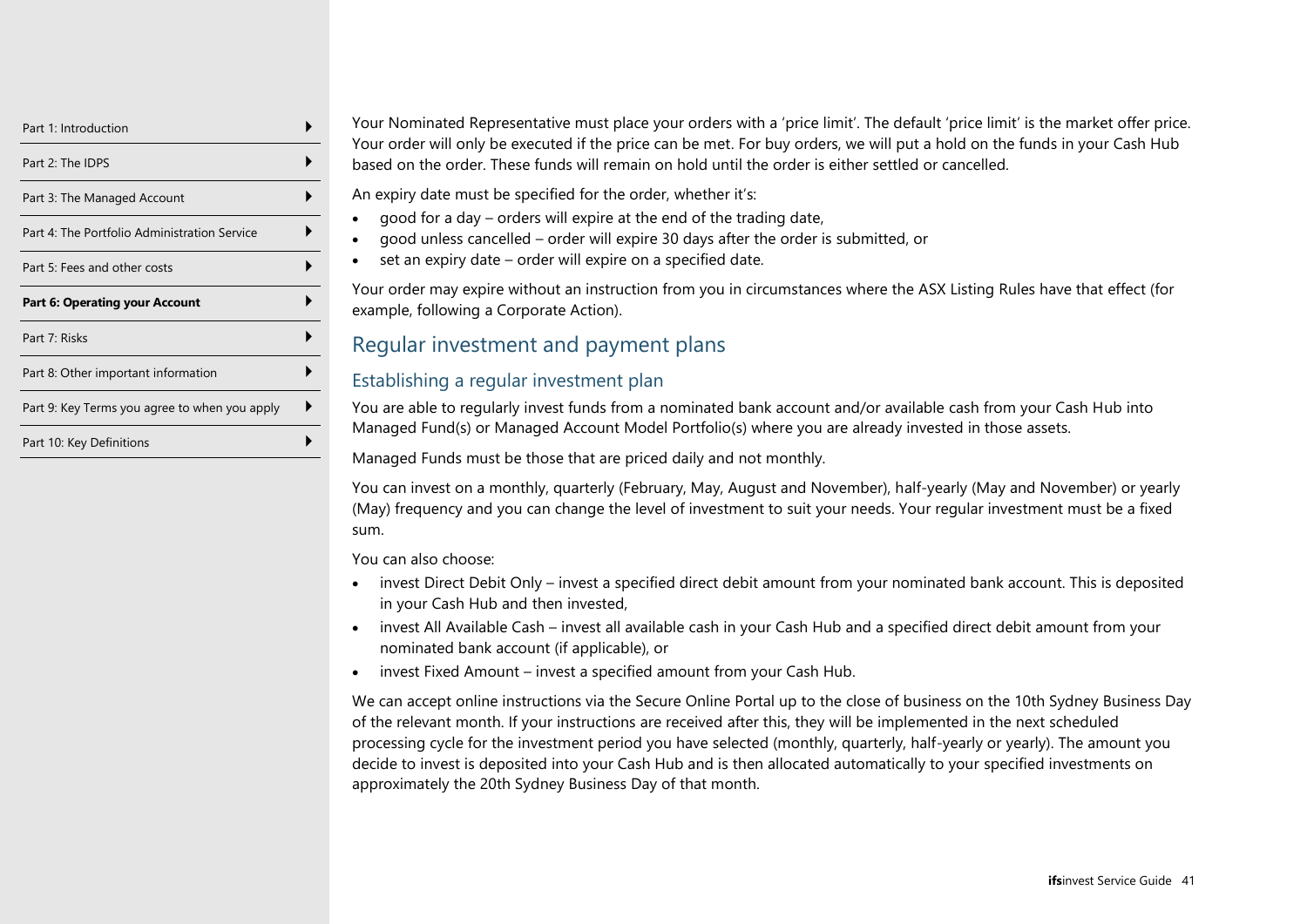| Part 1: Introduction                          |  |
|-----------------------------------------------|--|
| Part 2: The IDPS                              |  |
| Part 3: The Managed Account                   |  |
| Part 4: The Portfolio Administration Service  |  |
| Part 5: Fees and other costs                  |  |
| <b>Part 6: Operating your Account</b>         |  |
|                                               |  |
| Part 7: Risks                                 |  |
| Part 8: Other important information           |  |
| Part 9: Key Terms you agree to when you apply |  |

#### **The minimum regular investment amounts are:**

\$100 Cash, Managed Funds, Managed Account Model Portfolios comprising, ASX Listed and International Listed Securities.

| \$500 | Managed Account Model Portfolios comprising Managed Funds. |  |
|-------|------------------------------------------------------------|--|
|       |                                                            |  |

\$5,000\* Managed Account Model Portfolios that include other model portfolios. *\* Minimum amounts may vary according to the Portfolio selected, please contact us for details.*

There are no transaction fees in your Investor Service Account for processing your regular investment plan using this functionality, however, brokerage fees (if applicable) will still apply. Your financial institution may charge a fee for a direct debit from your nominated account.

#### Making changes to a regular investment plan

Instructions for changes and cancellations must also be received online via the Secure Online Portal by the 10th Sydney Business Day of the relevant period you have selected for your regular investments (monthly, quarterly, half-yearly or yearly). Changes will be implemented for that investment period unless you specify otherwise. Instructions received late will be implemented in the next scheduled processing cycle for the investment period you have selected.

#### Establishing a regular payment (drawdown) plan

You are able to receive a regular payment by drawing down capital from your selected investments and/ or available cash from your Cash Hub, if required, while retaining control over your investments.

You can choose a monthly, quarterly (February, May, August and November), half-yearly (May and November) or yearly (May) payment schedule.

You can also choose:

- regular payment only the drawdown amount will be paid into your nominated bank account,
- regular payment and Cash Hub top up you can specify a drawdown amount to be paid to your nominated bank account and a drawdown amount to top up your Cash Hub, or
- Cash Hub top up only the drawdown amount will be paid into your Cash Hub to help fund fees or other deductions.

We can accept online instructions via the Secure Online Portal up to the close of business on the 1st Sydney Business Day of the relevant month. Instructions received late will be implemented in the next scheduled processing cycle for the investment period you have selected (monthly, quarterly, half-yearly or yearly).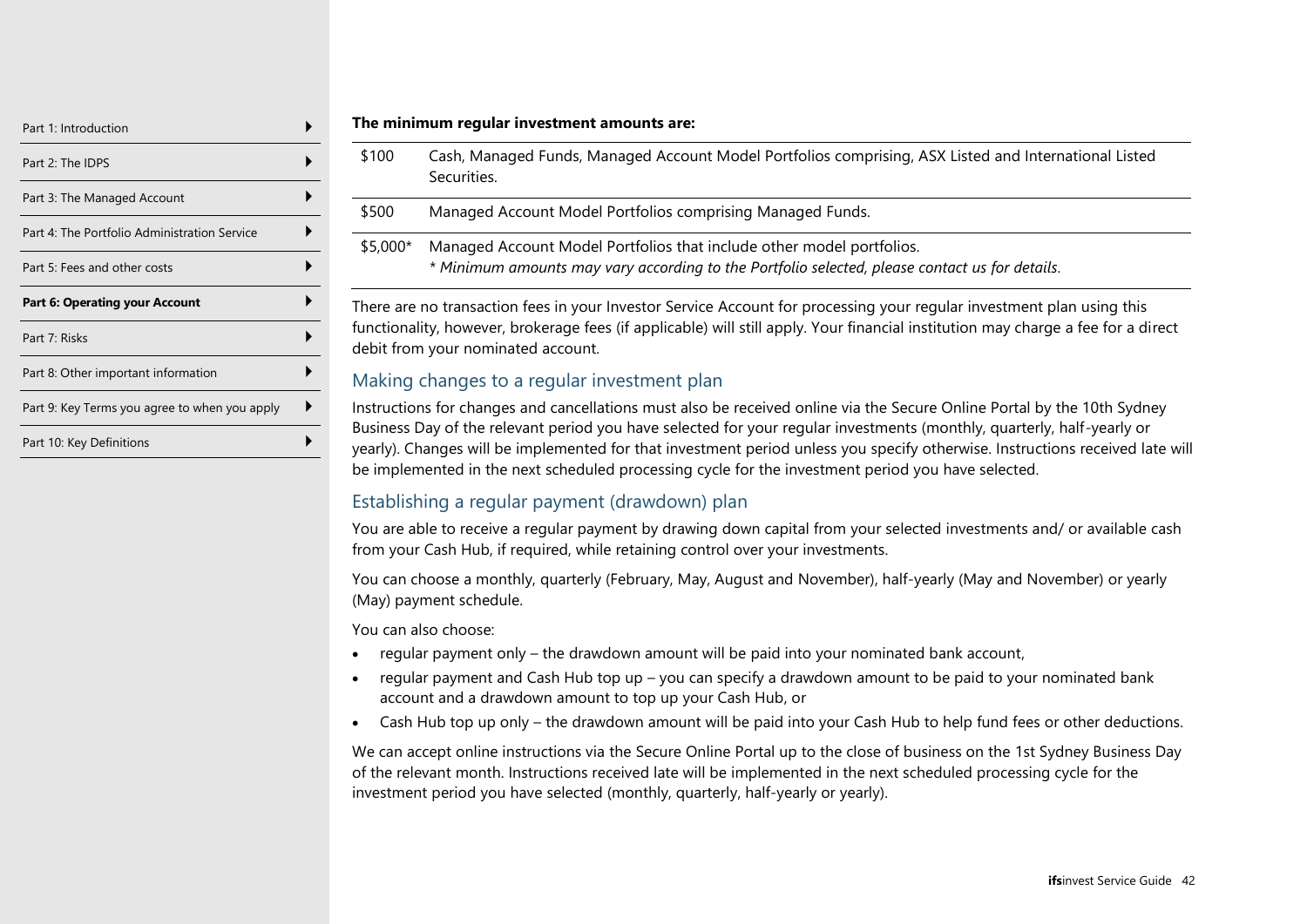| Part 1: Introduction                          |  |
|-----------------------------------------------|--|
| Part 2: The IDPS                              |  |
| Part 3: The Managed Account                   |  |
| Part 4: The Portfolio Administration Service  |  |
| Part 5: Fees and other costs                  |  |
| <b>Part 6: Operating your Account</b>         |  |
| Part 7: Risks                                 |  |
|                                               |  |
| Part 8: Other important information           |  |
| Part 9: Key Terms you agree to when you apply |  |

Payments will usually be made on approximately the 15th Sydney Business Day of the relevant month, according to the payment schedule you have selected.

**The minimum regular withdrawal amounts are:**

\$100 Cash, Managed Funds, Managed Account Model Portfolios comprising, ASX Listed and International Listed Securities.

\$500 Managed Account Model Portfolios comprising Managed Funds\*. \**Certain Managed Funds, including those priced monthly are not available for this facility please contact us for details.*

\$5,000\* Managed Account Model Portfolios that include other model portfolios \**Minimum amounts may vary according to the Portfolio selected, please contact us for details.*

The effect of this regular payment on the value of your Investor Service Account will depend upon the amount of the payment relative to the size of your investment, the Managed Account Model Portfolios you have chosen, and the income and growth of your investments.

These regular payments are not included in your assessable income for taxation purposes as they are a withdrawal of capital.

The regular payment may result in rebalancing of your Portfolio as described in the section 'Rebalancing Managed Account Model Portfolios' in Part 3 of this Guide.

Your regular payment may not be able to be made if:

- your investments are affected by the factors discussed in the section of this Guide entitled 'Sales can be delayed', or
- where the payment would cause the balance of your Managed Account Model Portfolio to fall below the required minimum, your regular payment will be cancelled. We will notify your adviser if this occurs.

There are no transaction fees in your Investor Service Account for processing your regular payment plan however, brokerage fees still apply. Your financial institution may charge a fee for processing a direct credit to your nominated account.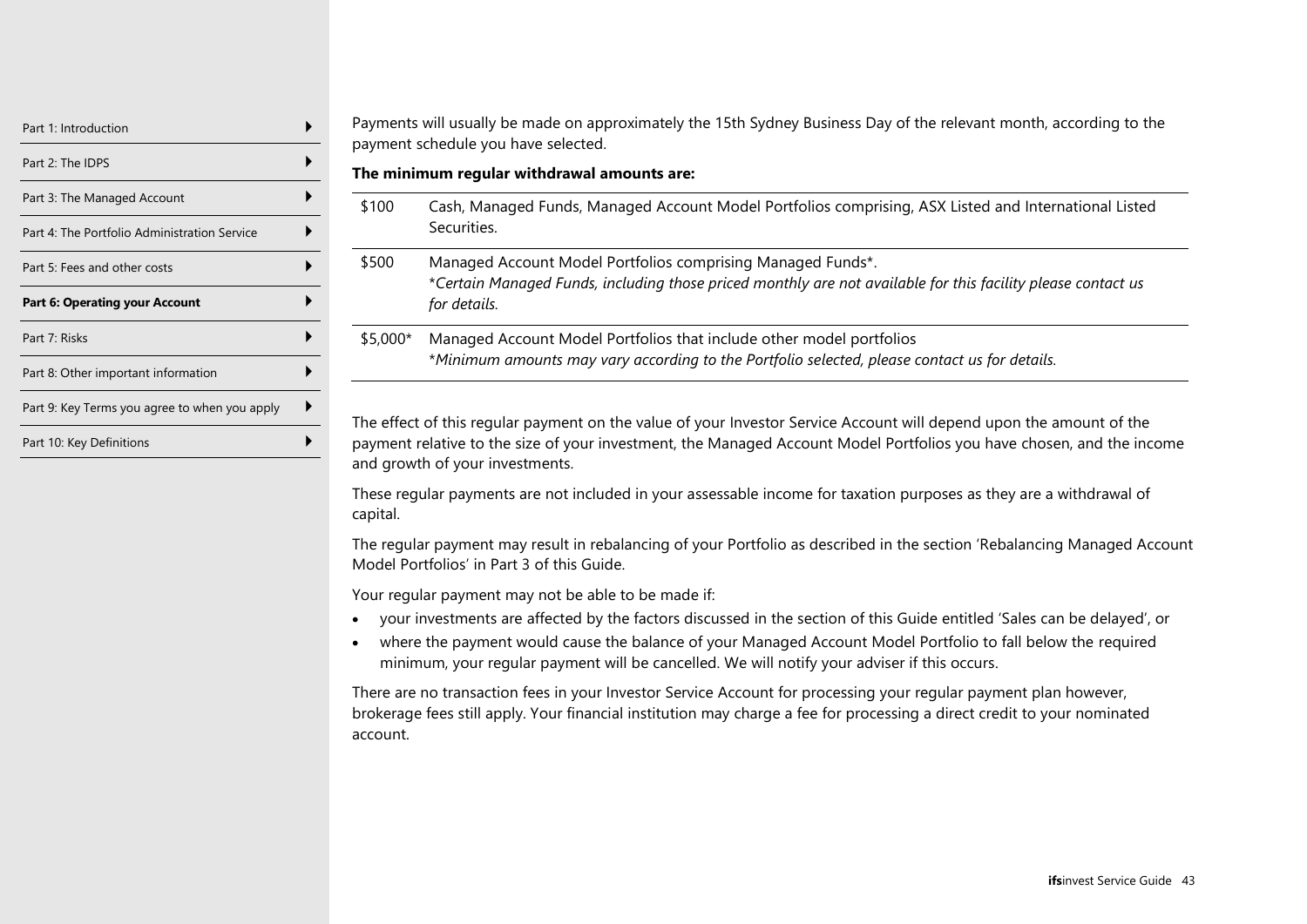| Part 1: Introduction                          |  |
|-----------------------------------------------|--|
| Part 2: The IDPS                              |  |
| Part 3: The Managed Account                   |  |
| Part 4: The Portfolio Administration Service  |  |
| Part 5: Fees and other costs                  |  |
| <b>Part 6: Operating your Account</b>         |  |
| Part 7: Risks                                 |  |
| Part 8: Other important information           |  |
| Part 9: Key Terms you agree to when you apply |  |
| Part 10: Key Definitions                      |  |

#### Making changes to a regular payment (drawdown) plan

Instructions for changes and cancellations must be received online via the Secure Online Portal by the 1st Sydney Business Day of the relevant period you have selected for your regular payments (monthly, quarterly, half-yearly or yearly). Changes will be implemented for that period unless you specify otherwise. Instructions received late will be implemented in the next scheduled processing cycle for the payment period you have selected.

## Receiving income and dividends

Income and dividends received from your investments will be deposited into your Cash Hub unless otherwise stated.

For Managed Account Model Portfolios, the income will be paid into the cash component of the same Managed Account Model Portfolio. You can elect to have the income paid into the Cash Hub. You can also elect to have this income paid into a pre-nominated bank account on a monthly basis.

Income received from International Listed Securities will be converted to Australian dollars using the foreign exchange rate applied by the custodian.

## Selling investments

Your Nominated Representative can sell your investments on your behalf via the Secure Online Portal.

Proceeds from investments sold will be settled to your Cash Hub and will be available to re-invest or withdraw when they become cleared funds.

For redemptions of Managed Fund investments, the time it takes depends on the Managed Fund you have chosen. You should read the disclosure document for the relevant investment carefully.

All transactions in International Listed Securities and other securities will be settled in Australian dollars. These settlements (including the processing of income) will be done at the current foreign exchange rates offered to us by the custodian.

If you request to close your Investor Service Account, your ASX Listed Securities instruction is taken as an order at the market offer price. In the case of any existing sell order with a 'price limit', we will only close your Account after the sell order is completed.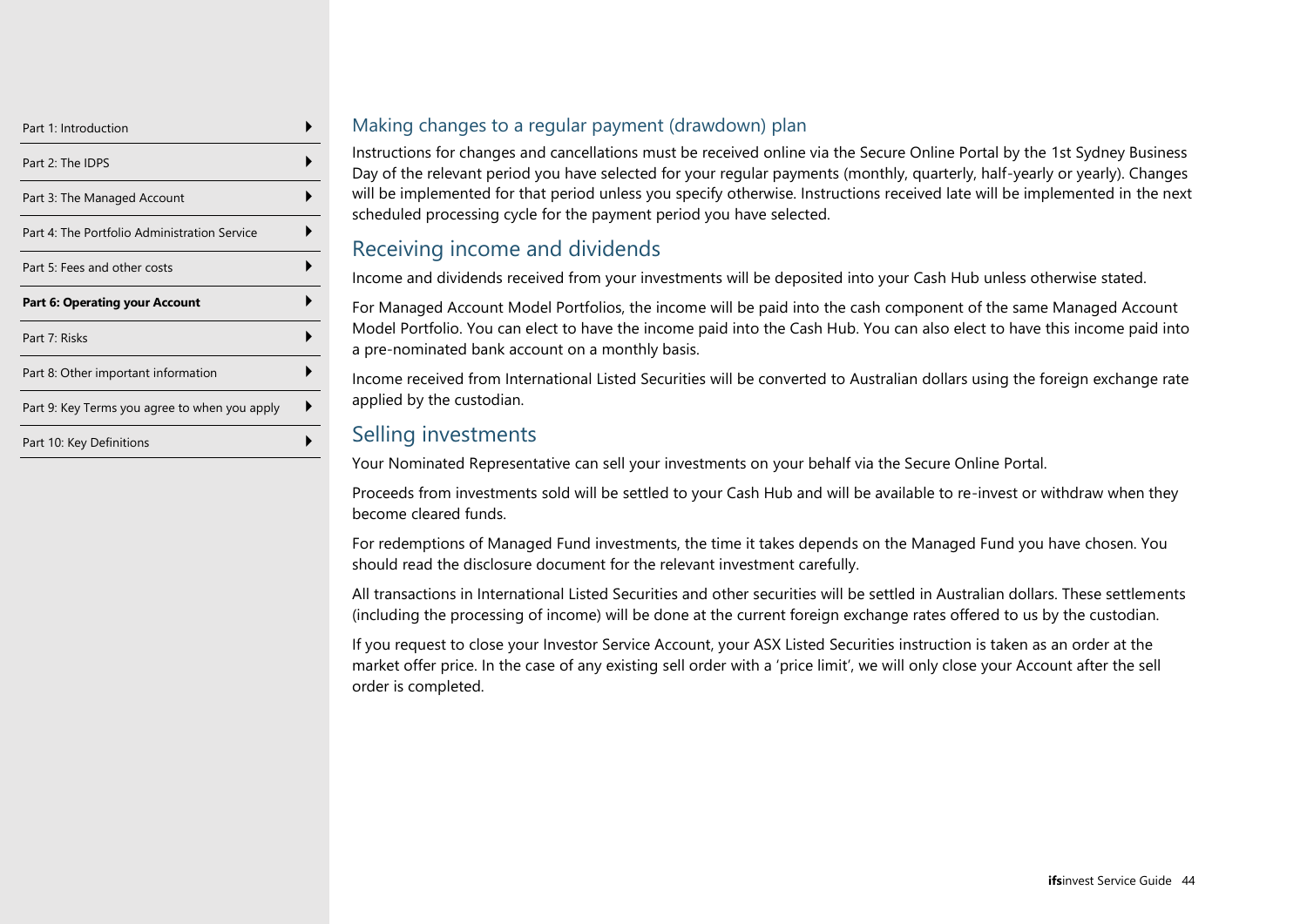| Part 1: Introduction                          |  |
|-----------------------------------------------|--|
| Part 2: The IDPS                              |  |
| Part 3: The Managed Account                   |  |
| Part 4: The Portfolio Administration Service  |  |
| Part 5: Fees and other costs                  |  |
| <b>Part 6: Operating your Account</b>         |  |
|                                               |  |
| Part 7: Risks                                 |  |
| Part 8: Other important information           |  |
| Part 9: Key Terms you agree to when you apply |  |

## Minimum withdrawal amounts

A minimum withdrawal of \$1,000 applies for Managed Funds, ASX Listed Securities and Managed Account Model Portfolios. For International Listed securities within a Managed Account Model Portfolio, the minimum withdrawal is \$10,000.

If a sell request causes the Managed Account Model Portfolio value to fall below the minimum account balance of \$20,000 for that Portfolio, we may execute a full sale of that Portfolio.

## Sales of investments can be delayed

The processing of a sale of an investment may be delayed for such time as considered reasonable at our discretion when significant events occur, such as a closure of a market. We may delay payment for as long as the event continues.

If a Managed Fund has been closed or frozen to redemption requests, the process for withdrawals is governed by the Corporations Act.

## Term Deposit maturities

Your Nominated Representative will generally be notified via email 12 days prior to your Term Deposit maturities. Your Nominated Representative can instruct us to start a new Term Deposit with the same term by rolling over the principal only or the principal and interest, or have the principal and interest paid to your Cash Hub. If an instruction is not received by the cut off time on the day before maturity, then the principal plus interest will be redeemed on the maturity date and paid to your Cash Hub.

## Early Term Deposit withdrawals

Under limited circumstances, you may request to redeem your Term Deposit before it matures. Your Nominated Representative will need to contact us and your request will be processed in accordance with the terms offered by the provider, that may result in a reduction in the rate applicable or a fee charged by the provider.

## Investment Switch

Your Nominated Representative can place full or partial switch orders between Managed Funds, ASX Listed Securities, Managed Account Model Portfolios and Term Deposits (subject to maturity) at any time by using the Investment Switch function in the Secure Online Portal.

When placing Investment Switch orders a single sale investment order may be placed with multiple buy orders on a percentage basis. The buy instructions will be placed once proceeds from the sale have been cleared.

Switch orders may incur brokerage and as with most dealings with investments, will usually have tax consequences.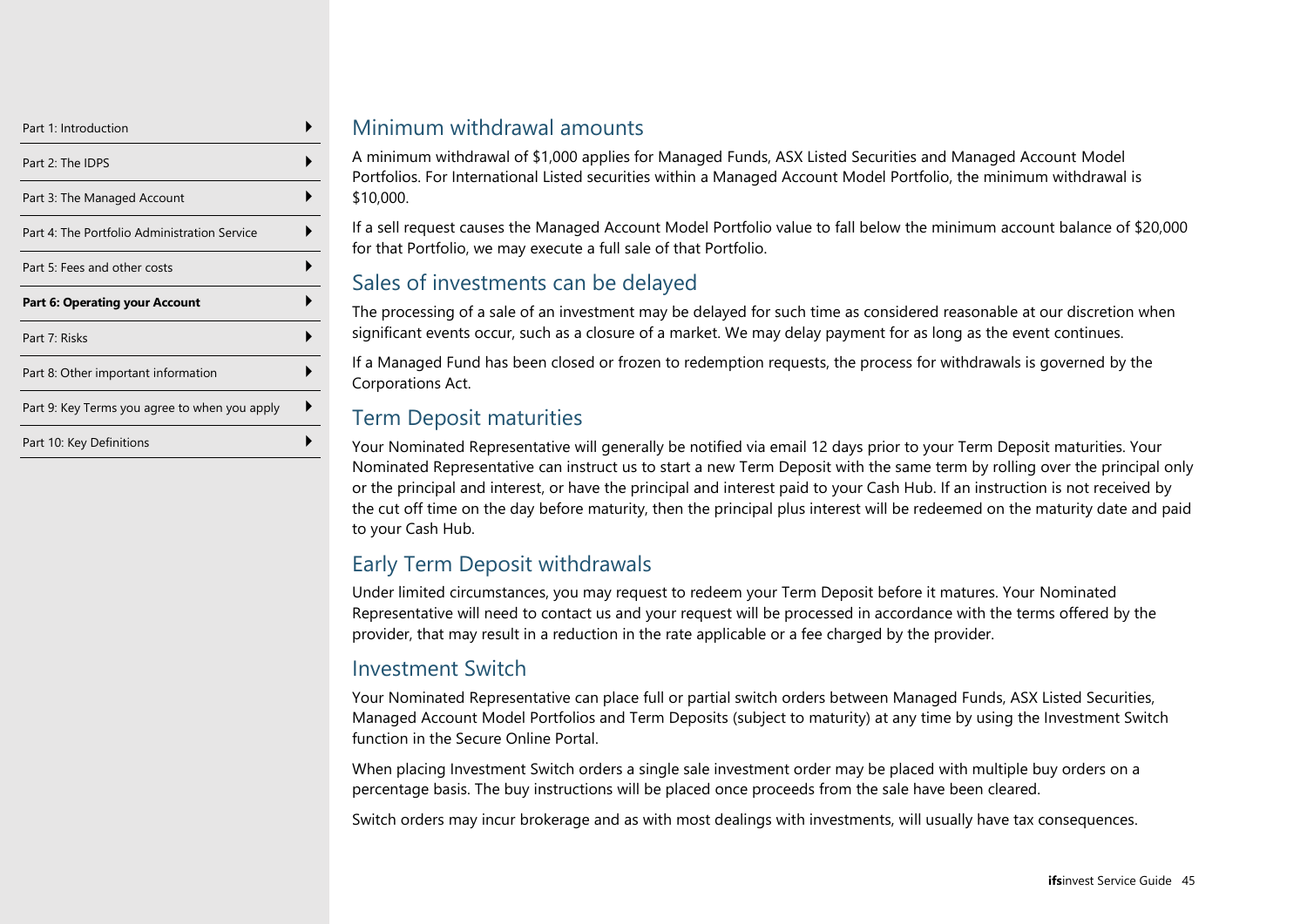| Part 1: Introduction                          |  |
|-----------------------------------------------|--|
| Part 2: The IDPS                              |  |
| Part 3: The Managed Account                   |  |
| Part 4: The Portfolio Administration Service  |  |
| Part 5: Fees and other costs                  |  |
| <b>Part 6: Operating your Account</b>         |  |
| Part 7: Risks                                 |  |
| Part 8: Other important information           |  |
| Part 9: Key Terms you agree to when you apply |  |
|                                               |  |

## Managed Account Model Portfolios full switch

To make a full switch you can either:

- elect to switch from one Managed Account Model Portfolio to another for the full portfolio value and all holdings will be transferred to the new Managed Account Model Portfolio along with their CGT history (this may require that we sell down some securities and buy others to bring your investments into line with the new Portfolio(s) you have selected, in which case brokerage will be incurred and capital gains or losses may be realised), or
- sell the entire holdings of a Managed Account Model Portfolio and reinvest the proceeds in the new Portfolio (this will incur brokerage and trigger capital gains and/or losses).

## Transferring investments into the Investor Service

To help you to consolidate your investments, you can transfer your existing ASX Listed Securities, International Listed Securities (into your Managed Account Model Portfolios only) and eligible Managed Funds into your Investor Service Account.

Transfer fees may apply, detailed in 'Part 5: Fees and other costs' of this Guide. Fees will be deducted from your Cash Hub before finalising any transfer. If there are insufficient funds, the transfer will not proceed. In addition, other country exchange fees may apply for International Listed Securities transfers.

#### Transferring securities

To transfer existing ASX Listed Securities into your Account you will be required to:

• complete an Australian Standard Transfer Form for each ASX Listed Security for your issuer sponsored or broker sponsored holding (this form is also available on the Secure Online Portal or from your adviser).

To transfer existing International Listed Securities into your Managed Account Model Portfolio you will be required to:

- send the request to transfer to us with the details of the securities to be transferred, and
- as the requirements for each country or exchange may differ, we will notify you of the forms to be completed.

**Please note** that we reserve the right to refuse the transfer of International Listed securities at our discretion.

Where securities are transferred into a Managed Account Model Portfolio, we will generally rebalance to the selected Portfolio within five Sydney Business Days' of receiving the last security transfer. This may mean selling some of the securities that you have transferred in.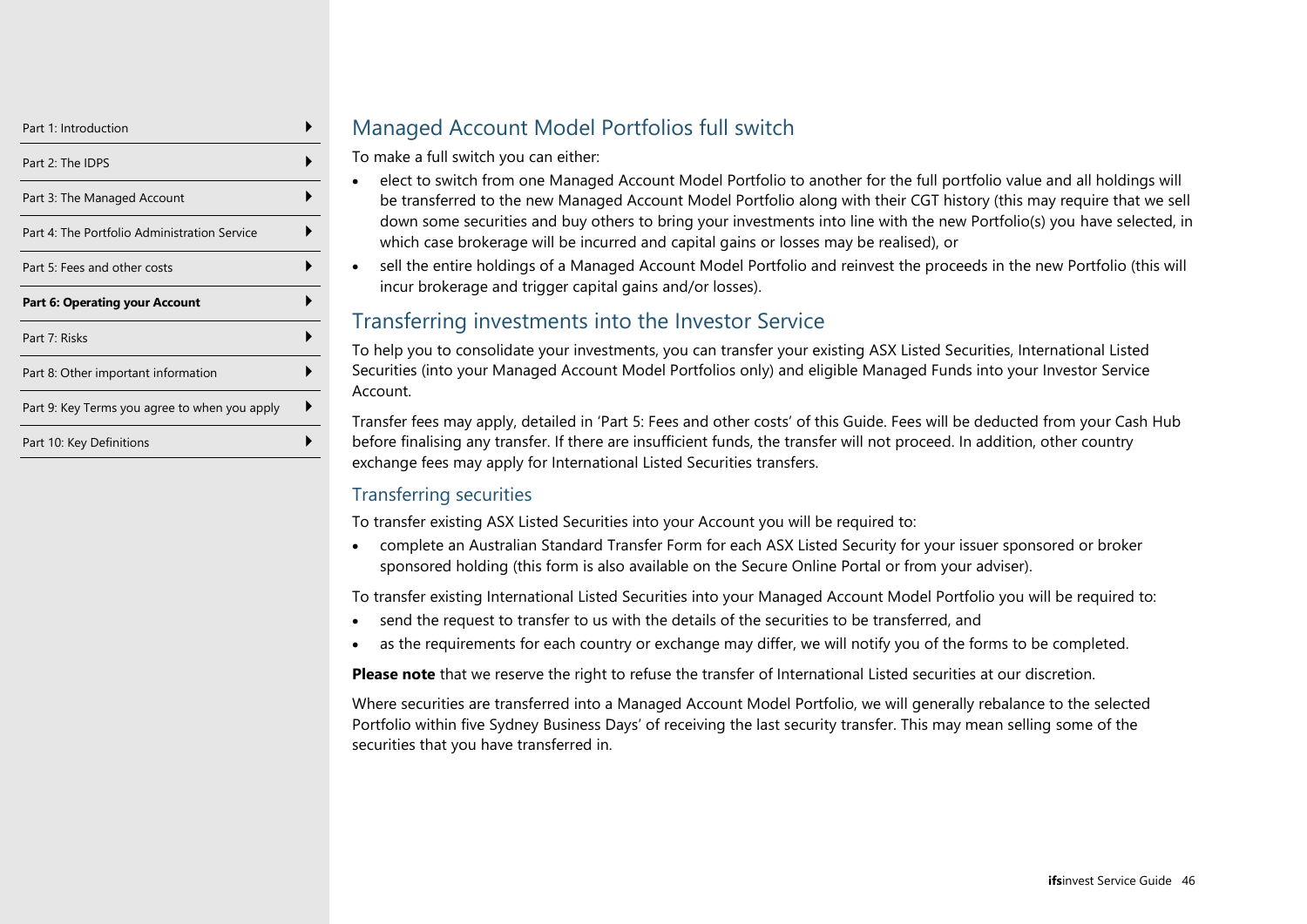| Part 1: Introduction                          |  |
|-----------------------------------------------|--|
| Part 2: The IDPS                              |  |
| Part 3: The Managed Account                   |  |
| Part 4: The Portfolio Administration Service  |  |
| Part 5: Fees and other costs                  |  |
| <b>Part 6: Operating your Account</b>         |  |
| Part 7: Risks                                 |  |
|                                               |  |
| Part 8: Other important information           |  |
| Part 9: Key Terms you agree to when you apply |  |

#### Transferring Managed Funds

To transfer existing managed funds into your Investor Service Account you will be required to:

- ensure your managed funds are eligible for transfer by sending the details of the managed funds to us, and
- complete an Australian Standard Transfer Form available on the Secure Online Portal for each fund.

Where Managed Funds are transferred into a Managed Account Model Portfolio, we will generally rebalance to the selected Portfolio as described in Part 3 of this Guide.

#### Additional requirements may apply to any transfer-in

If the investments which you are transferring in are held in the name of an external custodian or existing platform service, there will be additional requirements – we will contact you with details of what is required which could include further information or additional forms to be completed.

#### Establishing your taxation history

If you are transferring existing investments into the Investor Service, it is very important that a complete and accurate taxation history is provided for each of the investments you wish to transfer. Taxation law requires you to keep detailed records (including dates and payment details).

If you require specialist advice on taxation and record keeping, or the tax implications of transferring existing investments, you should contact a professional tax adviser.

To build your portfolio history we need all tax parcel details for each investment in your portfolio. To assist you in gathering all the information needed, we have provided a schedule containing all the details required in the 'Action' section of the Secure Online Portal or you can attach the details with your Application Form.

You can obtain this information from:

- financial statements from prior financial years,
- unrealised capital gains report,
- tax return CGT schedules from your accountant, and/or
- source documents, i.e. confirmations and/or transaction statements from brokers or investment providers.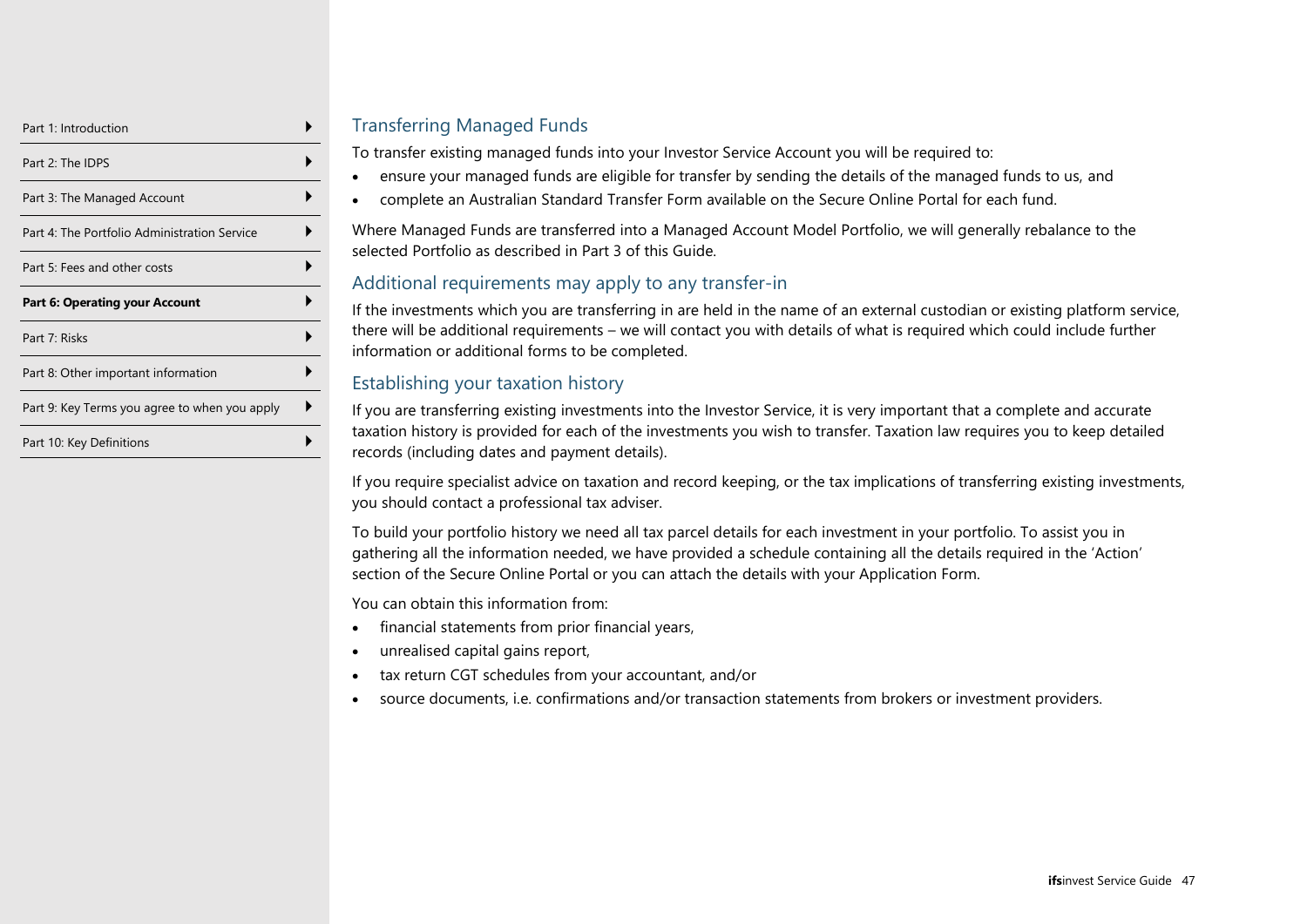| Part 1: Introduction                          |  |
|-----------------------------------------------|--|
| Part 2: The IDPS                              |  |
| Part 3: The Managed Account                   |  |
| Part 4: The Portfolio Administration Service  |  |
| Part 5: Fees and other costs                  |  |
| <b>Part 6: Operating your Account</b>         |  |
| Part 7: Risks                                 |  |
| Part 8: Other important information           |  |
| Part 9: Key Terms you agree to when you apply |  |
| Part 10: Key Definitions                      |  |

The information we require is:

- all tax parcel details including adjusted cost base for all investments which are provided with an opening cash balance, and
- the cash transaction start date is the account opening date (this means that apart from the historical cost base information, the transaction history will be from the account opening date).

We assume the information to be complete and compliant with adjustments to parcel costs for tax deferred and tax free distribution components, returns of capital, splits, consolidations and other adjustments.

## Transfers out of your Investor Service Account

You can transfer investments out of your Investor Service Account at any time, subject to the type of investment.

Term Deposits cannot be transferred.

You will need to provide us with specific instructions depending on the type of investment, and the requirements of the relevant stock exchange or other relevant parties. These instructions can include:

- for ASX Listed Securities, an Australian Standard Transfer Form for each ASX Listed Security (and if transferring to a broker sponsored account, your broker details and your Holder Issuer Number or HIN),
- for International Listed Securities, send a written request to us with details of the securities to be transferred. We will only transfer International Listed Securities to another custodian and not into individual names. As the requirements for each country or exchange may differ, we reserve the right to refuse the transfer which may mean that the International Listed Securities will need to be sold, but if they can be transferred, we will notify you of the forms to be completed, and
- for Managed Funds, an Australian Standard Transfer Form for each managed fund. If transferring into your own name, then you will be required to complete an Application Form for the managed fund and associated legal documentation including AML/CTF Documents.

Transfer fees apply, detailed in 'Part 5: Fees and other costs' of this Guide.

Once we receive correctly completed instructions we will deduct the transfer fees from your Cash Hub and we will arrange with the relevant custodian (if applicable) to process the transfer on your behalf. This can take some time depending on the particular investments.

If you have insufficient funds in your Cash Hub for the transfer fees, then your transfer request will not be processed until you have sufficient funds available.

We will contact you if necessary and may request further information or forms to be completed if required.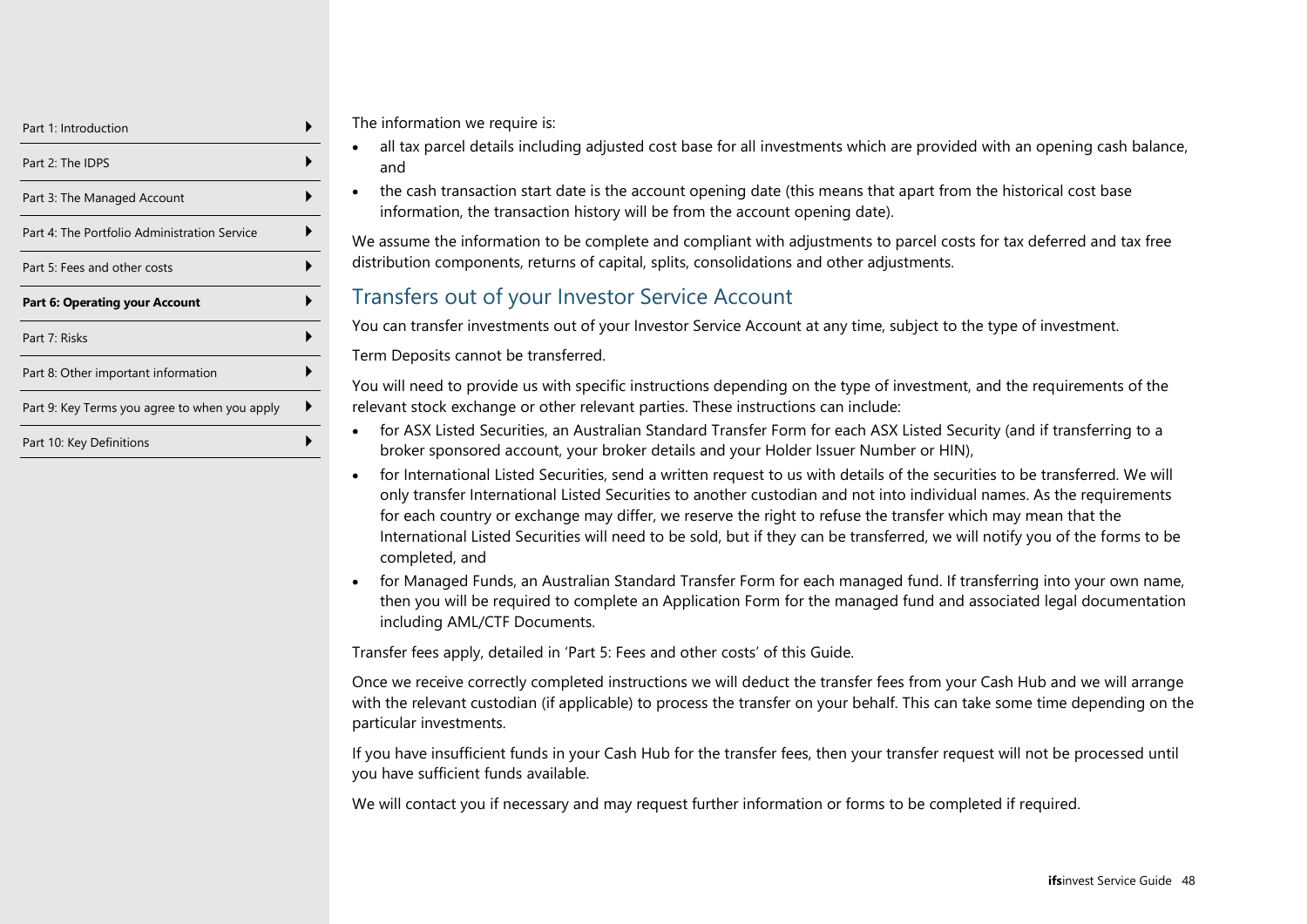| Part 1: Introduction                          |  |
|-----------------------------------------------|--|
| Part 2: The IDPS                              |  |
| Part 3: The Managed Account                   |  |
| Part 4: The Portfolio Administration Service  |  |
| Part 5: Fees and other costs                  |  |
| <b>Part 6: Operating your Account</b>         |  |
|                                               |  |
| Part 7: Risks                                 |  |
| Part 8: Other important information           |  |
| Part 9: Key Terms you agree to when you apply |  |

## When we may decline to act on your instructions

We may choose not to act on your or your Nominated Representative's instructions if:

- we suspect that you are in breach of any of the provisions contained in this Guide,
- you or your Nominated Representative's instructions are unclear or incomplete,
- you do not have the minimum Cash Hub balance in your Cash Hub for instructions to be carried out,
- you do not have sufficient funds or assets to execute the instruction,
- your instructions conflict with the law, relevant market practices or the terms of use of the Investor Service, available in the Secure Online Portal, or
- we decide to stop accepting investments into particular Managed Funds, (including funds in which you have an existing holding) or if the particular Managed Fund is otherwise no longer available for investment for whatever reason.

When your instructions are incomplete or unclear in relation to an investment in the Investor Service, we may need to contact you to clarify or provide further instructions. We may place all of the relevant funds in your Cash Hub while we await sufficient instructions. We are not liable for any loss that may result from such delays.

## When we can sell your investments without your specific instructions

We would only sell some or all of your investments in the Investor Service in a limited number of circumstances without receiving the usual instruction from you through your Nominated Representative. We will use best endeavours to notify you before we do this either directly or through your Nominated Representative.

By signing the Application Form, you irrevocably authorise us to sell your investments (usually in an order determined by value, starting with your holding of highest value) and pay the net proceeds into your nominated bank account (less applicable fees, tax and costs of sale) in these circumstances:

- if you do anything which suggests you cannot satisfy the Investor Service requirements when you are required to do so, we can terminate your Investor Service Account by giving you written notice, (30 days' written notice is required for investments held in the IDPS and 14 days' written notice is required for investments held in the Managed Account),
- if your withdrawal instruction from a Managed Account Model Portfolio results in less than the required minimum holding, we may sell all of the holding in that Portfolio without giving you notice,
- if we decide to terminate the Investor Service, we can sell your investments as one option available to us for closing your Investor Service Account, by giving you not less than 30 days' notice in writing for the IDPS and not less than 3 months' notice in writing for the Managed Account, or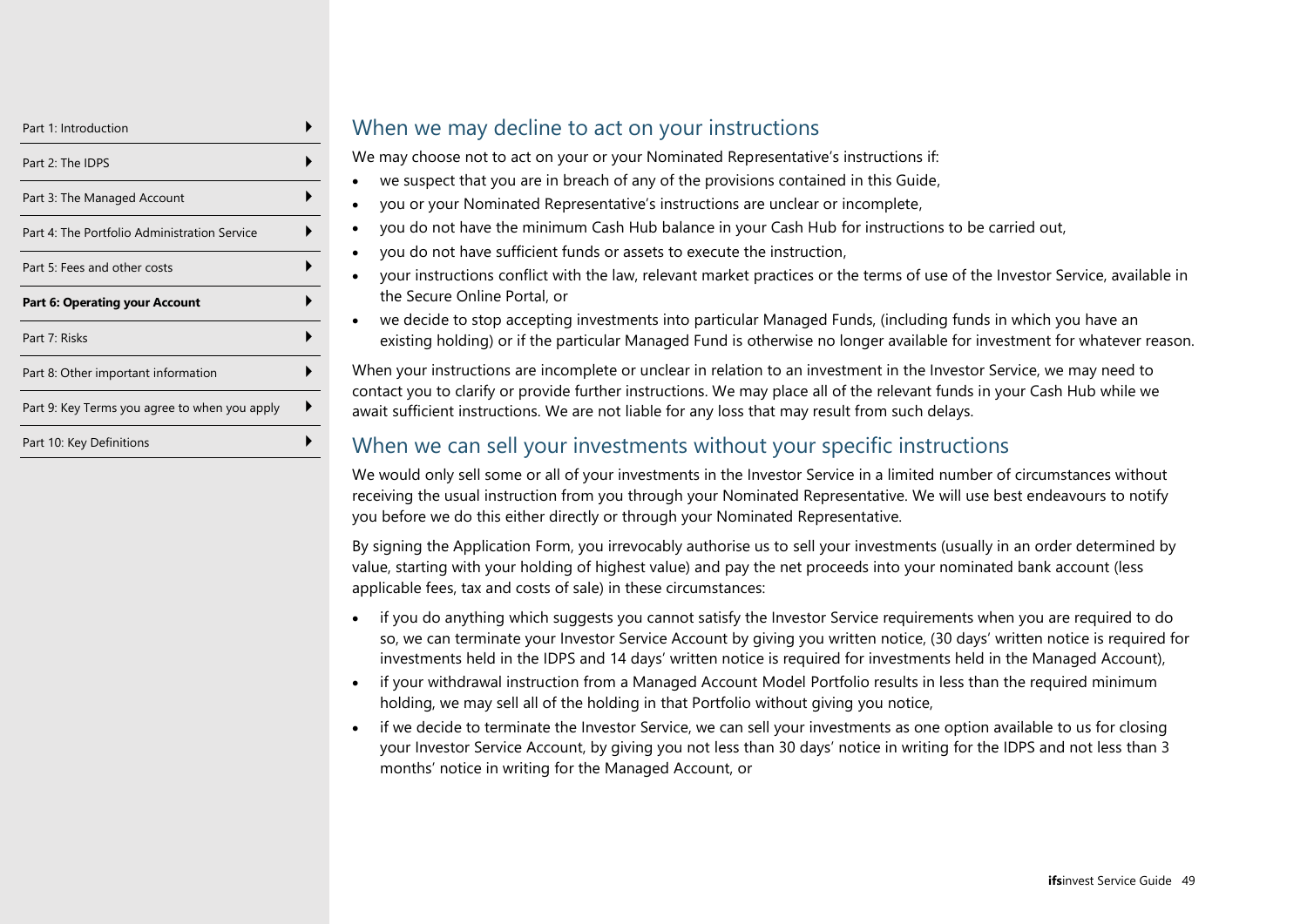| Part 1: Introduction                          |  |
|-----------------------------------------------|--|
| Part 2: The IDPS                              |  |
| Part 3: The Managed Account                   |  |
| Part 4: The Portfolio Administration Service  |  |
| Part 5: Fees and other costs                  |  |
| <b>Part 6: Operating your Account</b>         |  |
| Part 7: Risks                                 |  |
| Part 8: Other important information           |  |
| Part 9: Key Terms you agree to when you apply |  |
|                                               |  |

- if you cease to be a client of an adviser authorised to use the Investor Service and within a reasonable time you do not either:
	- − appoint another licensed financial adviser who is registered with us to use the Investor Service, OR
	- − apply to transfer your investments to another product that offers investors the ability to transact directly, OR
	- − provide us with your instructions to transfer your holdings in the Investment Service to another financial services provider.

We will contact you before we do this.

- if you have a liability to us (including for unpaid fees), we can sell some or all of your investments to recover the amount of the liability (and costs of sale),
- if we decide to stop offering a particular managed fund, we may sell your investment in that managed fund. We will give you 30 days' written notice before we do this, or
- if we are required to sell your investments under the law.

Whenever investments are redeemed there are likely to be tax consequences. We will not be liable for any adverse tax or other consequences of selling your investments or from closing the Investor Service or your Investor Service Account in these circumstances.

## When you close your Investor Service Account

To close your Investor Service Account, you must notify us in writing and provide:

- your Account details,
- the address to which you would like any final investment correspondence redirected, and
- instructions for closing your Account (if applicable). See details below.

Your Nominated Representative cannot close your Account on your behalf.

If you hold investments in your Account, your investments will need to either be sold or transferred, generally within 30 days of receipt of your written notice. If for any reason this is not possible to complete within this timeframe we will be unable to complete the closure of your Account and fees will be applied for the additional time until your Account is closed.

Transfer fees apply to transfers of your investments out of the Investor Service Account, and will be deducted from your Cash Hub. Please refer to the 'Transfers out of your Investor Service Account' section and Part 5 'Fees and Other Costs of this Guide for details.

If your Managed Account Model Portfolio or ASX Listed Securities, held in custody, have accrued dividends or interest, these amounts will be paid to your nominated bank account upon receipt.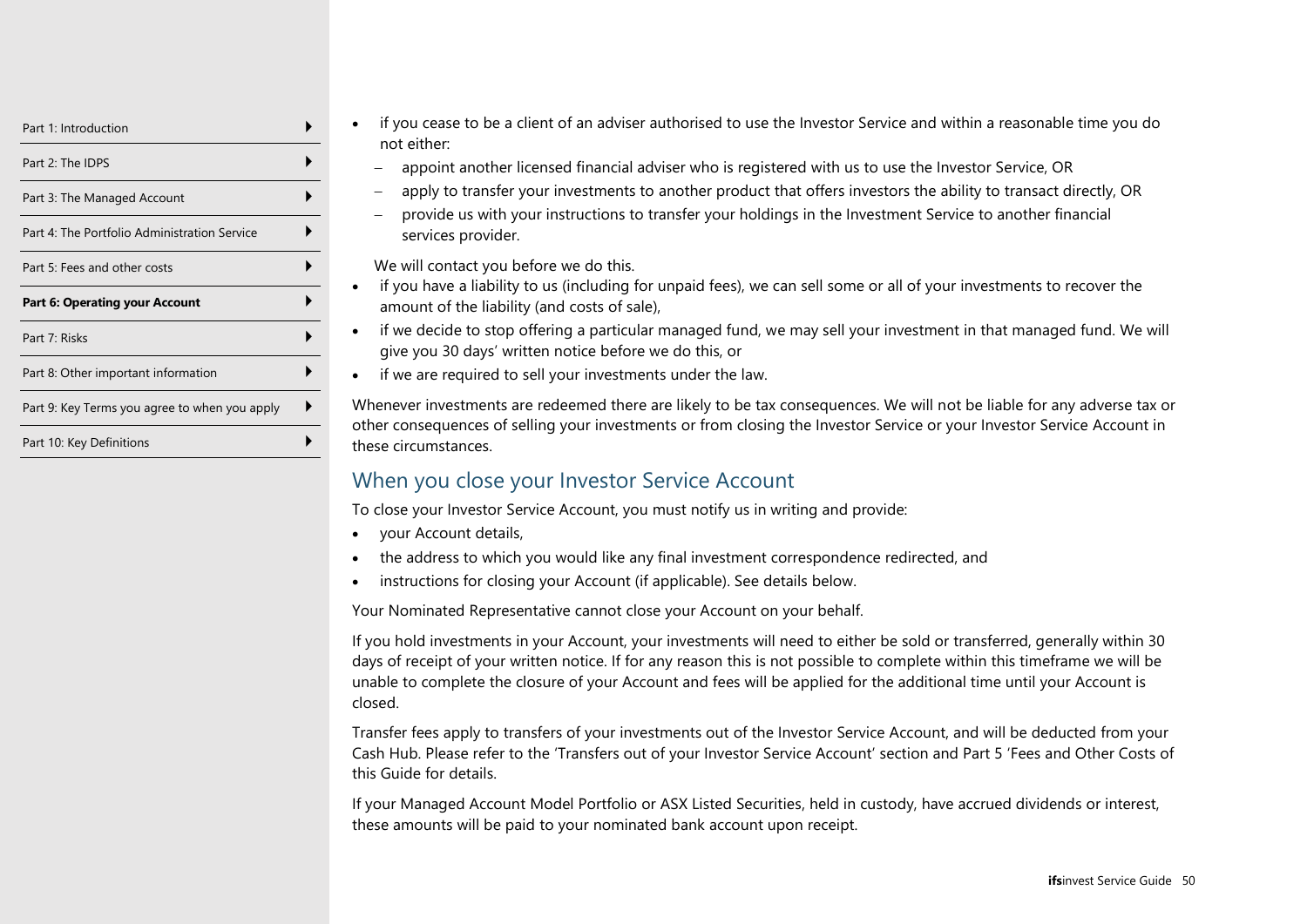| Part 1: Introduction                          |  |
|-----------------------------------------------|--|
| Part 2: The IDPS                              |  |
| Part 3: The Managed Account                   |  |
| Part 4: The Portfolio Administration Service  |  |
| Part 5: Fees and other costs                  |  |
| <b>Part 6: Operating your Account</b>         |  |
| Part 7: Risks                                 |  |
| Part 8: Other important information           |  |
|                                               |  |
| Part 9: Key Terms you agree to when you apply |  |

#### How to close your Investor Service Account

You have the following options available when closing your Account:

- your Nominated Representative can sell down your investments to cash and transfer the balance of your Cash Hub to your nominated bank account. Any outstanding fees will be deducted from your Cash Hub prior to transfer,
- you can transfer your ASX Listed Securities, Managed Account Model Portfolios and Managed Funds to your own name or to another service provider. (Please refer to the 'Transfers out of your Investor Service Account' section of this Guide),
- Term Deposits are unable to be transferred and your Account will be closed upon your Term Deposit maturities. Administration fees will apply until this occurs.

When requesting a transfer of a Managed Fund holding please be aware this process may take 30 days or longer depending on the administrative requirements of the Fund Manager or your chosen recipient. You will continue to be charged administration fees on your Investor Service Account until these transfers are completed. Some Managed Funds may not be able to be transferred to you and if this is the case, they must be sold and the net proceeds paid to your Cash Hub.

#### How long does it take to close your Investor Service Account?

Generally, approximately 30 days, but depending on your investments, it can take longer.

Following an instruction from you to close the Account, we will continue to record all outstanding transactions in your portfolio, including buys, sells, income, expenses and any taxation matters reported within that period. Once all transfers are completed, applicable fees and costs deducted, income and dividends received and your Cash Hub balance has been transferred to your nominated account, your Account will then be closed and your Secure Online Portal access will be disabled.

#### When will you receive a tax report on termination of your Investor Service Account?

Please be aware that at the time of closure of your Investor Service Account we may not have received all taxation details relating to your investments due to taxation information being provided at the end of financial year. The table below shows what tax reports you will receive.

| Non-Custodial Assets | You will not receive a tax report for the financial year in which you close your Account.                         |
|----------------------|-------------------------------------------------------------------------------------------------------------------|
| Custodial Assets     | If you hold custodial assets for all or part of a financial year, you will receive a tax report<br>for that year. |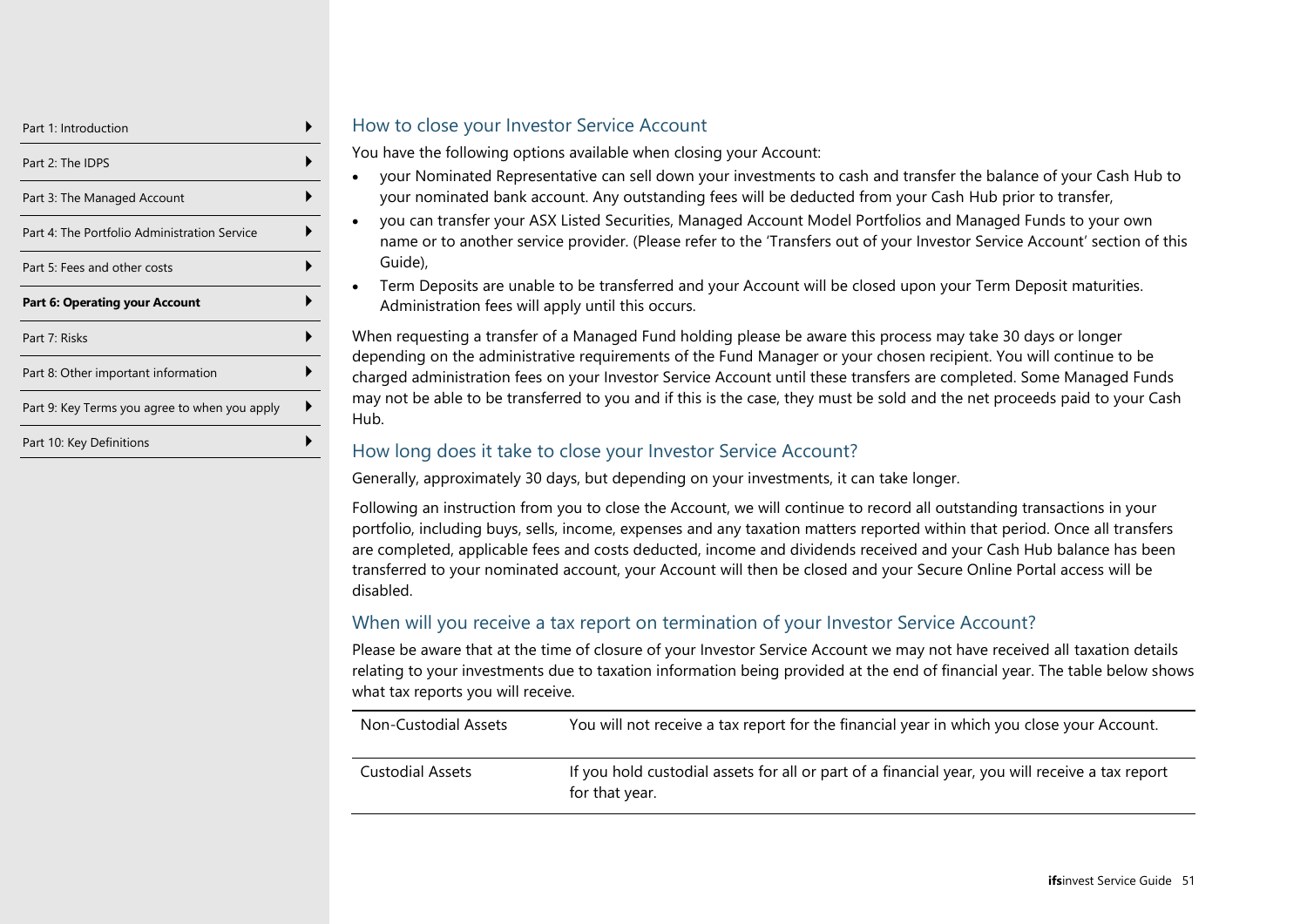| Part 1: Introduction                          |  |
|-----------------------------------------------|--|
| Part 2: The IDPS                              |  |
| Part 3: The Managed Account                   |  |
| Part 4: The Portfolio Administration Service  |  |
| Part 5: Fees and other costs                  |  |
| <b>Part 6: Operating your Account</b>         |  |
| Part 7: Risks                                 |  |
|                                               |  |
| Part 8: Other important information           |  |
| Part 9: Key Terms you agree to when you apply |  |

#### Final fees

Prior to closing your Investor Service Account, we will debit any outstanding fees and costs from your Cash Hub. If we are unable to debit your Cash Hub, we reserve the right to sell down investments to cover any outstanding fees and costs. If there are fees and costs still outstanding, we will be unable to complete your Account closure until payment has been received. Fees will continue to apply until payment in full is received.

In the month that your Account is being closed, we reserve the right not to pay interest on your Cash Hub where the amount of interest payable is less than \$20.

## Corporate Actions

A Corporate Action is an action taken by a publicly listed company relating to its securities.

A Corporate Action can involve an investor making an election best suited to their personal circumstances, otherwise known as an 'elective' Corporate Action (e.g. off-market share buybacks, entitlement offers) or it may be an event initiated by a decision made by a company's board of directors which impacts shareholders, without requirement for investor decision, known as a 'mandatory' Corporate Action (e.g. Dividend payments, company mergers).

All 'mandatory' Corporate Actions will be processed and applied to each investor's Account and you will receive the full benefit obtained from the Corporate Action.

For Managed Account Model Portfolios, the investment manager has discretion over decisions required for 'elective' Corporate Actions (except for Share Purchase Plan and Buybacks). In these circumstances we will advise the investment manager of the available elections and the decision timeframes for the Corporate Action. Once the investment manager has advised us of their decision, we will process the decision on behalf of all investors within the relevant Portfolio.

In the circumstances where only one Corporate Action election option is allowed and we have received multiple elections from investment managers, all options will be reviewed by us and an election decision made by us in the best interest of investors as the Responsible Entity of the Managed Account.

For ASX Listed Securities held in the Managed Account, we will communicate with your Nominated Representative in order to request your election in relation to each 'elective' Corporate Action. We will advise your Nominated Representative of the available elections and the decision timeframes for the Corporate Action. It is your Nominated Representative's responsibility to obtain your decision in each case.

If we do not receive a response by the Corporate Action response date provided to your Nominated Representative, your election entitlement will be allowed to lapse, or the default election (if any) will be accepted. Also, you are responsible for ensuring sufficient funds are available in your Cash Hub for any payment that is required to take up your nominated election.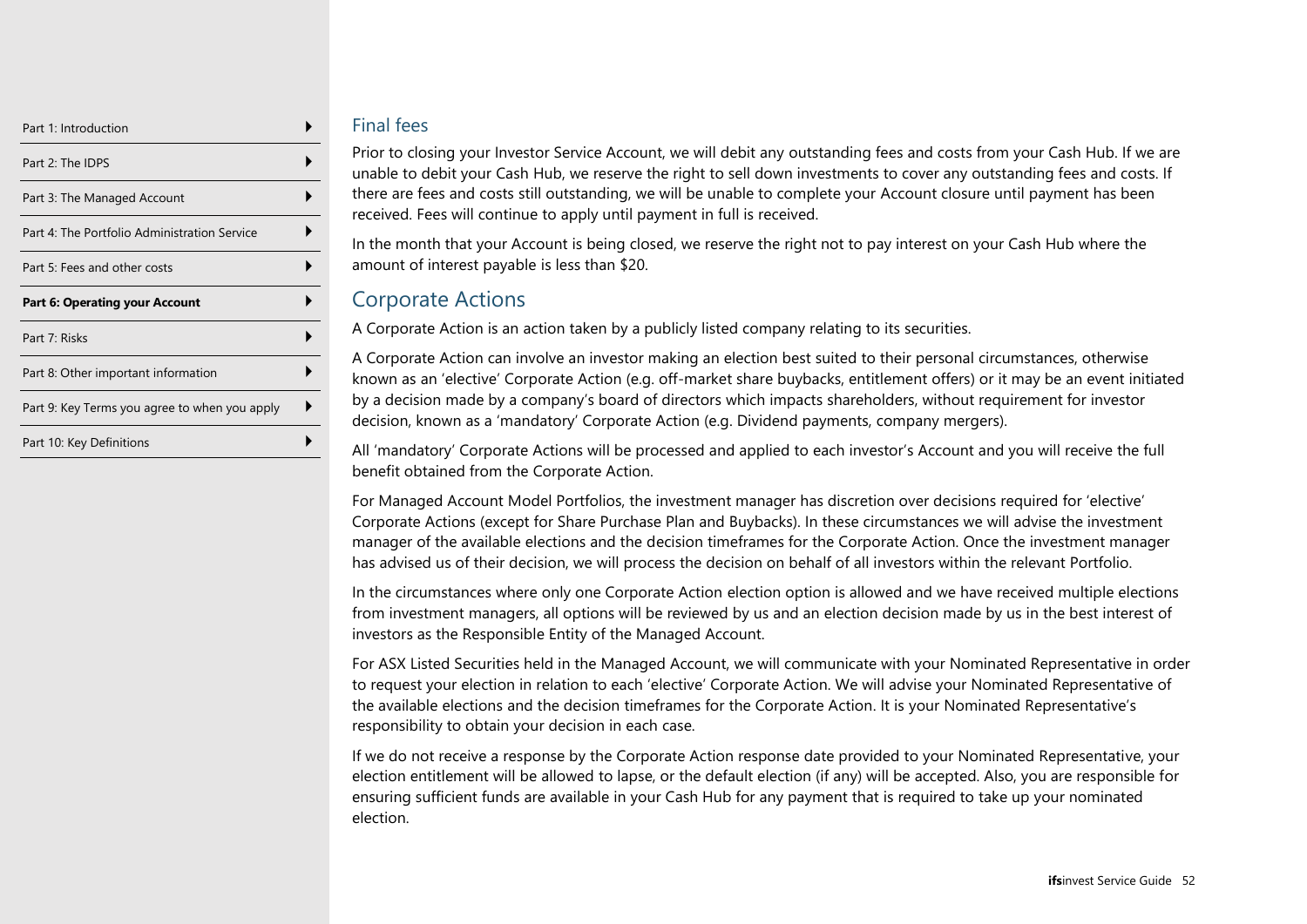| Part 1: Introduction                          |  |
|-----------------------------------------------|--|
| Part 2: The IDPS                              |  |
| Part 3: The Managed Account                   |  |
| Part 4: The Portfollio Administration Service |  |
| Part 5: Fees and other costs                  |  |
| Part 6: Operating your Account                |  |
| Part 7: Risks                                 |  |
| Part 8: Other important information           |  |
| Part 9: Key Tenms you agree to when you apply |  |
|                                               |  |

Once your Nominated Representative has made your Corporate Action election then the funds required will be reserved in your Cash Hub and your available cash in your Cash Hub will be reduced until completion.

Your Nominated Representative may change or cancel your instruction until 4.10pm AEST on a Sydney Business Day on or before the Corporate Action response date that we nominate.

If as a result of a Corporate Action you are entitled to a fraction of a security, we will round that fraction down to the nearest whole number.

A Corporate Action resulting in the overseas takeover of an Australian domiciled share will be processed as a mandatory takeover and sold on the ASX. The proceeds (minus brokerage) will be converted to Australian Dollars based upon the relevant foreign exchange rate applied by our custodian at the point of settlement and credited to your Cash Hub.

#### Important

We may not receive notice of Corporate Actions (particularly in the case of International Listed securities) and the information we receive may not enable us to make fully informed decisions. Provided we take reasonable care, we take no responsibility for any failure to provide you with details of any Corporate Action or any failure to act in relation to any particular Corporate Action.

## Security holder benefits and rights

With regard to the investments in the Managed Account, you are not entitled to security holder benefits such as a discount card nor will you receive annual reports or voting at annual general meetings and extraordinary meetings. However, you may exercise your voting right by instructing us with your election. As the Responsible Entity for the Managed Account, we reserve the right to choose if and how to vote in security holder meetings on your behalf.

## Reporting services

#### Monitor your investments all in one place

Logging on through the Secure Online Portal means you can create a consolidated view across your investments, regardless of the tax structure.

It is easy to see what your portfolios are worth and how they are performing.

#### Run your own reports

The Secure Online Portal also provides instant reports on your portfolios throughout the year and includes a suite of reports you can run whenever you choose from wherever you are. The reports available include:

- portfolio valuation details of all your current investments including the balance in your Cash Hub,
- portfolio transactions details of transactions that have occurred in your portfolio, and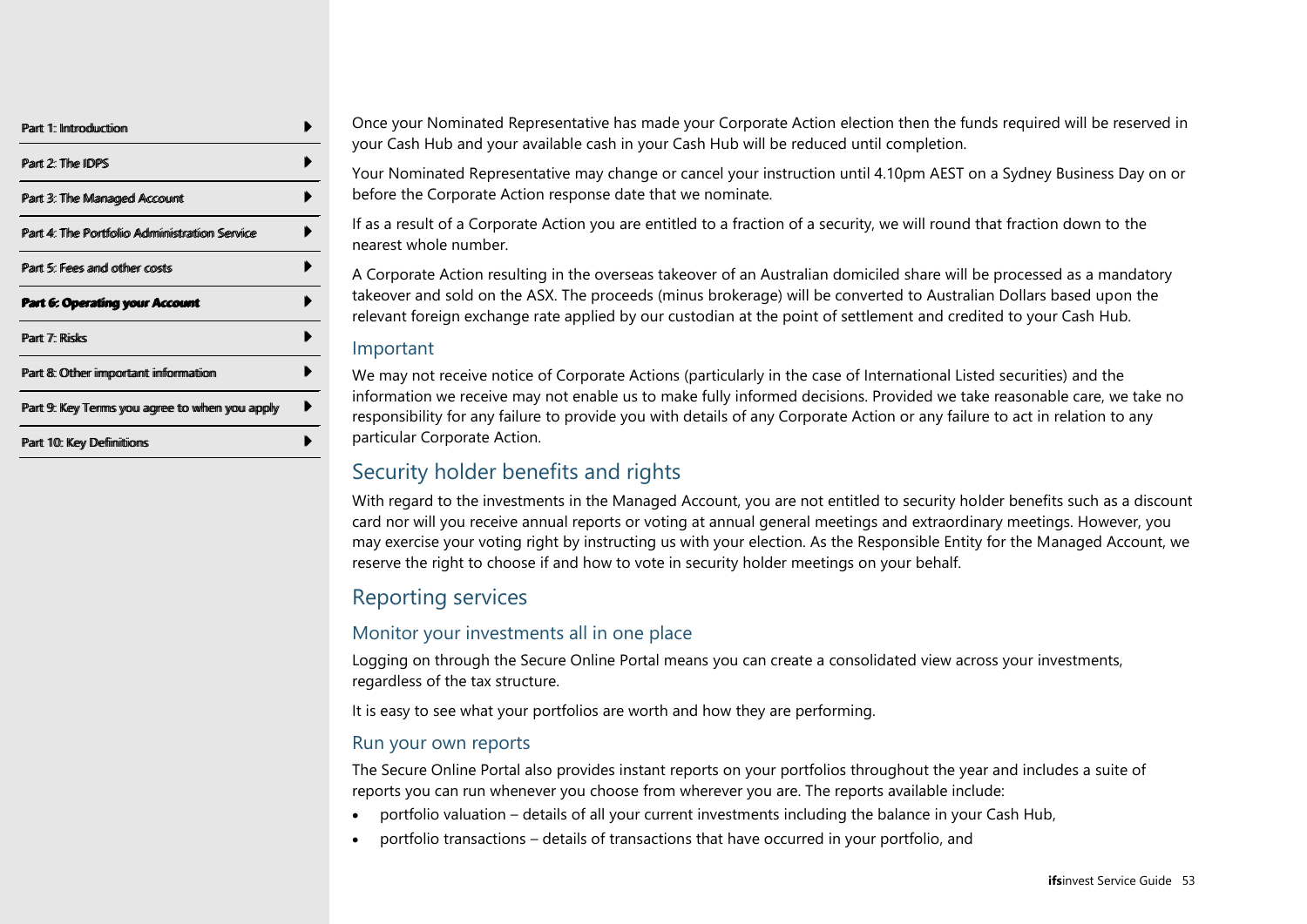• income and expenses by investment – details of income received from each investment and the fees and charges deducted.

#### Portfolio valuation

At the end of each day all of your investments will be valued by using the latest sale price or redemption price available to us. International Listed Securities will be valued in Australian dollars based on foreign exchange rates obtained from our custodian or from other sources. Daily valuation reports are available online.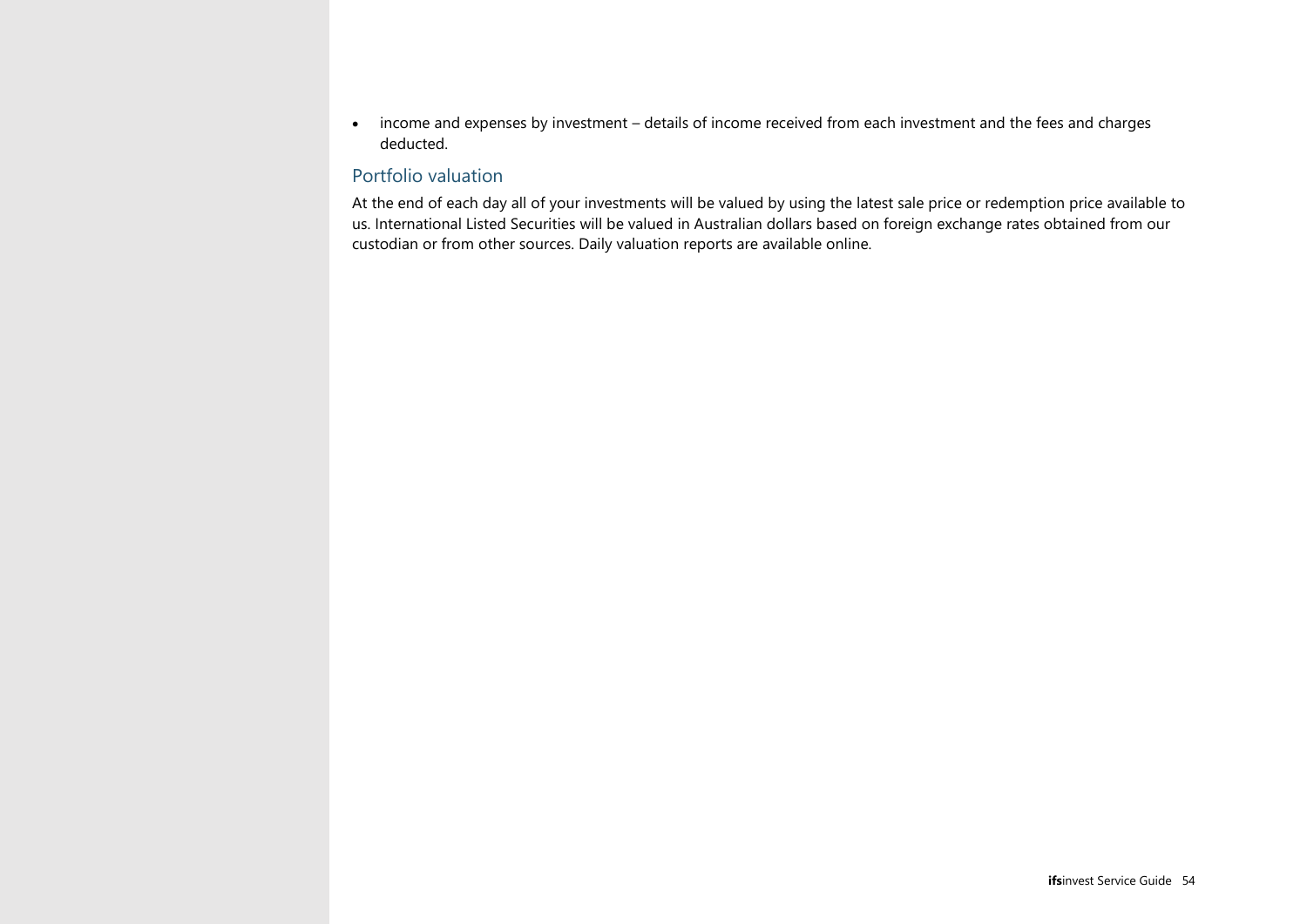| Part 1: Introduction                          |  |
|-----------------------------------------------|--|
| Part 2: The IDPS                              |  |
| Part 3: The Managed Account                   |  |
| Part 4: The Portfolio Administration Service  |  |
| Part 5: Fees and other costs                  |  |
| Part 6: Operating your Account                |  |
| Part 7: Risks                                 |  |
| Part 8: Other important information           |  |
| Part 9: Key Terms you agree to when you apply |  |
| Part 10: Key Definitions                      |  |

# **Part 7: Risks**

<span id="page-54-0"></span>All investments carry risk. Different strategies may carry different levels of risk depending on the assets that make up the strategy. Generally, the higher the potential return of an investment, the greater the level of risk of loss. The significant risks of investing include the following:

**Capital risk:** The Responsible Entity and the relevant investment managers do not and cannot guarantee the return of your capital invested or any particular rate of return from the investment of your capital. The underlying assets of your investment may rise and fall in value over time and there is a risk that you could lose some or all of your capital. Future returns may differ from past returns.

**Market risk:** This is the risk that the market price of an asset will fluctuate as a result of factors including economic conditions, government regulations, market sentiment, local and international political events, and environmental and technological issues. These factors may have a negative impact on investments in the market and could affect investments differently at various times.

**Liquidity risk:** This is the risk that your investment may not be easily converted into cash on request. In some circumstances members may not be able to withdraw their funds within the usual period upon request, for example, when there is a freeze on withdrawals or disruption in the market place. Depending on factors such as the state of the markets, selling investments is not always possible, practicable or consistent with the best interests of investors.

**Leverage risk:** Leverage allows investors to acquire more assets by means of borrowed funds or by contracting other liabilities. Consequently, leverage results in higher

losses if asset values fall. Investors should be aware of disclosed leverage (acquiring assets with borrowed funds) and embedded leverage (involved in assets such as partly-paid securities, warrants and Stock Price Index contracts).

**Borrowing risk:** We do not borrow but there could be borrowing associated with your investments.

Risk associated with borrowing includes that it magnifies both good and bad returns, interest rates can change, and the lender could suffer financial difficulty.

**Interest rate risk:** This is the risk that changes in interest rates can have a negative impact on certain investment values or returns. Reasons for interest rate changes are many and include changes in inflation, economic activity and Central Bank policies.

**Legal and Regulatory risk:** At all times there exists the risk that changes to domestic or foreign investment and taxation laws may adversely affect your investment.

**Derivative risk:** The underlying funds may use derivatives. The use of derivatives varies between investment managers. Risks associated with using these tools include the value of a derivative failing to move in line with the underlying asset, potential illiquidity of a derivative, the investment fund (or the underlying investment) not being able to meet payment obligations as they arise, and potential leverage (or gearing) resulting from the position and counterparty risk.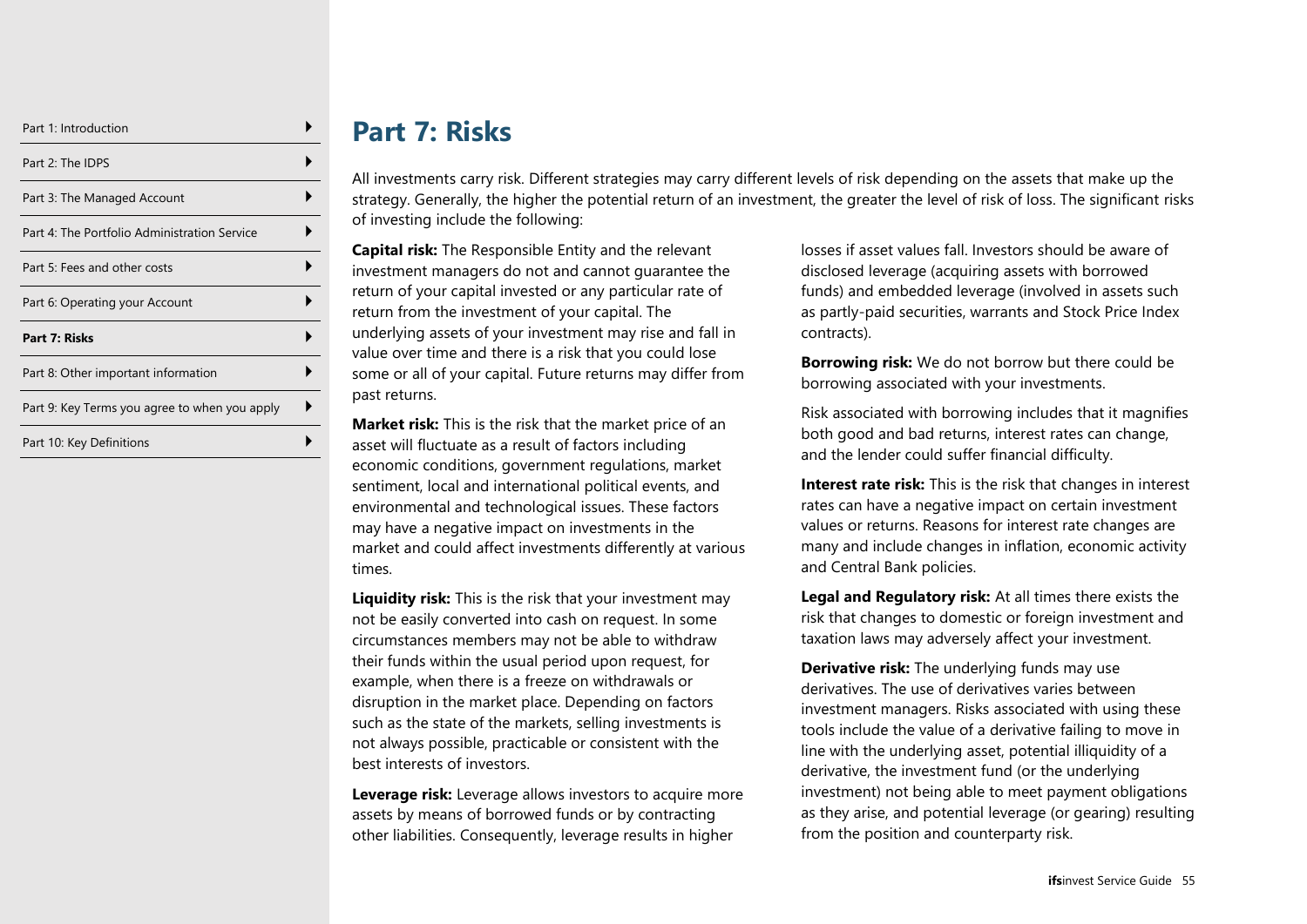| Part 1: Introduction                          |  |
|-----------------------------------------------|--|
| Part 2: The IDPS                              |  |
| Part 3: The Managed Account                   |  |
| Part 4: The Portfolio Administration Service  |  |
| Part 5: Fees and other costs                  |  |
| Part 6: Operating your Account                |  |
| Part 7: Risks                                 |  |
| Part 8: Other important information           |  |
| Part 9: Key Terms you agree to when you apply |  |
| Part 10: Key Definitions                      |  |

**Structure risk:** This is the risk associated with investing indirectly and also having someone invest for you. The risks include that our services or any investment could be terminated, there could be changes in the responsible people or changes in key staff, someone involved with your investment (even remotely) does not meet their obligations or perform as expected, assets may be lost, not recorded properly or misappropriated, laws may adversely change, insurers may not pay when expected or insurance may be inadequate.

Investment decisions, although taken carefully, are not always successful. Investing through an administration platform also brings some risks that the operator of the administration platform may not perform its obligations properly. Investing indirectly may give inferior results compared to investing directly.

Different Managed Account Model Portfolios have different objectives and perform better at different times. Any Managed Account Portfolio may underperform or lose money, even when the general market performs well. You can seek to reduce Managed Account Portfolio risk by investing in more than one Managed Account Model Portfolio.

**Operational risk:** Your Direct Investor Service depends on the integrity of its administration and computer systems. There is a risk that the systems may not be available in certain circumstances.

**Security specific risk:** The risk specific to an individual asset. An investment in or with exposure to a company or managed investment may be affected by unexpected changes in that company's or managed investment's operations or business environment.

Further information about the risks of investing in managed investment schemes such as the OneVue Managed Account can be found on ASIC's MoneySmart website at moneysmart.gov.au

**Country/Emerging market risk:** At times investments may be made in or exposed to emerging countries. Emerging markets can be significantly more volatile than developed markets, so that the value of investments may be subject to large fluctuations. Emerging markets are not always regulated, or may not have the same standards of regulation and investments in such markets may be subject to greater risks including custodial and settlement risk.

**Exchange rate risk:** some investments are exposed to risks associated with movements in exchange rates. Currency movements can have both a positive and negative impact on certain investments.

**Information risk:** We are committed to ensuring that your information is kept secure and protected from misuse and loss and from unauthorised access, modification and disclosure. We use the internet in offering our services and records may be stored in the cloud.

**Valuation risk:** The value of investments, as obtained from independent valuation sources, may not accurately reflect the realisable value of those investments.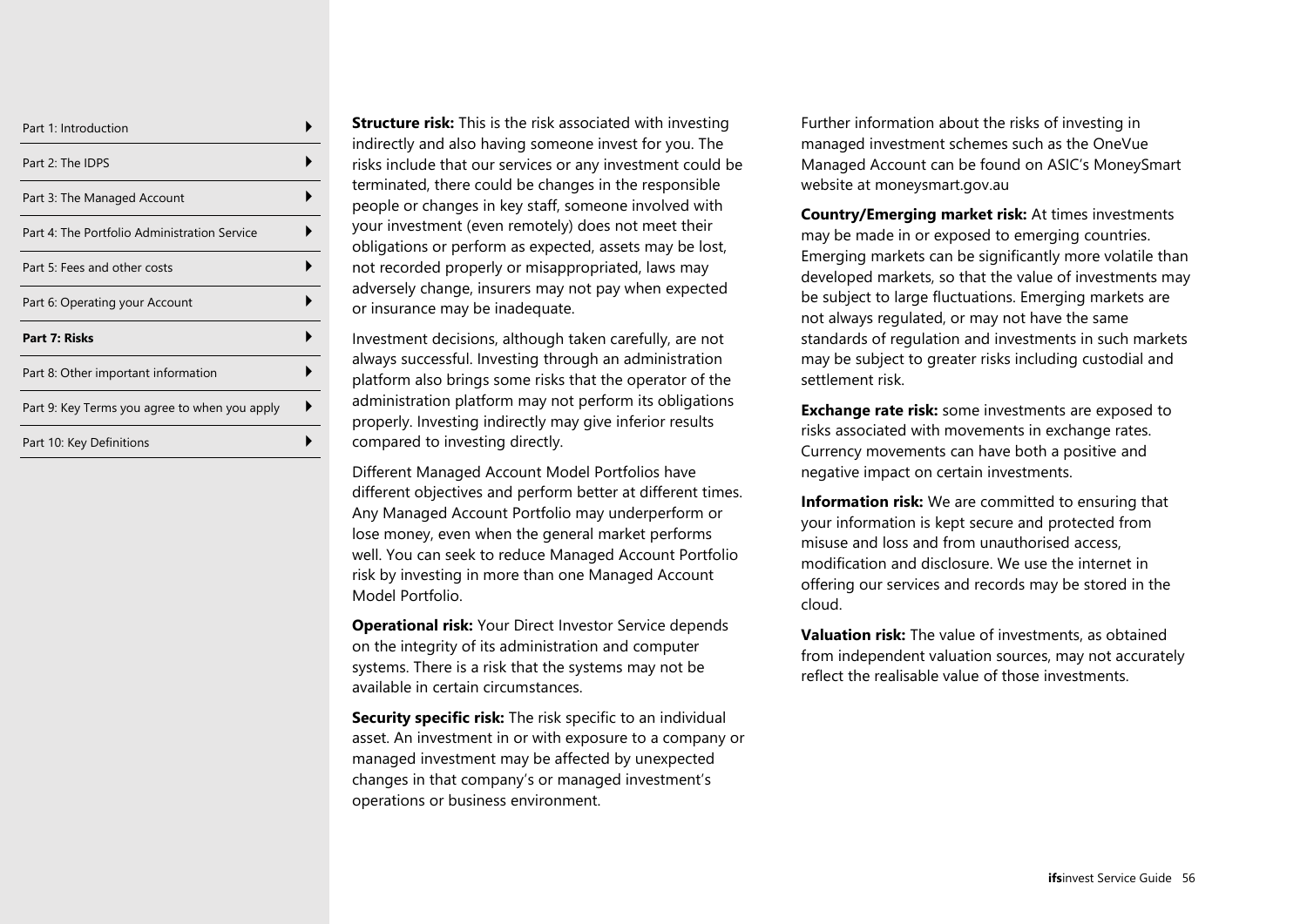| Part 1: Introduction                          |  |
|-----------------------------------------------|--|
| Part 2: The IDPS                              |  |
| Part 3: The Managed Account                   |  |
| Part 4: The Portfolio Administration Service  |  |
| Part 5: Fees and other costs                  |  |
| Part 6: Operating your Account                |  |
| Part 7: Risks                                 |  |
| Part 8: Other important information           |  |
| Part 9: Key Terms you agree to when you apply |  |
| Part 10: Key Definitions                      |  |

# **Part 8: Other important information**

## <span id="page-56-0"></span>Data security

We are committed to ensuring that your information is kept secure and protected from misuse and loss and from unauthorised access, modification and disclosure. We use the internet in operating the Investor Service, and records may be stored in the cloud. The internet does not however always result in a secure information environment, and although we take steps we consider reasonable to protect your information, we cannot absolutely guarantee its security.

We take risk management and security seriously and have procedures in place which are designed to facilitate effective working of the systems we use to deliver the Investor Service. We are also dependent on the accuracy and efficiency of the administration and computer systems of the investment issuers who operate the investments you invest in. They are required to have their own risk management procedures in place and they are responsible to you for their systems and procedures. We do not accept responsibility for their or other third party systems.

## Taxation

The tax implications for investments through the Investor Service will vary between investors. The taxation information provided in this Guide is general information only and does not take into consideration your individual objectives, financial situation or needs. Given the complex nature of the Australian tax and social security systems, we recommend that you seek professional tax and social security advice appropriate to your personal circumstances before investing in the Investor Service. We do not give tax or social security advice.

Tax outcomes can be different for investors who are not residents of Australia for tax purposes, for example, we may need to deduct withholding tax from income.

Under Australia's offshore tax rules, the ATO expects that tax be paid by investors on some gains made offshore, even though those gains are not yet received by investors back in Australia. It is also possible that investors have a tax liability on gains realised offshore but not actually paid to them here in Australia.

Additionally, certain laws focus on investors who are not Australian residents for tax purposes. These laws include the US based 'FATCA' laws, and also the 'Common Reporting Standard' which is designed to be a global standard for collection and reporting of tax information about non-residents. You must, in a timely way, give us such information concerning these matters as we may ask. Generally, we report this to the ATO, who then shares this with relevant foreign tax authorities.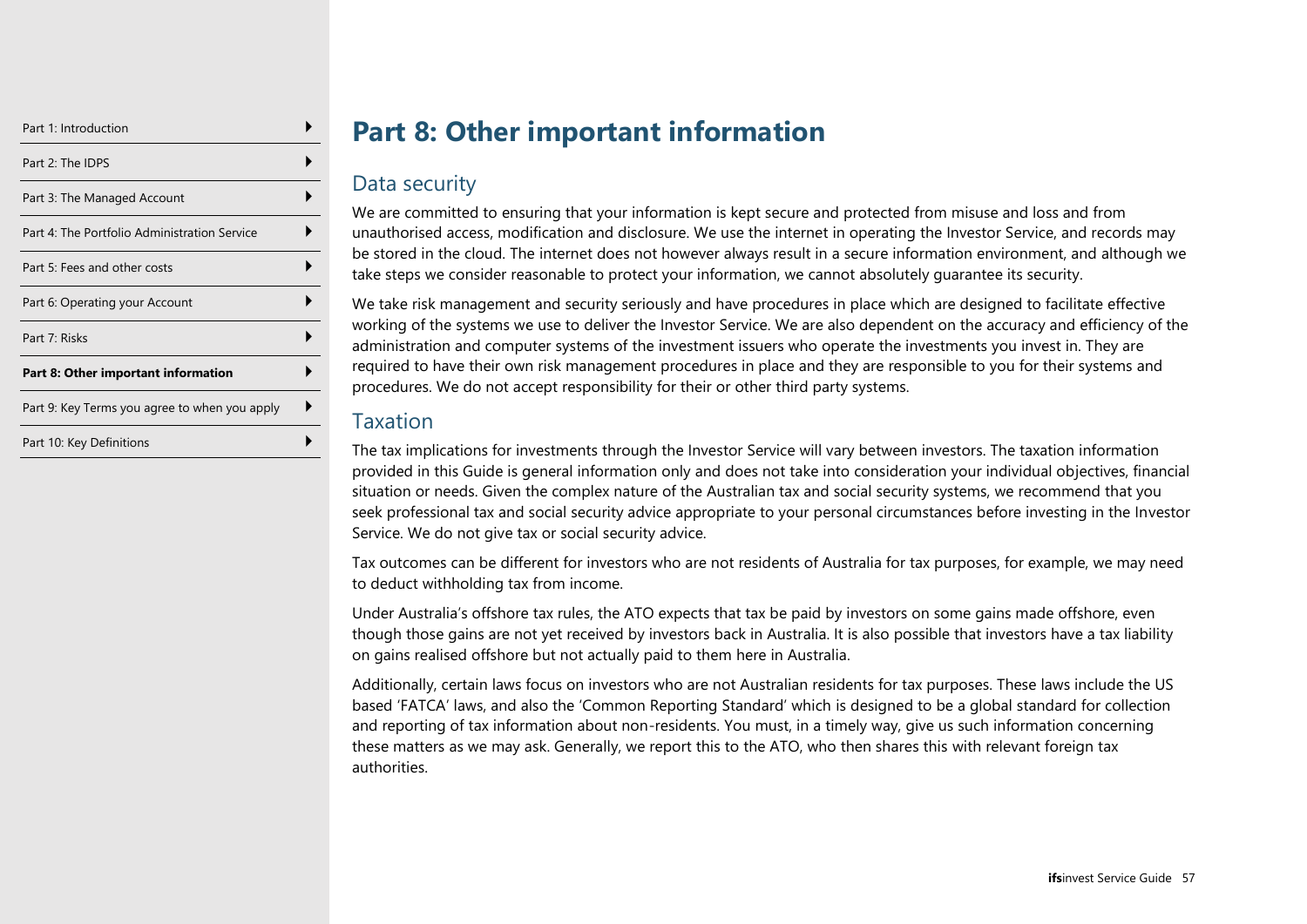| Part 1: Introduction                          |  |
|-----------------------------------------------|--|
| Part 2: The IDPS                              |  |
| Part 3: The Managed Account                   |  |
| Part 4: The Portfolio Administration Service  |  |
| Part 5: Fees and other costs                  |  |
| Part 6: Operating your Account                |  |
| Part 7: Risks                                 |  |
| Part 8: Other important information           |  |
| Part 9: Key Terms you agree to when you apply |  |
| Part 10: Key Definitions                      |  |

## Anti-Money Laundering and Counter Terrorism

We are required to comply with the Anti-Money Laundering and Counter Terrorism Financing Act 2006 (Cth) (AML/CTF Act). This means we are required to:

- identify customers before providing a service or making a payment. We may need to collect additional identification information and documents from you and your beneficiaries (known as AML/CTF Documents) before you can open an Investor Service Account or if you change your details,
- report suspicious transactions, and
- adopt and maintain an AML/CTF program.

We may not be able to open an Investor Service Account for you or invest your funds until we receive the required information and documents and we may be required to return your funds if we do not receive these within a reasonable time.

In addition, the AML/CTF Act may require us to:

- delay, freeze or refuse to process a transaction or provide a service to you, and
- not inform you of any delay or hold on your Investor Service Account.

In these situations, we will not incur any liability to you.

# Confidentiality and privacy

We request personal information from you when you complete an Application Form and from time to time in order to provide you with the Investor Service.

If the requested information is not provided we may not be able to process your application or provide you with some or all of the products or services in the Investor Service.

We are required to comply with the Privacy Act and the Australian Privacy Principles. Information about how we collect, use and disclose your personal information is set out in our Privacy Policy. You should read this before you apply.

When you sign the Application Form, you will be taken to agree to the use and disclosure of your personal information in accordance with our Privacy Policy.

Information about privacy legislation is available at the Office of the Australian Information Commissioner (oaic.gov.au).

You can gain access to your personal information that we hold by contacting us. Availability of this information is subject to some exceptions allowed by law. You will be given reasons if your request for access is denied.

Our Privacy Policy is available at onevue.com.au and on the Secure Online Portal. You can obtain a copy of our Privacy Policy from us free of charge on request.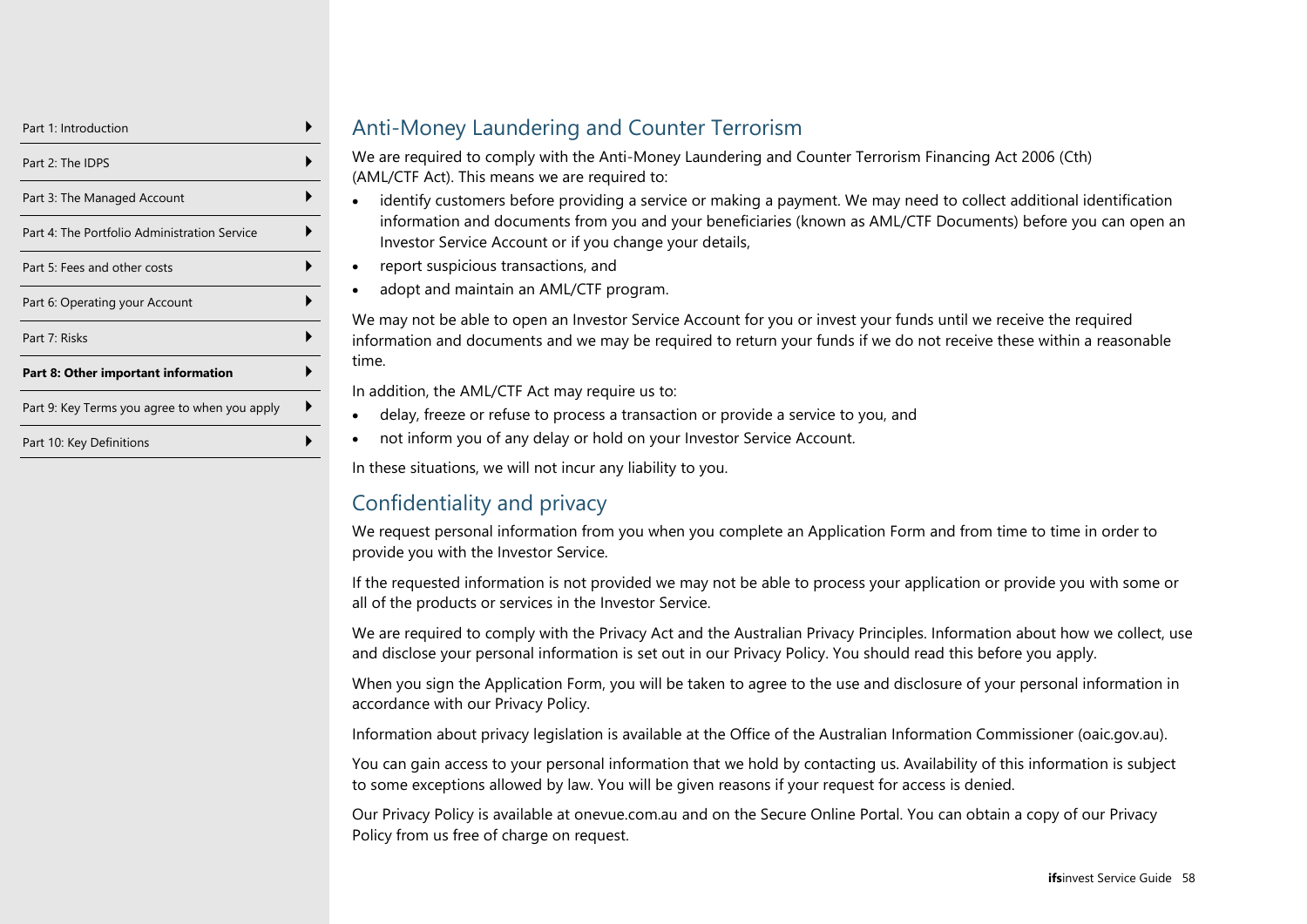| Part 1: Introduction                          |  |
|-----------------------------------------------|--|
| Part 2: The IDPS                              |  |
| Part 3: The Managed Account                   |  |
| Part 4: The Portfolio Administration Service  |  |
| Part 5: Fees and other costs                  |  |
| Part 6: Operating your Account                |  |
| Part 7: Risks                                 |  |
| Part 8: Other important information           |  |
| Part 9: Key Terms you agree to when you apply |  |
| Part 10: Key Definitions                      |  |

## Complaints resolution

#### How can you make a complaint about the Investor Service?

You have the right to enquire into or complain about the way we administer the products and services we provide to you. This includes the Investor Service, your Investor Service Account, the IDPS and the Managed Account.

We have established procedures to ensure all enquiries and complaints are properly considered and dealt with. In many cases your complaint can be resolved within 24 hours. If your complaint requires further investigation, we aim to respond to you within 14 days. You can contact us by mail:

Complaints Officer OneVue PO Box 1926 Royal Exchange NSW 1225

If your complaint cannot be resolved to your satisfaction within 45 days, you have the right to refer the matter to an independent complaints service. The Australian Financial Complaints Authority (AFCA) is an external independent dispute resolution scheme to deal with complaints from consumers in the financial system. To find out if AFCA can handle your complaint and determine the type of information you would need to provide, contact AFCA:

| Telephone: | 1800 931 678                              |
|------------|-------------------------------------------|
| Website:   | afca.gov.au                               |
| Email:     | info@afca.gov.au                          |
| Write:     | Australian Financial Complaints Authority |
|            | GPO Box 3 Melbourne VIC 3001              |

#### How you can make a complaint about an investment available through the Investor Service

Where you invest in a financial product through the Investor Service you have the same access to dispute resolution procedures offered by the product provider as direct investors in that product. For example, if you are an investor in the Managed Funds or Managed Account Model Portfolio and you have a complaint about the underlying Fund Manager, you should firstly contact the Fund Manager. If you notify us of your complaint, we will take reasonable steps to assist you to resolve it by contacting the product provider and where necessary, providing information about your investment in the product to them. We have no control over and are not responsible for their actions in dealing with your complaint.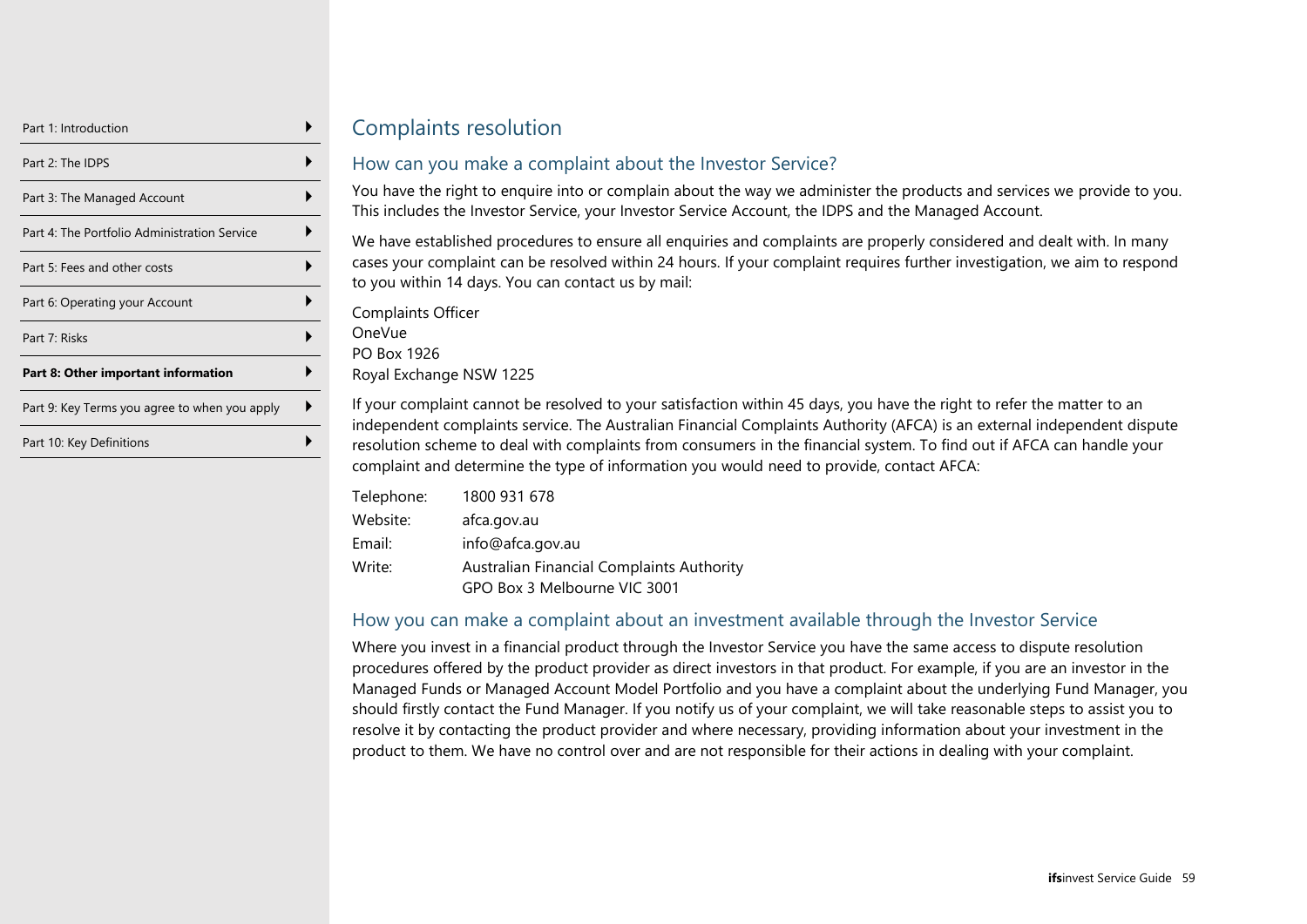| Part 1: Introduction                          |  |
|-----------------------------------------------|--|
| Part 2: The IDPS                              |  |
| Part 3: The Managed Account                   |  |
| Part 4: The Portfolio Administration Service  |  |
| Part 5: Fees and other costs                  |  |
| Part 6: Operating your Account                |  |
| Part 7: Risks                                 |  |
| Part 8: Other important information           |  |
| Part 9: Key Terms you agree to when you apply |  |
| Part 10: Key Definitions                      |  |

#### How you can make a complaint about financial advice

If your complaint is about the financial advice provided to you by a financial adviser, you should firstly contact the adviser or their AFS Licensee. The financial adviser's Financial Services Guide will provide details of their complaints resolution procedure. We are not responsible for your Nominated Representative or any other financial adviser, the advice they provide or the actions that they take. The fact that they register with us to use the Investor Service does not constitute any endorsement of them or their services by us.

## Compensation arrangements

We have compensation arrangements in place including Professional Indemnity insurance cover that is adequate for the type of financial services we provide and also for any potential liability arising from compensation claims. These arrangements comply with section 912B of the Corporations Act.

## Management of conflicts

We may include products and services in the Investor Service in which we or our related parties may have an interest as issuer, operator or Responsible Entity.

OneVue Wealth is a wholly owned subsidiary of OneVue Holdings Limited (OVH). Employees and directors are remunerated for their services by OneVue Services Pty Ltd and may hold shares in OVH.

We deal with related parties on arms' length terms and any potential conflict of interest is managed under our Conflicts of Interest Policy. A copy of this Policy and information relating to our Executive Officers and their relevant interests and duties is available at onevue.com.au.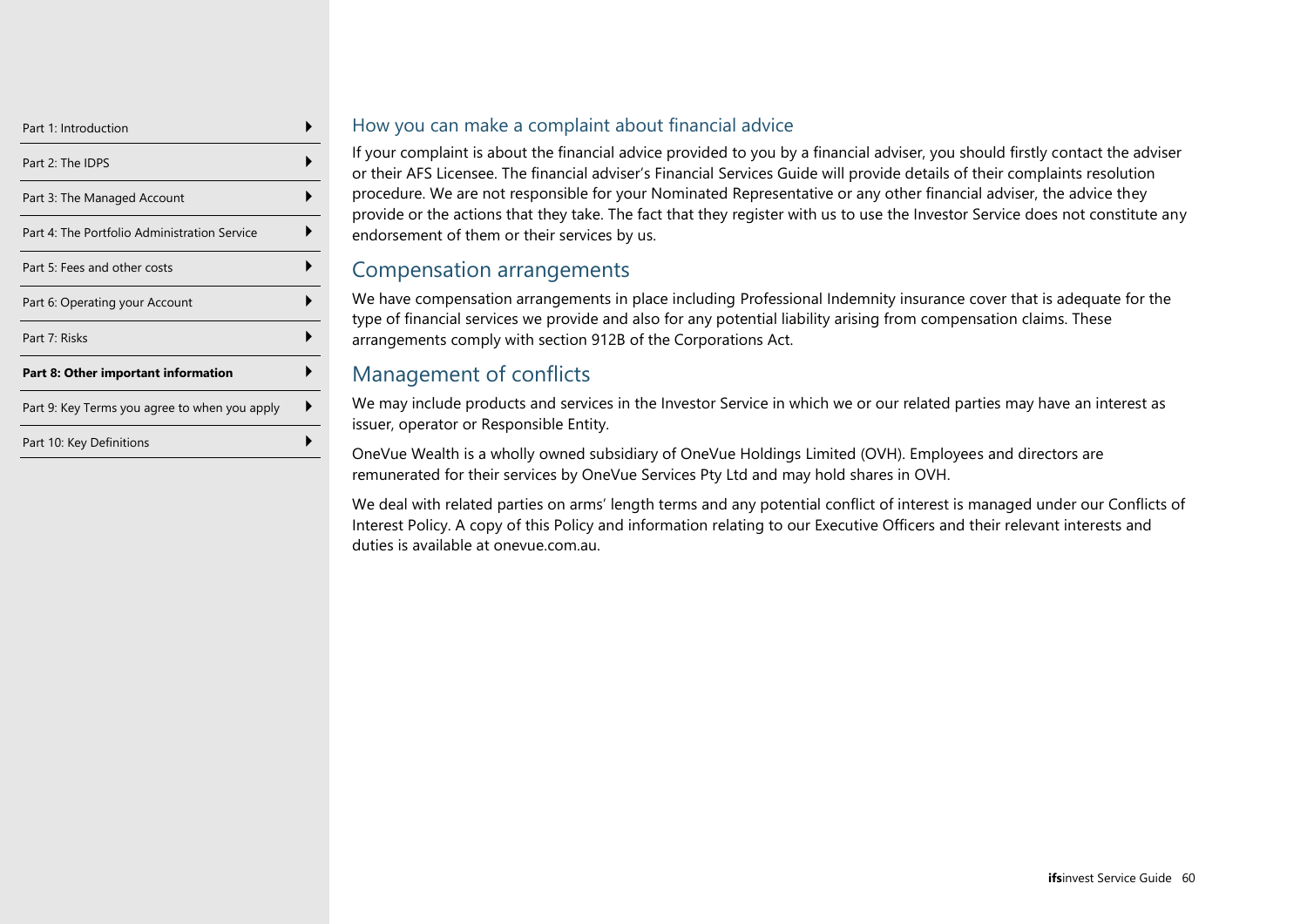| Part 1: Introduction                          |  |
|-----------------------------------------------|--|
| Part 2: The IDPS                              |  |
| Part 3: The Managed Account                   |  |
| Part 4: The Portfolio Administration Service  |  |
| Part 5: Fees and other costs                  |  |
| Part 6: Operating your Account                |  |
| Part 7: Risks                                 |  |
| Part 8: Other important information           |  |
| Part 9: Key Terms you agree to when you apply |  |
| Part 10: Key Definitions                      |  |

# **Part 9: Key Terms you agree to when you apply**

## <span id="page-60-0"></span>Your contract with us

When you apply to open an Investor Service Account and we accept your application by opening your Account, you and we have a contract in which we agree to provide the Investor Service to you on certain terms and conditions and you make certain representations, promises, and acknowledgements to us and provide us with certain indemnities.

In particular, you agree to all of the following:

#### 1. The Investor Service contract

You agree to all of the terms and conditions of the Investor Service as described in this Guide, the Managed Account Model Portfolio Guide, the Application Form and all other forms completed by you or on your behalf in connection with your investment in the Investor Service (the Investor Service Contract).

You agree that subject to the law, we may change the terms of the Investor Service Contract from time to time as we see fit in our absolute discretion. This includes changes to the fees and costs for the Investor Service and any of the products and services comprising the Investor Service. Where we reasonably consider a change to be material, we will give you at least 30 days' notice in advance or as otherwise required by law.

You agree that the terms of the IDPS Contract set out in the IDPS Deed and the Constitution of the Managed Account are binding on you and may be changed as their respective terms provide.

We may issue additional, updated or supplementary disclosure documents in respect of the Investor Service from time to time which will be made available in the Secure Online Portal or you may obtain a printed copy of these from us free of charge on request.

You agree that when you make an investment in the Investor Service, you do so on the basis of the disclosure documents that apply to the Investor Service at that time, including updated information made available in the Secure Online Portal.

#### 2. Appointment of your financial adviser as your Nominated Representative

You acknowledge that in order to hold an Investor Service Account, you must have a licensed financial adviser who is registered with us to use the Investor Service, and that you have read and understood the section 'What happens when you don't have a financial adviser?' on page **Error! Bookmark not defined.**.

By completing the Appointment of Nominated Representative section of the Application Form, you agree that your Nominated Representative has the authorities to act on your behalf that are described on page [37,](#page-36-0) and that this includes their delegates who are also registered with us to use the Investor Service.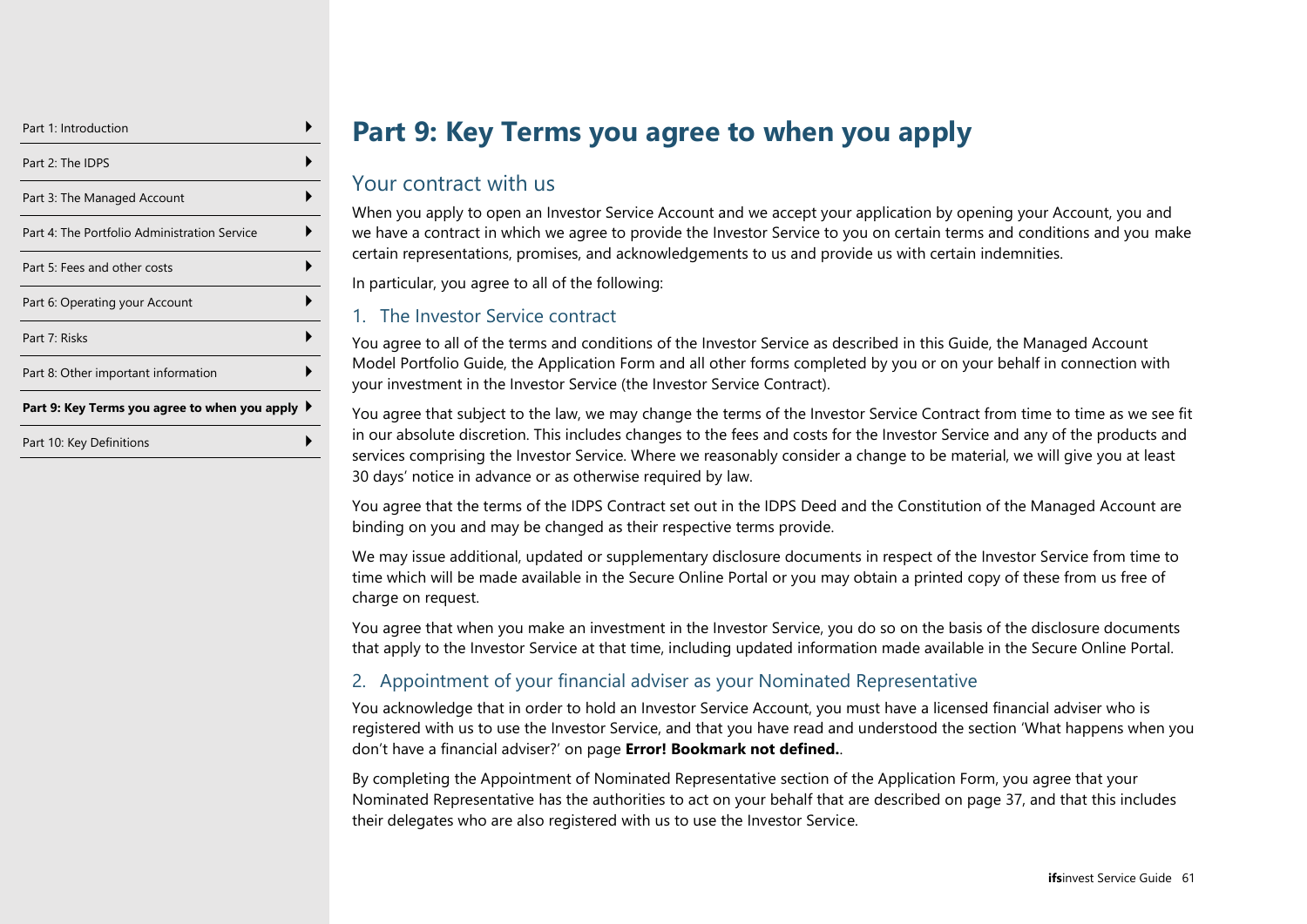| Part 1: Introduction                          |  |
|-----------------------------------------------|--|
| Part 2: The IDPS                              |  |
| Part 3: The Managed Account                   |  |
| Part 4: The Portfolio Administration Service  |  |
| Part 5: Fees and other costs                  |  |
| Part 6: Operating your Account                |  |
| Part 7: Risks                                 |  |
| Part 8: Other important information           |  |
| Part 9: Key Terms you agree to when you apply |  |
| Part 10: Key Definitions                      |  |

#### 3. Disclosures and payments to your Nominated Representative and their AFS Licensee.

You agree that we can disclose to your Nominated Representative named in the Application Form, to their AFS Licensee and to their officers, employees, delegates and authorised representatives information regarding your application for the Investor Service and your investments in the Investor Service.

You instruct and authorise us to deduct from your Cash Hub in the Investor Service, the Adviser Service Fees set out in the 'Adviser Service Fee' section of the Application Form, including any specified ongoing service fees, and pay them to your Nominated Representative's AFS Licensee on your behalf.

#### 4. Difference between direct investments and the Investor Service

You acknowledge that you understand that you may have different rights as an investor in an investment made through the Investor Service to the rights you would have if you were to invest directly in that investment, including in relation to:

- cooling-off rights,
- voting rights and investor communications, and
- withdrawals, where the disclosure document for the underlying investment is defective.

#### 5. No guarantee or advice from us

You agree that we are not responsible for any investment decisions you make or for monitoring or advising you in relation to your investments in the Investor Service and that we do not at any time provide you with personal advice about the Investor Service or any of the investments available through the Investor Service.

You acknowledge that investments made through the Investor Service, including in any investments available through the Investor Service are subject to risks, including possible delays in sales, withdrawals or redemptions and loss of income and capital invested.

You acknowledge that we do not guarantee either the repayment of capital or the investment performance of any of the investments available through the Investor Service.

#### 6. Direct debit terms and conditions

You agree that you are bound by the terms and conditions of any Direct Debit Request or authority form you give us and that you instruct us to make deductions from your nominated bank account in accordance with that form until you provide us with another signed written instruction.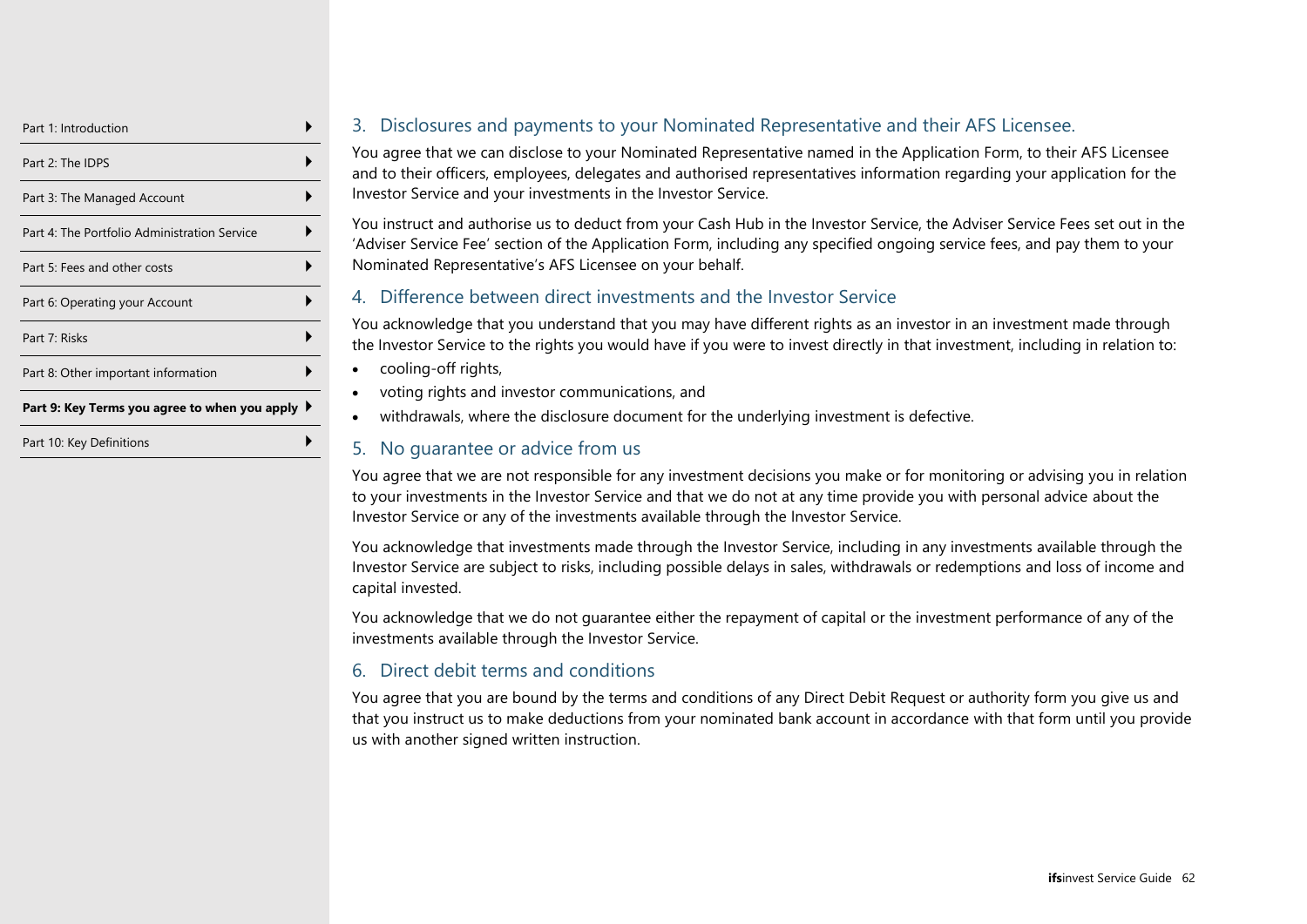| Part 1: Introduction                          |  |
|-----------------------------------------------|--|
| Part 2: The IDPS                              |  |
| Part 3: The Managed Account                   |  |
| Part 4: The Portfolio Administration Service  |  |
| Part 5: Fees and other costs                  |  |
| Part 6: Operating your Account                |  |
| Part 7: Risks                                 |  |
| Part 8: Other important information           |  |
| Part 9: Key Terms you agree to when you apply |  |
| Part 10: Key Definitions                      |  |

#### 7. Limited Power of Attorney

By signing the Application Form, you grant OneVue Wealth a Limited Power of Attorney for the period that you hold an Investor Service Account to:

- open or establish accounts in your name for the products and services in which you invest from time to time through the Investor Service,
- transact on any of your accounts for the products and services in which you invest from time to time through the Investor Service in accordance with a written or electronic instruction given by you or on your behalf or in accordance with the authorities you give to your Nominated Representative and to OneVue Wealth described in the documents that comprise the Investor Service Contract,
- for the purposes of your investments in the Investor Service, to provide to providers or issuers of the products and services in which you invest, your personal information and Account details (including your TFN) and correct or keep that information updated as notified to OneVue by you in writing from time to time, and
- to appoint Third Party Service Providers to do and perform all services necessary or incidental to the operation of the investments in which you invest through the Investor Service from time to time including carrying out settlements of purchases and sales of investments executed on your behalf and investing in and managing your Term Deposit investments.

#### 8. Fees and other costs

You agree to pay us all fees, expenses and costs described in this Guide including any amounts in relation to partly paid securities, and authorise and direct us to withdraw from your Cash Hub an amount equal to the value of those fees, expenses and costs. You agree not to revoke this instruction while you hold an Investor Service Account.

### 9. Minimum balance in your Cash Hub

You agree to maintain a minimum cash balance in your Cash Hub of \$2,500 and that you must have available cash in your Cash Hub before placing an investment instruction. Your available cash is the Cash Hub balance less the minimum required balance of \$2,500.

## 10. Family Pricing

We reserve the right to determine the Investor Service Accounts to be linked in any 'family group', reject a request to link Accounts, cancel the linking of Accounts and to change the terms that apply to Family Pricing at any time.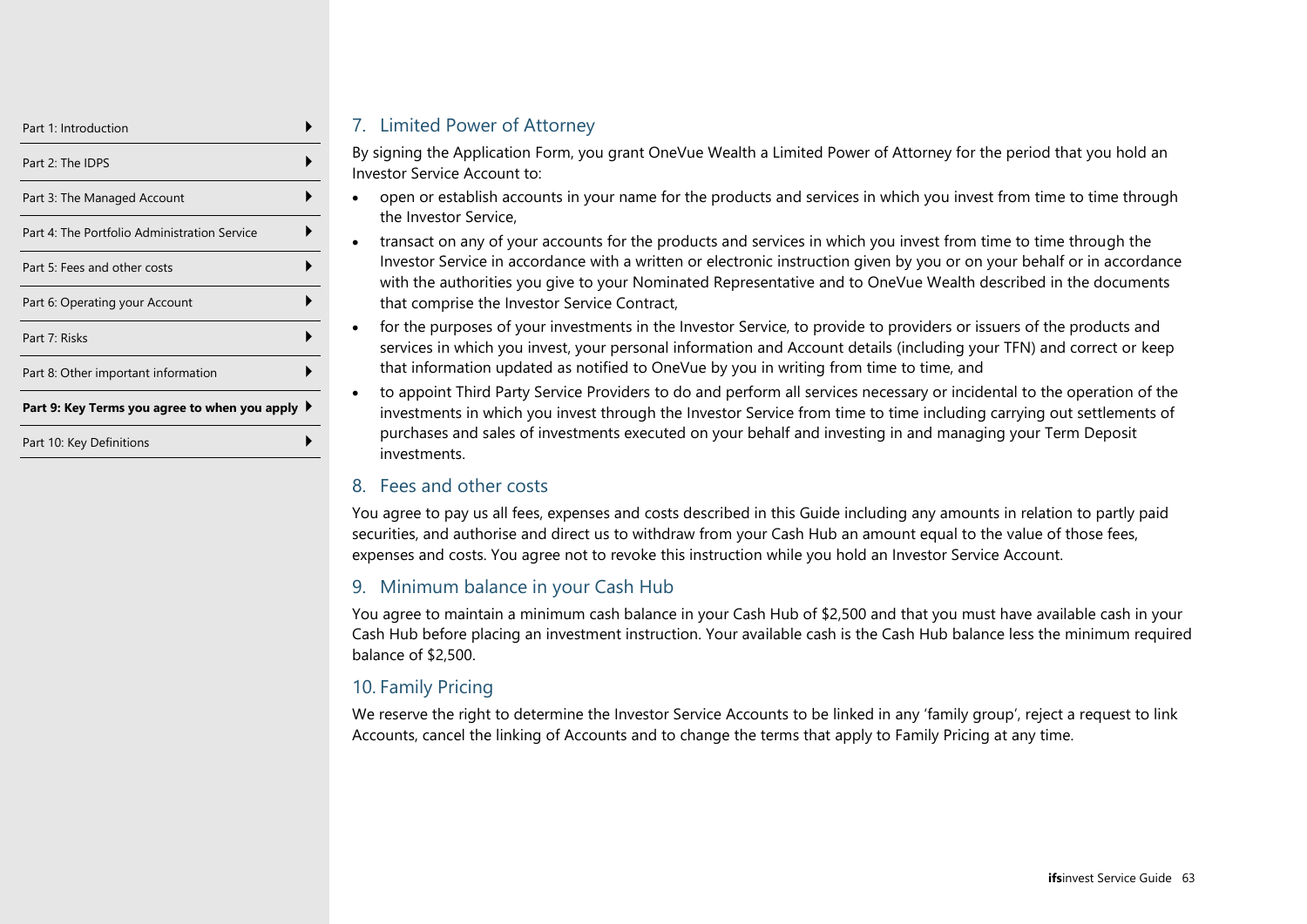| Part 1: Introduction                            |  |
|-------------------------------------------------|--|
| Part 2: The IDPS                                |  |
| Part 3: The Managed Account                     |  |
| Part 4: The Portfolio Administration Service    |  |
| Part 5: Fees and other costs                    |  |
| Part 6: Operating your Account                  |  |
| Part 7: Risks                                   |  |
| Part 8: Other important information             |  |
| Part 9: Key Terms you agree to when you apply l |  |
| Part 10: Key Definitions                        |  |

#### 11. Privacy and your personal information

You agree that you have read and understood the 'Privacy' section of Part 8 of this Guide and our Privacy Policy and you agree to your personal information being used and disclosed in accordance with that section and our Privacy Policy.

You agree to notify us as soon as possible if any of the information provided by you in relation to the Investor Service changes.

#### 12. Communications with you

You agree that we may accept instructions, signed or apparently signed by authorised signatories to your Account, to act on your Account in the form of scanned documents sent electronically.

We will not act on an email instruction to change your nominated bank account. You must send us a signed written instruction to do this.

We will never send you an email asking you to disclose your Account details, secure login or password.

You agree that we may give you communications, including your annual statements, notices and updated or supplementary disclosure documents by sending them to your Nominated Representative as your agent, via the Secure Online Portal.

### 13. Our responsibilities

We will perform our functions and obligations as the operator of the IDPS and the Responsible Entity of the Managed Account, honestly and with reasonable care and diligence and although we can contract others to assist, we are responsible for our subcontractors to deliver the Investor Service to you.

You agree that we are not responsible for the disclosure documents for any of the underlying Managed Funds, ASX Listed Securities, International Listed Securities, Term Deposits or other financial products you may invest in through the Investor Service, except where we are the issuer of that financial product.

You agree that we are not responsible for the accuracy or completeness of data or information provided in the Investor Service which is outside of our control.

You agree that we are not obliged to verify the authenticity or accuracy of documents, messages or instructions received from you. We are not responsible for instructions properly acted on, or reliance on a document or message that we have no reason to believe was not authentic, or reliance in good faith on information or instructions provided to us by you or your Nominated Representative.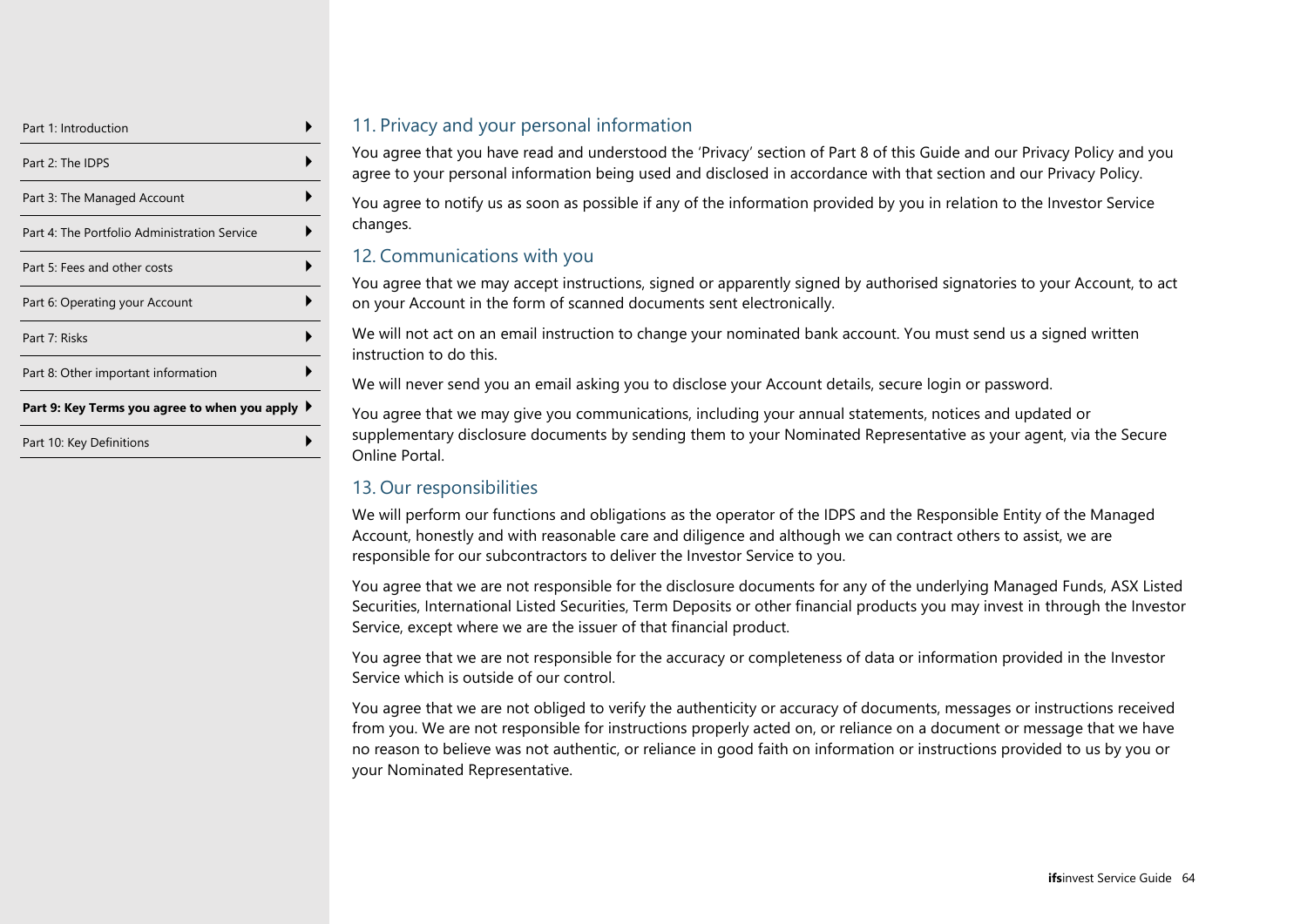| Part 1: Introduction                          |  |
|-----------------------------------------------|--|
| Part 2: The IDPS                              |  |
| Part 3: The Managed Account                   |  |
| Part 4: The Portfolio Administration Service  |  |
| Part 5: Fees and other costs                  |  |
| Part 6: Operating your Account                |  |
| Part 7: Risks                                 |  |
| Part 8: Other important information           |  |
| Part 9: Key Terms you agree to when you apply |  |
| Part 10: Key Definitions                      |  |

You agree that we are entitled to accept instructions from any employee of your Nominated Representative who has been registered with us as holding delegated authority to so act and in that case any reference to a Nominated Representative will include that authorised employee.

We will generally act in accordance with your instructions. You agree that we may decline to act on your instructions in certain circumstances, described in 'When we may decline to act on your instructions' in Part 6 of this Guide.

We reserve the right to refuse to administer any asset at our discretion.

We reserve the right to change the way we supply or operate the Investor Service.

You instruct and irrevocably authorise us to sell any or all of your investments in the Investor Service in the circumstances described in 'When we can sell your investments without your specific instructions' in Part 6 of this Guide.

### 14. Limitation of our liability

You agree that we are not responsible for any errors or delays in the provision of instructions to us.

In addition, we do not have to meet any of our obligations to you if you fail to provide us with such reasonable assistance, information and documents as we request to enable us to meet our obligations.

Our liability to you as the operator of the IDPS is limited to the extent to which we are entitled to indemnify ourselves from the assets held in the IDPS. This limitation does not apply to the extent that we fail to act honestly and with reasonable; care and diligence.

Our liability to you as the Responsible Entity of the Managed Account is limited to the extent to which we are entitled to be indemnified from the assets of the Managed Account. This limitation does not apply to the extent that we fail to properly exercise our responsibilities as Responsible Entity.

You agree that we exclude all liability to you for loss of actual or anticipated profits, revenue, savings, contracts and business opportunity, and all consequential or indirect loss arising out of, or in connection with, the performance of our obligations in relation to the Investor Service or the products and services comprising the Investor Service, whether arising in contract, tort (including negligence), statute, or otherwise.

To the extent permitted by law we exclude any and all implied conditions, warranties, undertakings and representations as to the condition, quality, performance or fitness for purpose of any and all products and services available from time to time in or through the Investor Service.

To the extent that any relevant legislation permits us to limit our liability for breach of any such condition or warranty implied in this Guide or the Investor Service Contract by relevant legislation, we limit our liability to the extent permitted under that legislation, and this may be to the resupply of the services.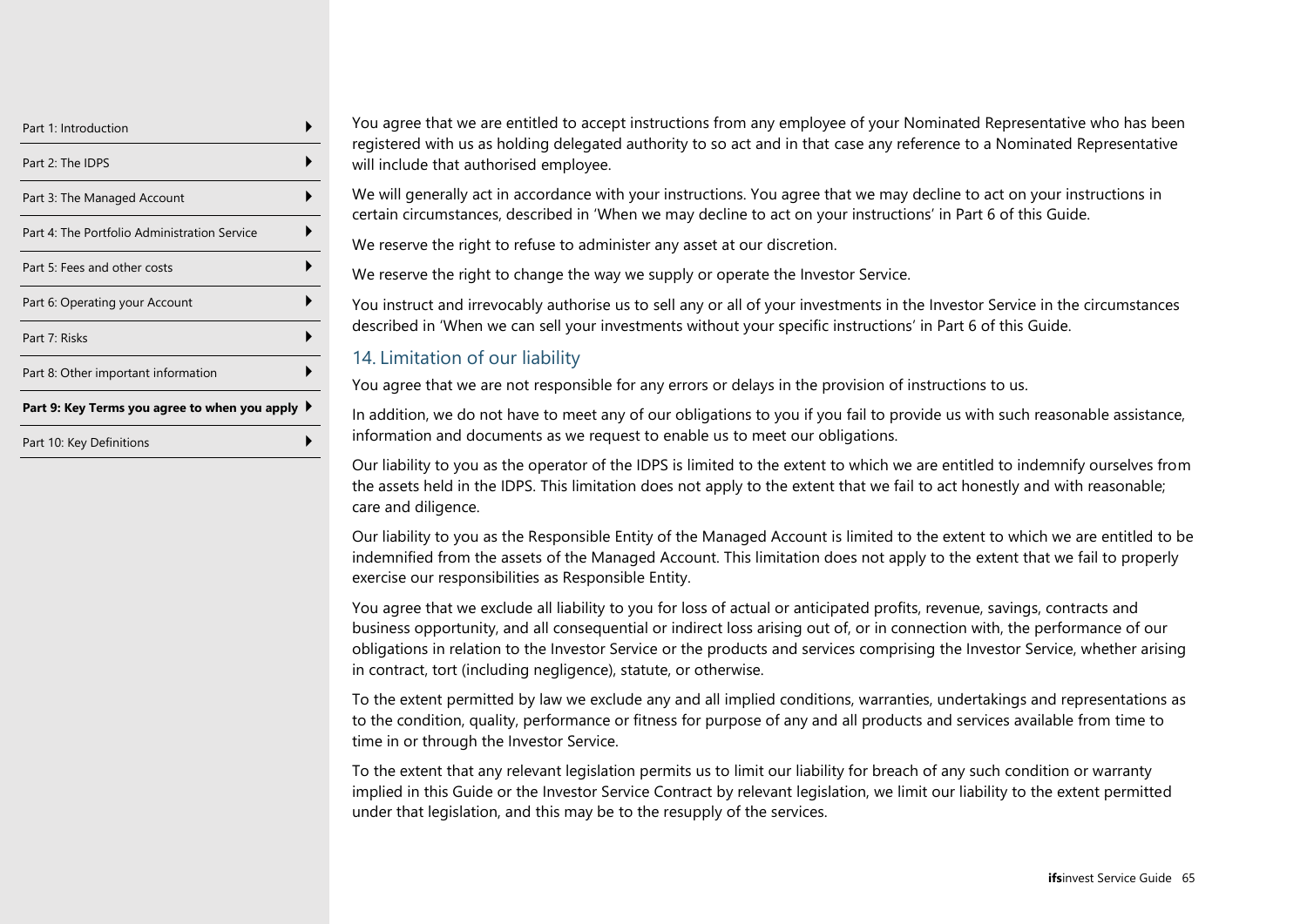| Part 1: Introduction                          |  |
|-----------------------------------------------|--|
| Part 2: The IDPS                              |  |
| Part 3: The Managed Account                   |  |
| Part 4: The Portfolio Administration Service  |  |
| Part 5: Fees and other costs                  |  |
| Part 6: Operating your Account                |  |
| Part 7: Risks                                 |  |
| Part 8: Other important information           |  |
| Part 9: Key Terms you agree to when you apply |  |
| Part 10: Key Definitions                      |  |

You acknowledge and agree that the limitations on liability and the exclusions contained in this section are fair and reasonable.

#### 15. When you indemnify us

Under the terms of the IDPS Contract we are entitled to be indemnified by you including for liabilities, charges and expenses properly incurred in relation to the IDPS, up to (but not exceeding) the value of your interest in the IDPS.

Under the Constitution for the Managed Account, we are entitled to be indemnified for liabilities, charges and expenses properly incurred up to (but not exceeding) the value of your interest in the scheme.

You also agree to indemnify us when we act in accordance with your Direct Debit Authority and in accordance with your instructions in relation to a regular investment plan or regular payment plan arranged in the Investor Service, and when we properly exercise our powers under the Limited Power of Attorney.

#### 16. Your use of the systems comprising the Investor Service

You acknowledge that we do not guarantee that there will be continuous uninterrupted availability of or access to the Investor Service and that there will be times when events beyond our reasonable control may result in delays or temporary or permanent suspension, termination or unavailability of certain services or components of services in the Investor Service including: reasonable systems maintenance, an Emergency or Force Majeure Event, unauthorised or illegal access to any part of the system providing online access to the Secure Online Portal, hacking or virus dissemination, any act or omission by you or a failure or malfunction of your computer equipment, computer software or power supply, a failure of or unavailability of our systems or processes, or of any Third Party Service Provider's systems or processes, or of the systems or processes of an issuer of any investment made available through the Investor Service, market conditions or if an Insolvency/Incapacity Event occurs in relation to you, us or any other issuer, or any Third Party Service Provider.

You agree we are not liable to you for any losses caused by delays or inability to carry out your instructions in these circumstances, except where that delay or failure is caused by our negligence or wilful default.

You agree that you will use the Secure Online Portal only for purpose of investing in the available investments and utilising the available services in accordance with Australian law.

You must not interfere with or damage (or attempt to interfere or damage) any code, data or software associated with the Secure Online Portal, and you must keep all Account details, logins and passwords secure.

While this would be unusual, we may at times need to suspend your and/or your Nominated Representative's online access to the Investor Service on any grounds we consider reasonable, including where you do not pay fees or costs owing.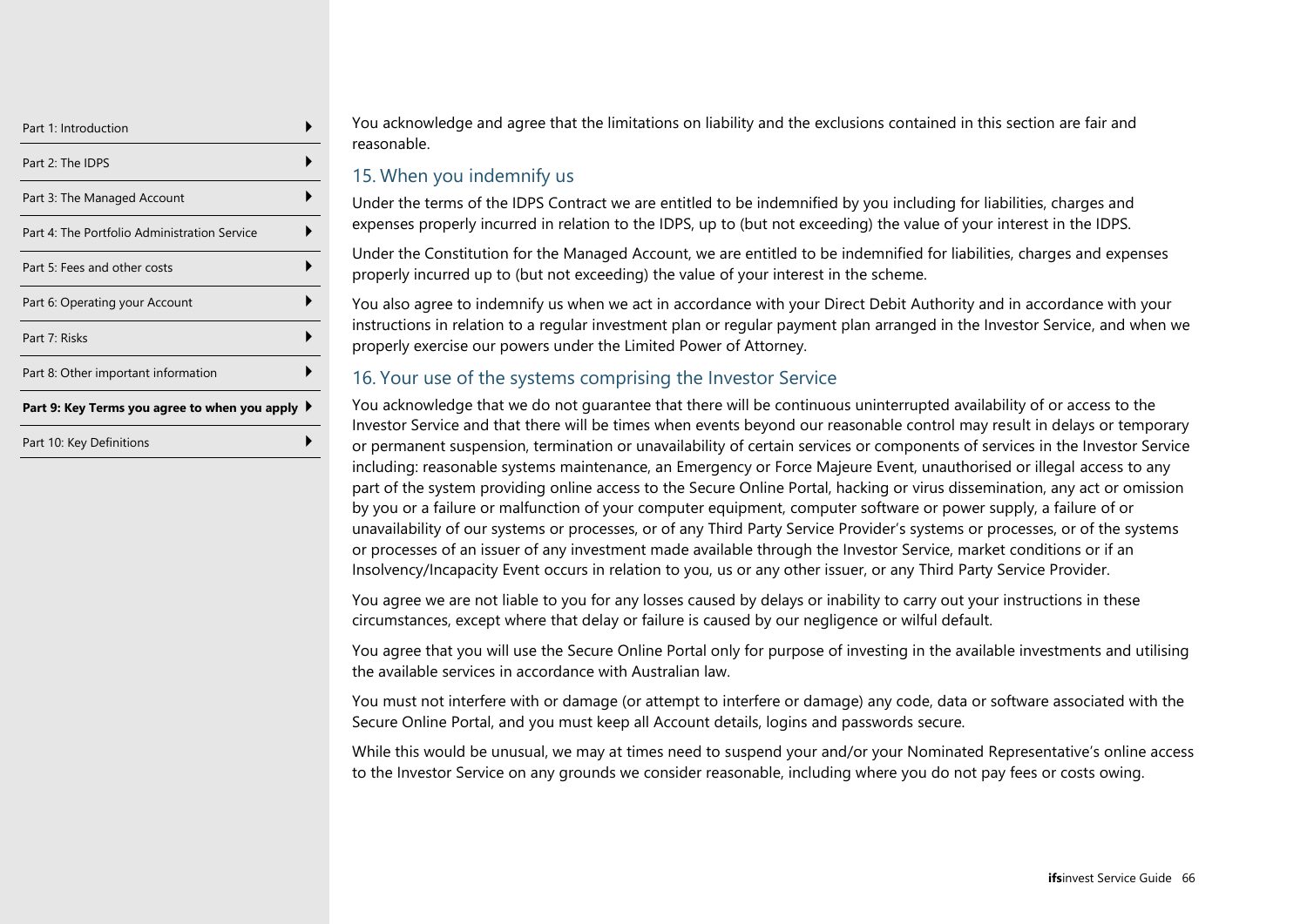| Part 1: Introduction                          |  |
|-----------------------------------------------|--|
| Part 2: The IDPS                              |  |
| Part 3: The Managed Account                   |  |
| Part 4: The Portfolio Administration Service  |  |
| Part 5: Fees and other costs                  |  |
| Part 6: Operating your Account                |  |
| Part 7: Risks                                 |  |
| Part 8: Other important information           |  |
| Part 9: Key Terms you agree to when you apply |  |
| Part 10: Key Definitions                      |  |

#### 17. You may not assign or transfer your Investor Service

You cannot assign or attempt to assign any of your rights or obligations under the Investor Service Contract without our prior written consent. Without this, any purported assignment is void.

#### 18. General

If any part of the Investor Service Contract (or its application to any person or circumstance) is or becomes invalid or unenforceable, then the other provisions are not affected.

Nothing in our agreement with you causes us (or our agents) to be your partner, agent, or legal representative or creates any partnership, agency or trust, and you cannot bind us in any way.

The Investor Service Contract is governed by the laws in force in New South Wales from time to time.

Words and phrases defined in this Guide have the same meaning in the Investor Service Contract.

The offer made in this document is only available to persons receiving this document in Australia electronically or otherwise. It is not an offer to issue, or a solicitation of an offer to issue, any units in any place where it is unlawful to make such an offer or solicitation. We do not conduct any business other than in Australia.

Unless otherwise stated, all figures in this document are in Australian dollars inclusive of GST. Fees charged in the Investor Service may be eligible for GST reduced input tax credits (RITCs). We have the right to claim any RITCs and retain the benefit of the credits.

ASIC takes no responsibility for this document.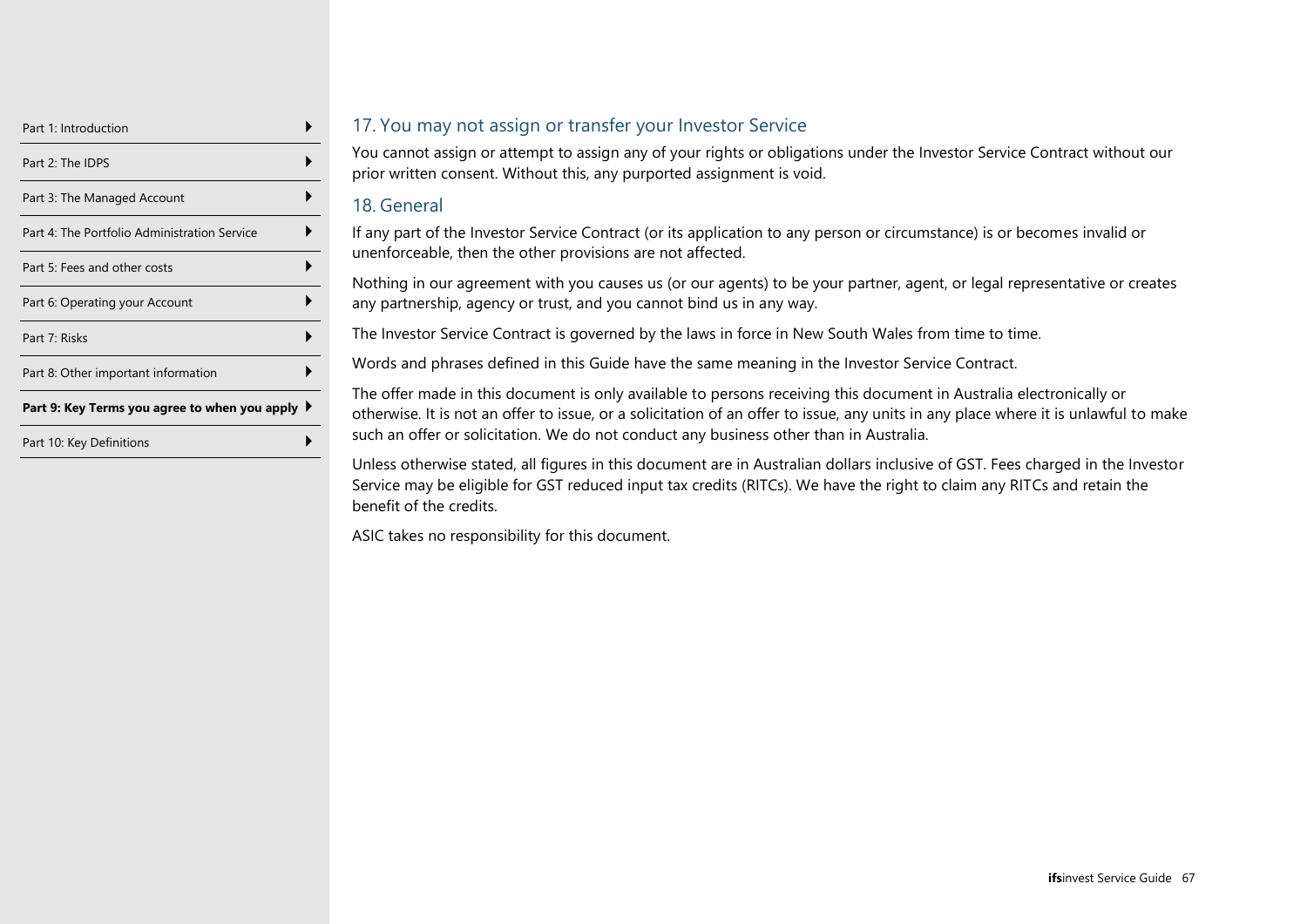| Part 1: Introduction                          |  |
|-----------------------------------------------|--|
| Part 2: The IDPS                              |  |
| Part 3: The Managed Account                   |  |
| Part 4: The Portfolio Administration Service  |  |
| Part 5: Fees and other costs                  |  |
| Part 6: Operating your Account                |  |
| Part 7: Risks                                 |  |
| Part 8: Other important information           |  |
| Part 9: Key Terms you agree to when you apply |  |
| <b>Part 10: Key Definitions</b>               |  |

# **Part 10: Key Definitions**

<span id="page-67-0"></span>**Account**: your account in the Investor Service, the arrangement by which we accept your financial assets and (apart from direct assets) they are held on your behalf.

**AEST**: Australian Eastern Standard Time.

**AFSL**: is short for an **Australian Financial Services Licence** issued by ASIC that authorises the provision of specified financial services by the licence holder.

**AFS Licensee:** in relation to your financial adviser is the person or entity which holds the AFSL under which your financial adviser is authorised to provide financial advice to you. Your financial adviser may be the AFS Licensee or an authorised representative of the AFS Licensee.

**AML/CTF Documents:** these are identification documents required to verify your identity before we can provide you the Investor Service.

**Application Form**: the online Account Opening Application Form associated with this Guide that enables you to apply for an Investor Service Account and give us instructions for opening of your Account.

**ASIC**: short for the **Australian Securities and Investments Commission**, a government body that regulates the financial services industry in Australia.

**ASX**: Australian Securities Exchange.

**ASX Listed Securities:** Includes any Securities and any financial product listed or about to be listed (such as an IPO) on the Australian Securities Exchange.

**ASX Market Hours**: the ASX Market operates a number of phases from 7.00am to 7.00pm AEST.

**ASX Rules**: the operating rules, procedures, directions, decisions, requirements, customs, usages and practices of ASX as amended from time to time.

**ATO:** short for the Australian Taxation Office.

**Australian Privacy Principles**: the principles set out in the Privacy Act 1988 (Cth) (the Privacy Act).

**Australian Standard Transfer Form**: the form used to transfer ASX Listed Securities and Managed Funds.

**Available Funds**: funds available to the account holder for use.

**Beneficial Ownership**: discussed in the context of transferring your Directly-held securities into the Investor Service, means that for tax purposes you enjoy the rights and benefits of ownership of the securities (such as receipt of income and dividends) even though the legal title is held by another entity, such as a custodian.

**Business Day** means a day which is not a Saturday or Sunday or Bank or public holiday in Sydney, New South Wales.

**Cash Hub**: your working cash account described in the section headed 'Cash Hub' in 'Part 2: The IDPS' of this Guide.

**CGT**: Capital Gains Tax.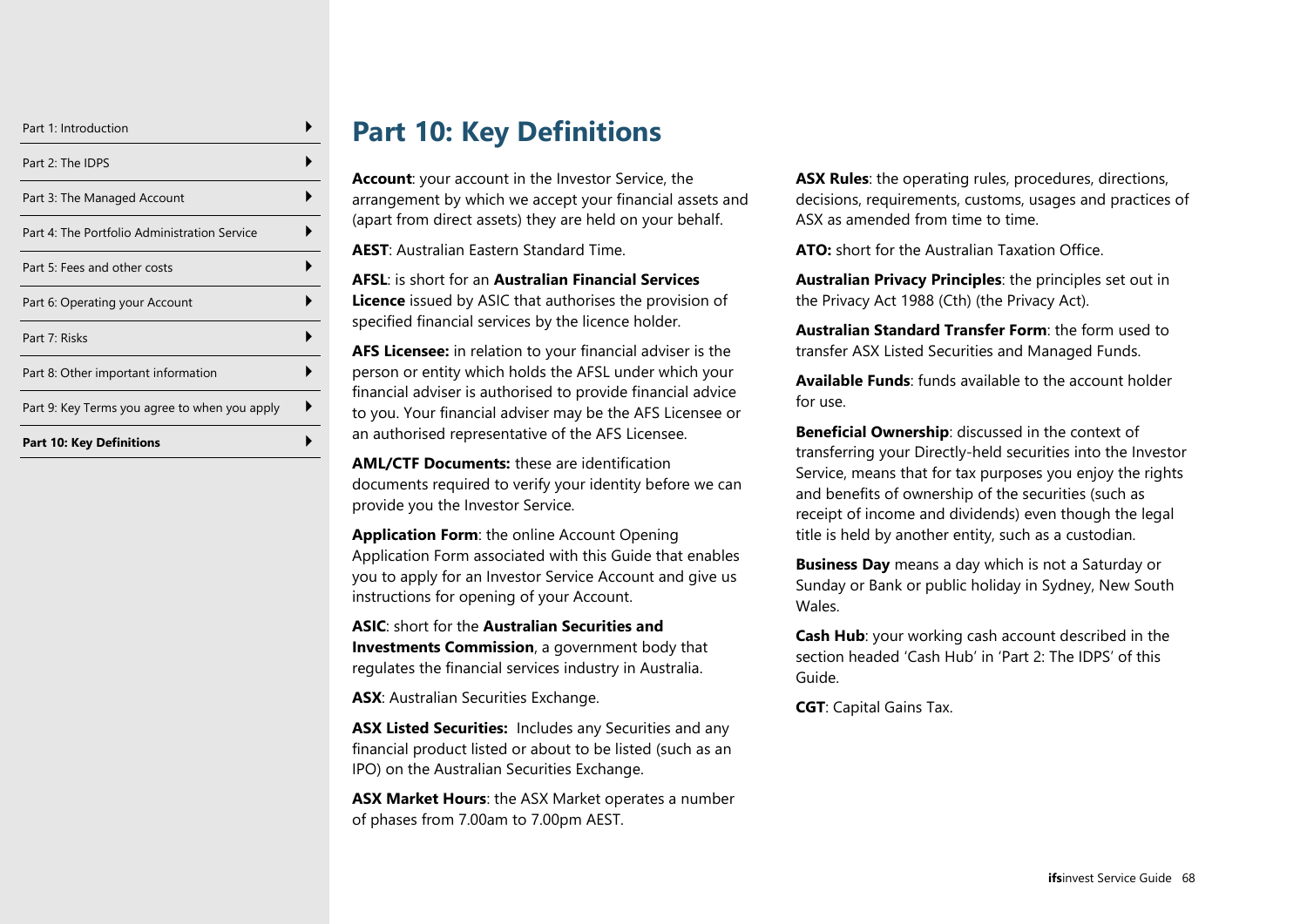| Part 1: Introduction                          |  |
|-----------------------------------------------|--|
| Part 2: The IDPS                              |  |
| Part 3: The Managed Account                   |  |
| Part 4: The Portfolio Administration Service  |  |
| Part 5: Fees and other costs                  |  |
| Part 6: Operating your Account                |  |
| Part 7: Risks                                 |  |
| Part 8: Other important information           |  |
| Part 9: Key Terms you agree to when you apply |  |
| <b>Part 10: Key Definitions</b>               |  |

**Corporate Action**: a change affecting holders of a security to which they may be required to respond.

**Custodian**: a company licensed to hold a financial product in trust for another person.

**Emergency:** a situation that unless immediately remedied has the potential to jeopardise human life or safety or to cause immediate risk to property.

**Exchange Traded Fund (ETF)**: ETFs are a type of investment that can be bought and sold on the ASX. In Australia, all ETFs track assets or a market index (for example, an index that tracks the top 200 Australian shares)

**Force Majeure Event:** fire, flood, earthquake, utility failures, elements of nature or act of God; riot, civil disorder, strikes, rebellion or revolution, acts of war or terrorism; partial or total damage to any or all of our premises, nationalisation, expropriation or other governmental actions, regulation of superannuation, the banking or securities industries (including changes in laws) acts of insurrection; nuclear fusion, fission or radiation and any other cause beyond our reasonable control.

**Form**: a form available via the Secure Online Portal.

**FUND.eXchange**: a collection of managed funds which each use direct electronic messaging services operated by FUND.eXchange Pty Ltd and the unit registry services of OneVue Funds Services Pty Ltd, each a related party of OneVue Wealth.

**Fund Manager**: an investment manager who manages your managed fund investment strategy and trading activities.

**Guide:** this disclosure document comprising a combined IDPS Guide for the IDPS and the PDS for the Managed Account.

**HIN**: the Holder Identification Number identifies registration on CHESS of ASX Listed Securities.

**IDPS** short for **Investor Directed Portfolio Service:** a service for acquiring and holding investments that involve arrangements for the custody of assets and consolidated reporting, as regulated by ASIC. In this Guide this refers to the IDPS operated by OneVue.

**IDPS Contract:** the contract between an investor in the IDPS and OneVue as the IDPS operator set out in the IDPS Deed, this Guide and the Application Form as varied from time to time. Its main provisions are summarised in this IDPS Guide.

**IDPS Deed:** the deed poll executed on 1 April 2011 which establishes the IDPS operated by OneVue and contains the terms of the IDPS Contract.

**IDPS Guide:** the ASIC-regulated disclosure document or service guide for the IDPS which explains the main features of the IDPS including the IDPS Contract, operational requirements, and the roles and responsibilities of the parties involved.

**IFS Adviser:** Authorised representative of Industry Fund Services Limited.

**Imputation Credits**: tax credits passed on to a shareholder who receives a franked dividend.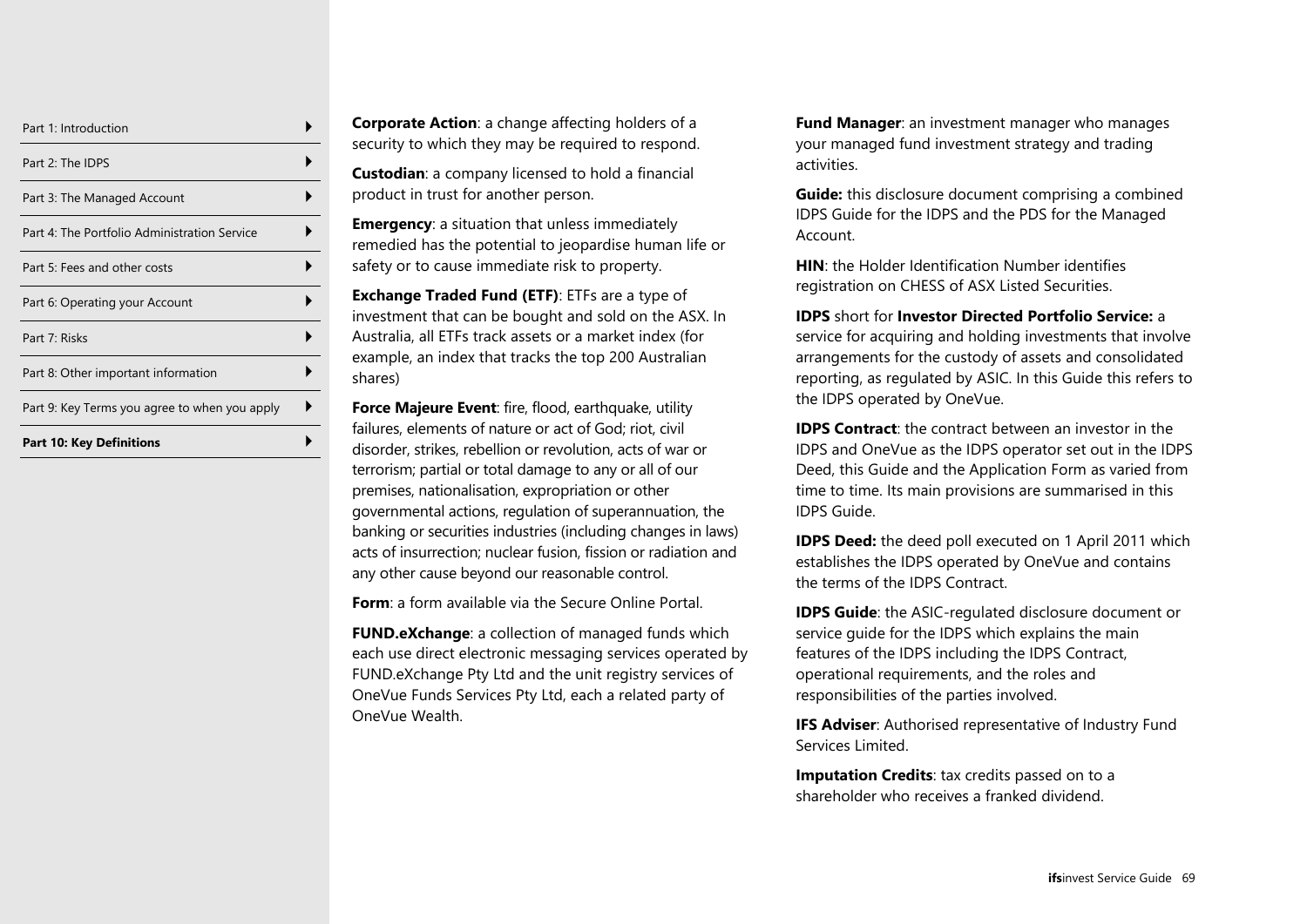| Part 1: Introduction                          |  |
|-----------------------------------------------|--|
| Part 2: The IDPS                              |  |
| Part 3: The Managed Account                   |  |
| Part 4: The Portfolio Administration Service  |  |
| Part 5: Fees and other costs                  |  |
| Part 6: Operating your Account                |  |
| Part 7: Risks                                 |  |
| Part 8: Other important information           |  |
| Part 9: Key Terms you agree to when you apply |  |
| <b>Part 10: Key Definitions</b>               |  |

#### **Insolvency/Incapacity Event**: an event where:

- (If a party is a company) any step is taken to appoint an administrator, receiver, liquidator or other like person of whole or part of the party's assets,
- (If a party is an individual) the party dies, loses capacity or any step is taken to appoint a trustee in bankruptcy of whole or part of the party's assets, or
- any step is taken to enter into any arrangement between a party and its/their creditors.

**International Listed Securities**: shares, trusts, Exchange Traded Funds (ETFs), stapled securities and hybrids and any other form of securities listed or about to be listed on selected foreign exchanges. The foreign exchanges to be offered for investment will be selectively made available by us.

**Investor Service:** collectively refers to the IDPS, the Managed Account and the Portfolio Administration Service offered by OneVue and described in this Guide.

**Investment Options**: the investment choices available to investors in the Investor Service including Cash Hub, Managed Funds, Managed Account Model Portfolios and ASX Listed Securities and Term Deposits.

**Investment Switch:** the functionality to place full or partial switch orders between Managed Funds, ASX Listed Securities, Managed Account Model Portfolios and Term Deposits.

**Managed Account**: OneVue Managed Account ARSN 112 517 656, a registered managed investment scheme offering ASX Listed Securities and Managed Account Model Portfolios. The Managed Account may also be referred to as 'the scheme'.

**Managed Account Model Portfolio**: a portfolio of assets managed by a professional investment manager in accordance with a stated investment objective. The assets may be comprised of ASX Listed Securities, internationally listed securities, and managed funds, or a mix of these.

**Managed Account Model Portfolio Guide:** the separate document describing the Managed Account Model Portfolios available for investment through the Managed Account, which forms part of the PDS for the Managed Account.

**Managed Fund**: a pooled investment or unit trust that is professionally managed. Upon investment, the investor is allocated a number of units based on the amount invested and the current unit price.

**Netting**: offsetting buy and sell orders of securities in order to minimise brokerage.

**Nominated Representative**: your financial adviser registered with us to use the Investor Service, whom you nominate and authorise to exercise the rights to operate your Account on your behalf (except the right to transfer the authorisation to another person, close your Account or change your nominated bank account details).

**OneVue Wealth, OneVue/we/our/us**: refers to OneVue Wealth Services Limited ABN 70 120 380 627, AFSL 308868.

**Privacy Policy:** Our policy for the purposes of the Privacy Act 1988 (Cth). You can obtain a copy of the Privacy Policy on the Secure Online Portal.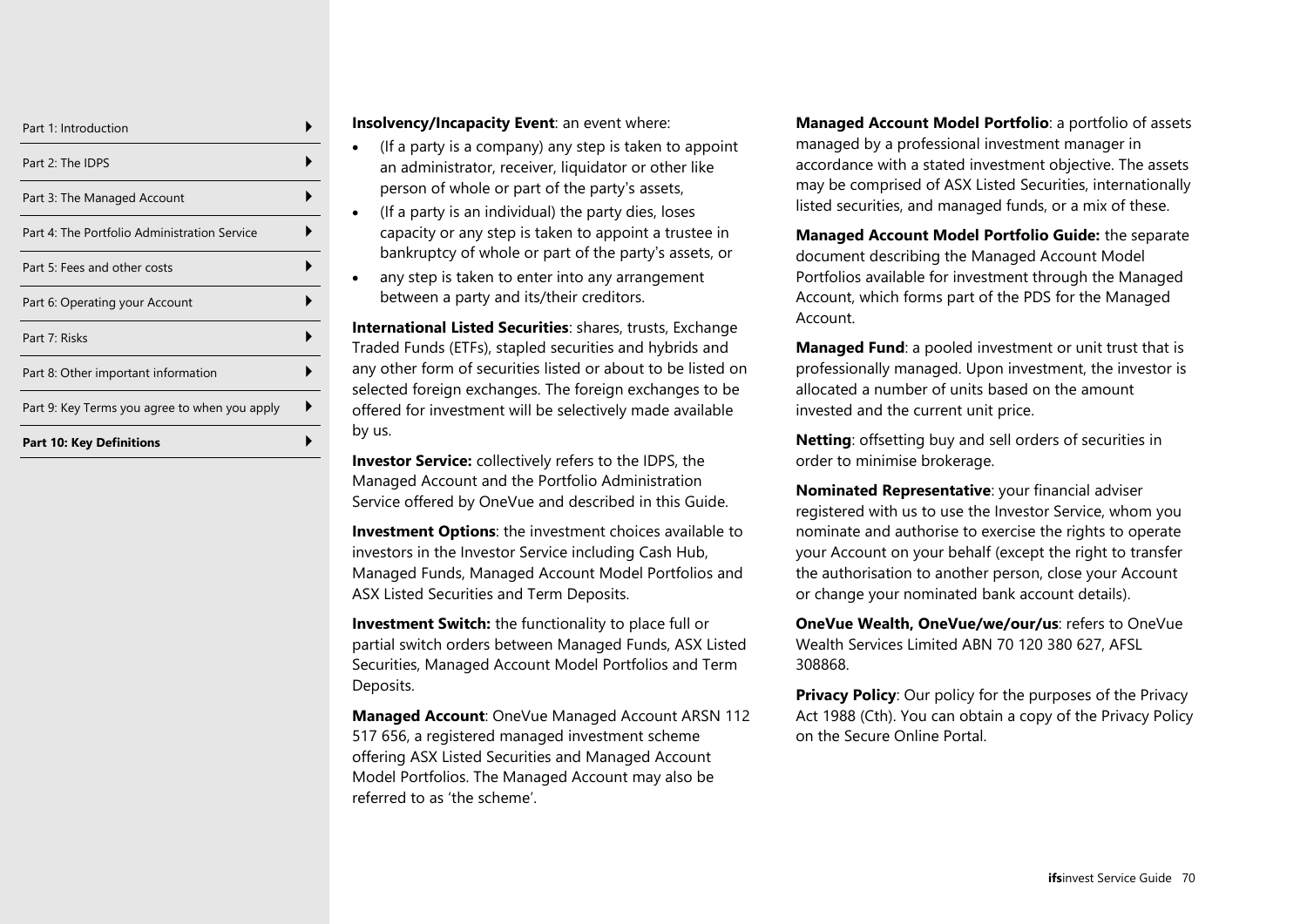| Part 1: Introduction                          |  |
|-----------------------------------------------|--|
| Part 2: The IDPS                              |  |
| Part 3: The Managed Account                   |  |
| Part 4: The Portfolio Administration Service  |  |
| Part 5: Fees and other costs                  |  |
| Part 6: Operating your Account                |  |
| Part 7: Risks                                 |  |
| Part 8: Other important information           |  |
| Part 9: Key Terms you agree to when you apply |  |
| <b>Part 10: Key Definitions</b>               |  |

**Product Disclosure Statement (PDS**): an ASIC-regulated disclosure document explaining the features of a financial product.

**Promoter:** refers to the licensed Australian financial services entity identified in 'Part 1: Introduction' of this Guide, which has entered into a contract with OneVue to promote the Investor Service to its clients.

**Rebalancing**: the process of periodically buying or selling assets in a portfolio of assets to maintain a target asset allocation.

**Rebate**: a portion of the Investment Management fee for a Managed Fund that is returned directly to the investor. The frequency and method for processing rebates can vary.

**Responsible Entity**: a body licensed by ASIC to operate a registered managed investment scheme.

**Reduced Input Tax Credit (RITC)**: input GST costs that can be claimed.

**Secure Online Portal:** the secure online facility through which you and your Nominated Representative access and utilise the financial products and services described in this Guide.

**Securities**: see 'ASX Listed Securities' and 'International Listed Securities'.

**SMSF**: a self-managed superannuation fund, as defined in the Superannuation Industry (Supervision) Act (1993) (Cth), with fewer than five members, all of whom are trustees, or directors of a corporate trustee, and which is regulated by the Australian Commissioner of Taxation.

**SRN**: Shareholder Registration Number, a unique security identifier issued by a share registry; also referred to as issuer sponsored.

**Straight Through Processing**: a buy or sell order of ASX Listed Securities with a normal status as defined by the ASX.

**Term Deposit**: a term deposit issued by a licensed Authorised Deposit-taking Institution in Australia.

**Third Party Service Provider:** means any stockbroker, custodian, platform operator or other third party appointed by OneVue as an agent, supplier, service provider or in any other capacity from time to time in connection with the delivery of any of the products or services available in the Investor Service.

**Time**: unless otherwise specified times are AEST on Business Days in Sydney, Australia.

**Transaction**: an event within an investor's portfolio with the Investor Service.

You/Your: the person(s) or entity identified in the Application Form and includes your Nominated Representative.